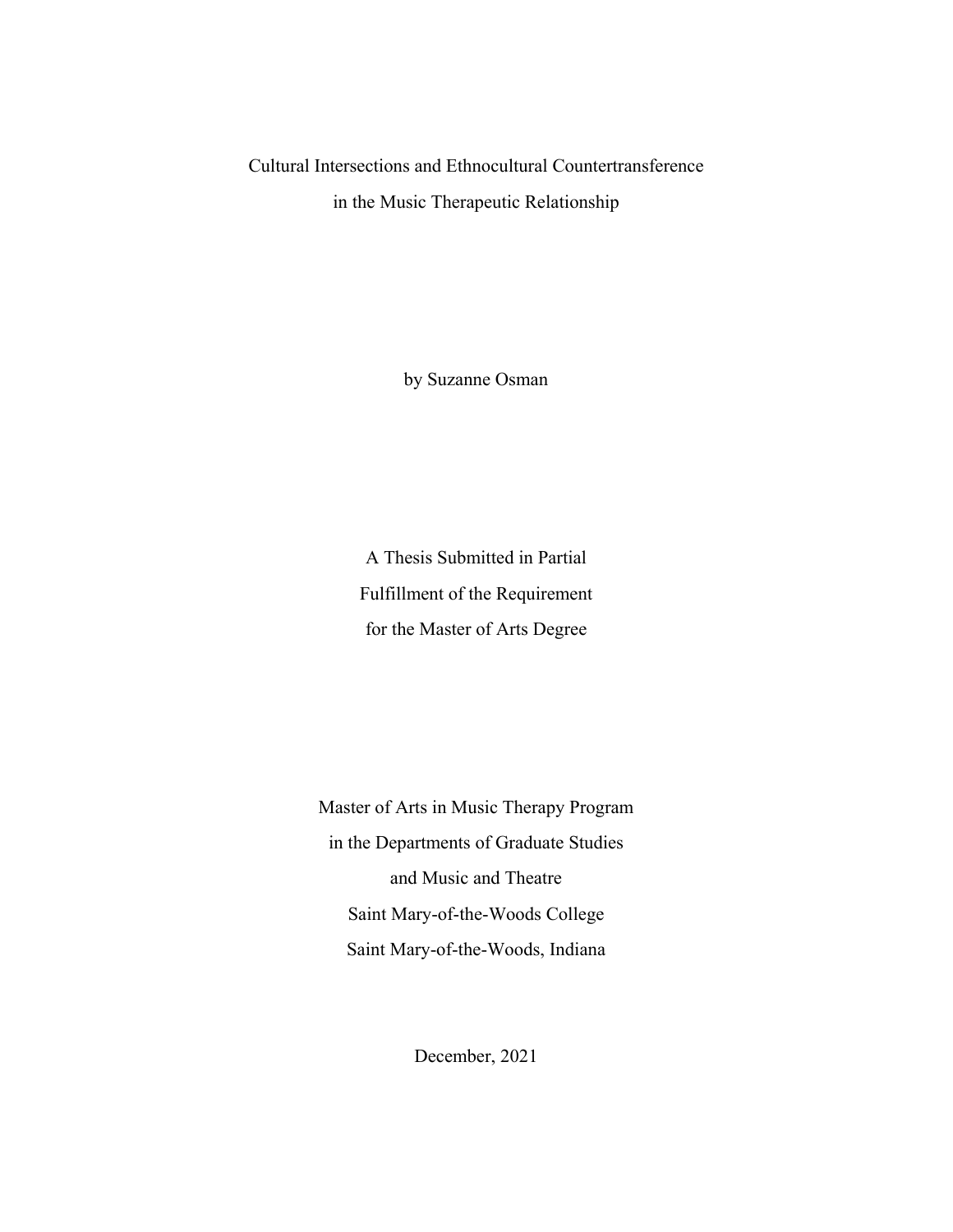#### **Abstract**

Amid enduring efforts towards cultural diversity and inclusion in the field of music therapy, discussions on topics such as self-awareness have become increasingly significant. The focus of this study was to investigate countertransference through an ethnocultural lens and highlight the clinician's self-awareness in relation to ethnic or cultural self-parts or parts of others. This idea strongly considered the therapeutic use of self and explored how various cultural intersections or interactions with a client may inform ethnocultural countertransference in the music therapeutic relationship. Research shows that the field of music therapy in the United States maintains a predominantly white female identity. Now, perhaps more than ever, clinicians are encouraged to consider the relevance and ethical significance of diversity and examine the potential for bias or cultural misunderstanding in music therapeutic relationships.

For this study, three music therapy clinicians and one music therapy graduate student were invited to reflect on a particularly challenging clinical encounter with ethnocultural countertransference. During virtual interviews ranging from 60-90 minutes in length, study participants were asked to describe their experience and share the extent to which this encounter proved to be insightful or beneficial to their clinical practice. The study yielded the following four themes: intraethnic countertransference and overidentification; the experience of otherness as a form of identification; mistrust of supervisors; and cultural humility, diversity, and education as pathways towards awareness.

ii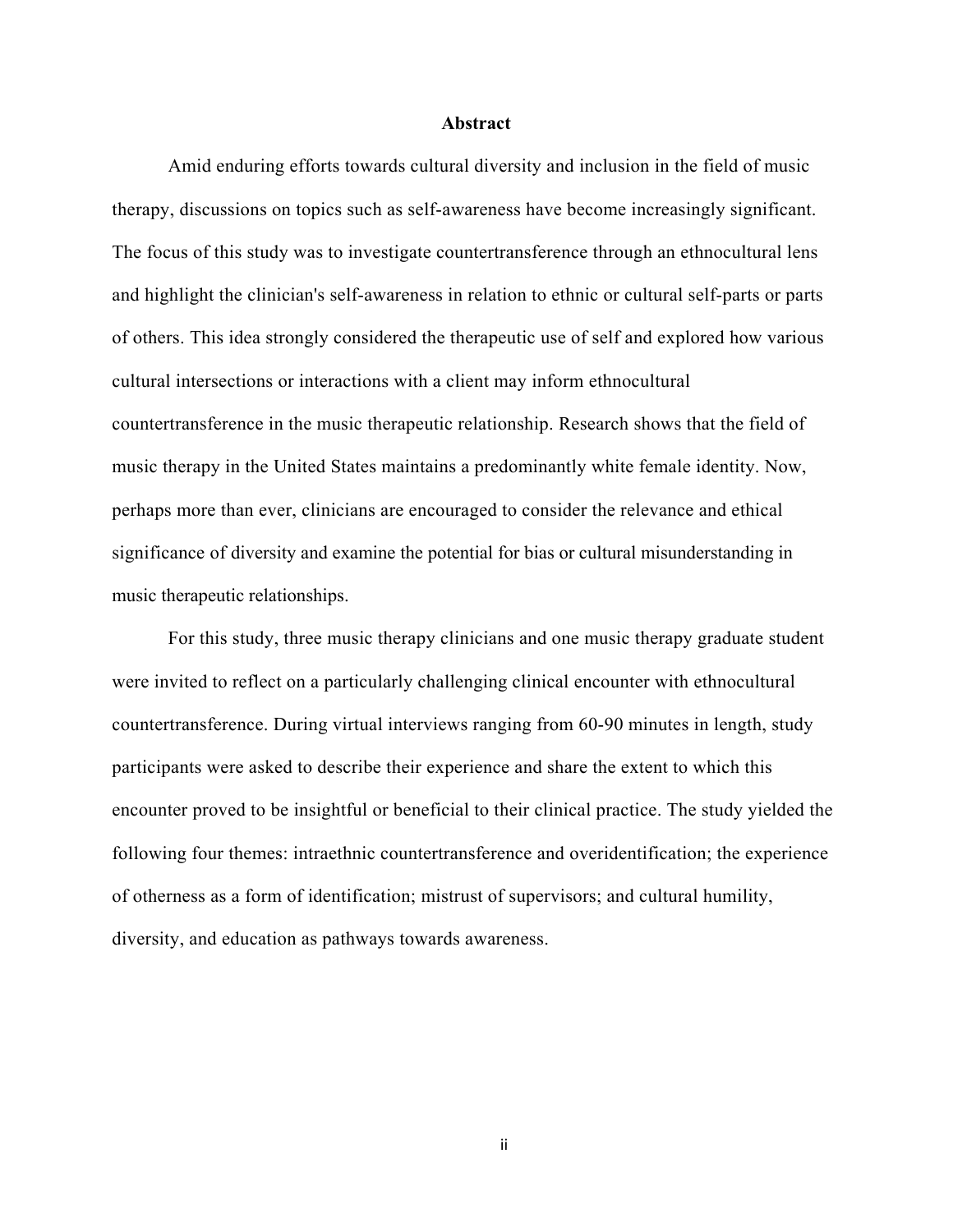### **Acknowledgements**

First and foremost, I want to thank the Director of Music Therapy at Saint Mary of the Woods College, Dr. Tracy Richardson, MT-BC, for her caring support and guidance over the years.

 I also want to express my gratitude to Gray Baldwin, MA, MT-BC, for their expansive thinking and intellectual generosity.

I send a heartfelt thank you to members of my thesis committee, Lee Anna Rasar, MME, MT-BC, WMTR, and Dr. Yasmine Iliya, MT-BC, LCAT.

 Lastly, I would like to thank my mom, Omaima, for always believing in me, and my dog, Cooper, for being an endless source of emotional support!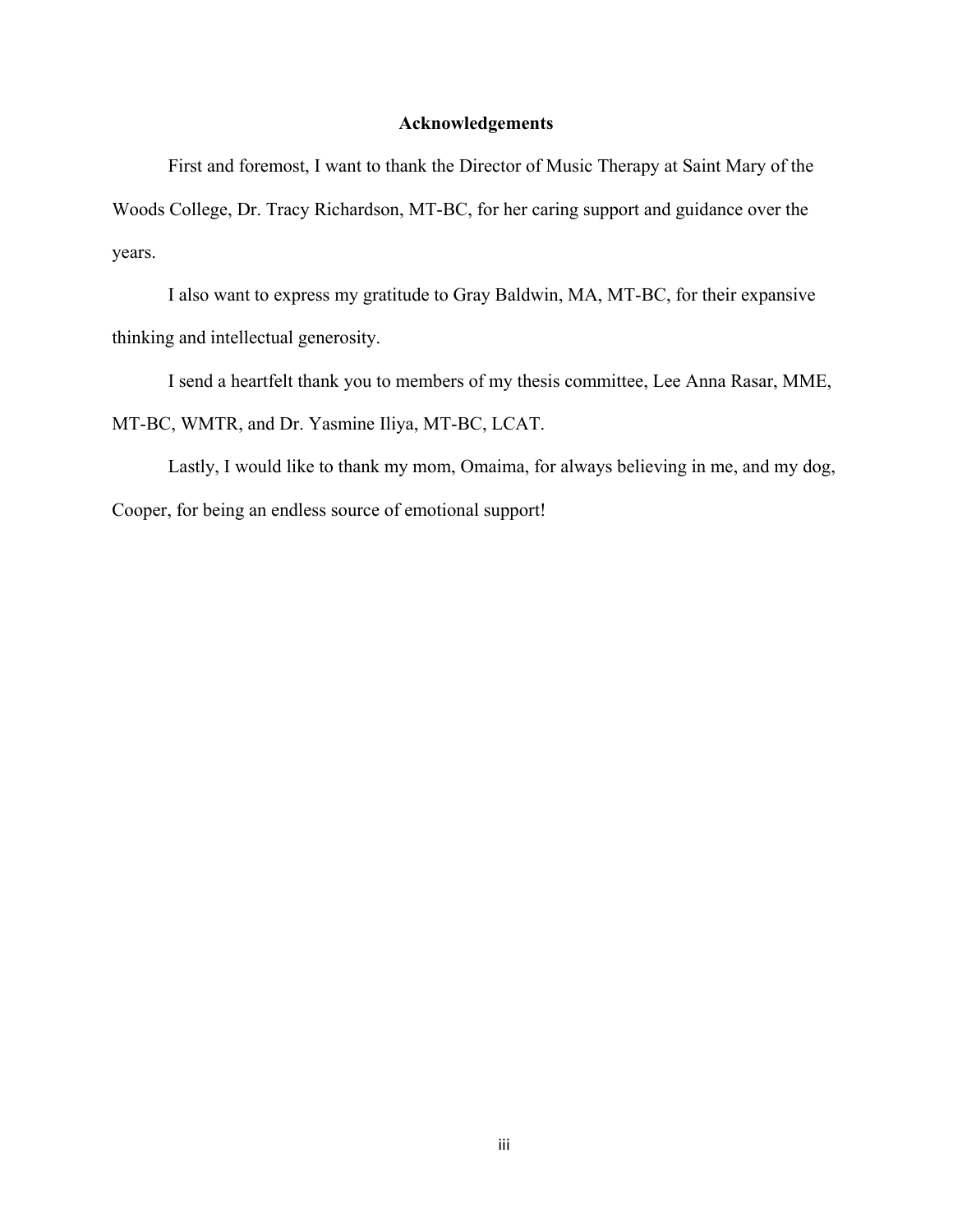| <b>CHAPTER</b> |                                                                                                                                                                                |  |  |
|----------------|--------------------------------------------------------------------------------------------------------------------------------------------------------------------------------|--|--|
| I.             |                                                                                                                                                                                |  |  |
|                | Statement of Purpose and Research Question 3                                                                                                                                   |  |  |
| II.            |                                                                                                                                                                                |  |  |
|                | Multicultural Dimensions and Interactions in Music Therapy7<br>Multicultural Theory, Critical Theory, and Social Justice 13<br>Dynamics of Transference-Countertransference 17 |  |  |
| III.           |                                                                                                                                                                                |  |  |
|                |                                                                                                                                                                                |  |  |
| IV.            | Intraethnic Countertransference and Overidentification33<br>The Experience of Otherness as A Form of Identification .36                                                        |  |  |
|                | Cultural Humility, Diversity, and Education as Pathways                                                                                                                        |  |  |

# **TABLE OF CONTENTS**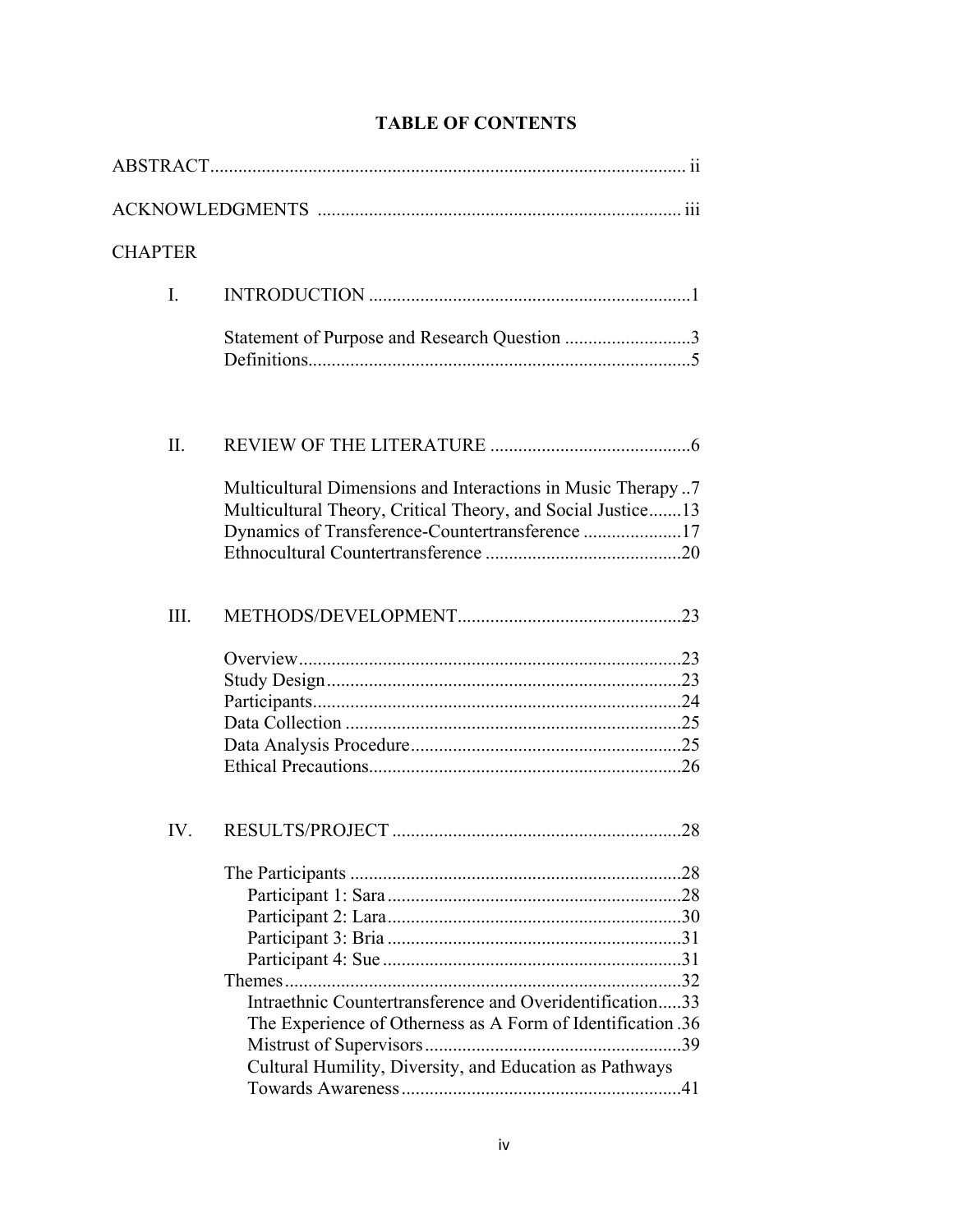| A.             |  |
|----------------|--|
| <b>B.</b>      |  |
| $\mathbf{C}$ . |  |
| D.             |  |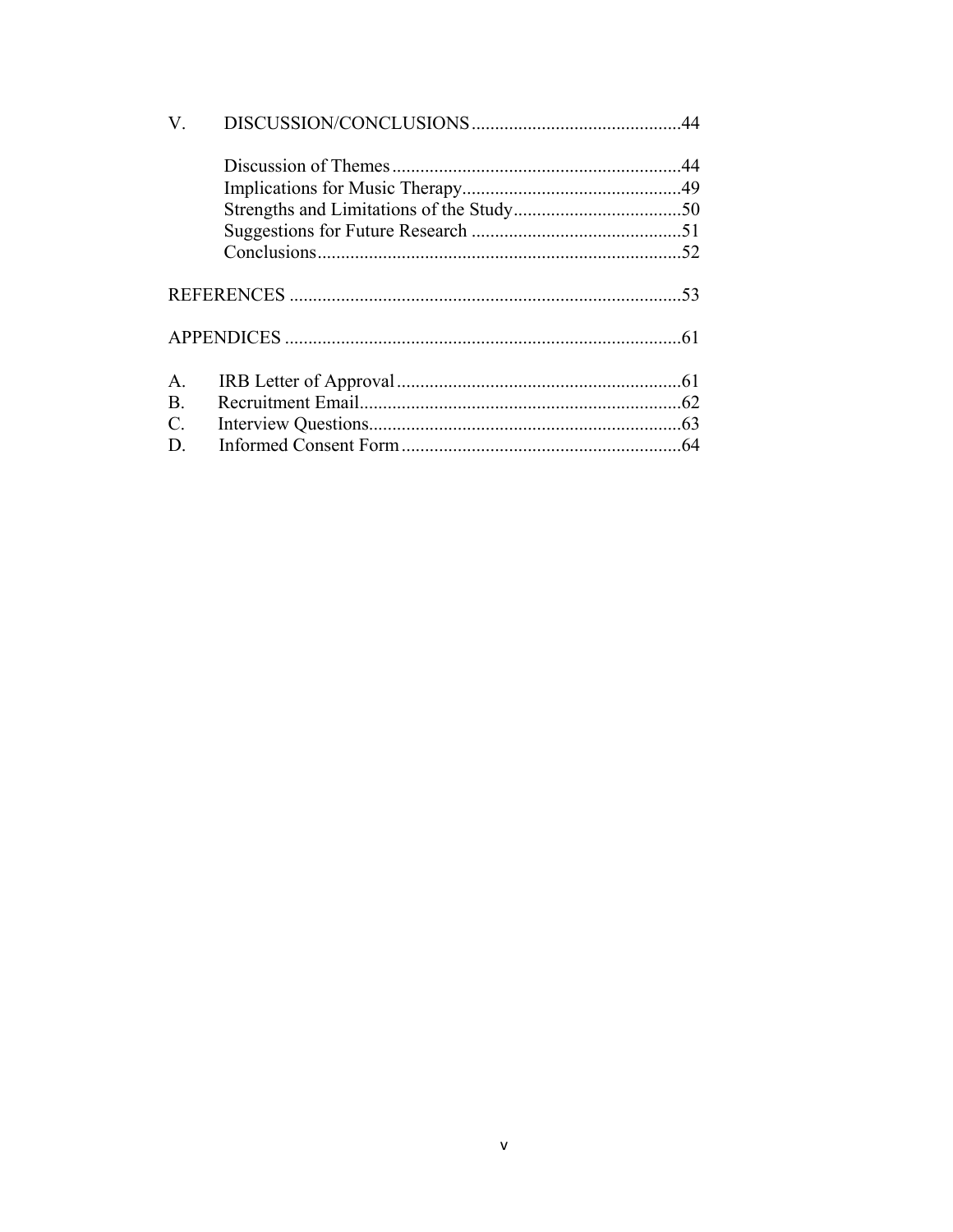#### **Chapter One**

# **Introduction**

The conditions that led to my interest in the topics of culture and countertransference stem from branches of my personal and professional lives. Having been born in Lebanon during a period of civil war, my early childhood involved traumatic encounters which contributed to resilient connections with students who were similarly displaced and came from unsettling environments. A therapeutic use of self evolved from personal experiences of over fifteen years as a music-related service provider in Chicago. In that time, unconscious processes seemed to unfold as I learned to build safe spaces and trusting relationships with racially diverse children from inner city neighborhoods. Music was my foundation as I navigated a complex balance of understanding self while equally trying to understand and support others. Many of the neighborhoods I served in Chicago are often recognized for gun violence and high gang-related crime rates. Yet, I learned that these communities provided me with a distant sense of familiarity which seemed to encourage a degree of comfort and stability in my work with the youth.

In promoting awareness and understanding of culture and privilege, Hadley and Norris (2016) stated, "consider your place of employment…observe the artwork on the walls" (p. 135). For many years, as I walked through school hallways carrying musical instruments to and from classrooms, I observed the artwork on the walls and delighted in photos of Dr. Martin Luther King Jr. marching hand in hand with familiar members of the school community. As an ethnoculturally diverse music service provider, the spirit of inclusion fostered my relationships with racially diverse student groups and our sessions shaped supportive social environments that reflected a profound appreciation for music. Coupled with a sense of belonging, these aesthetic experiences compelled me to reflect on intraethnic and interethnic relationships, the socially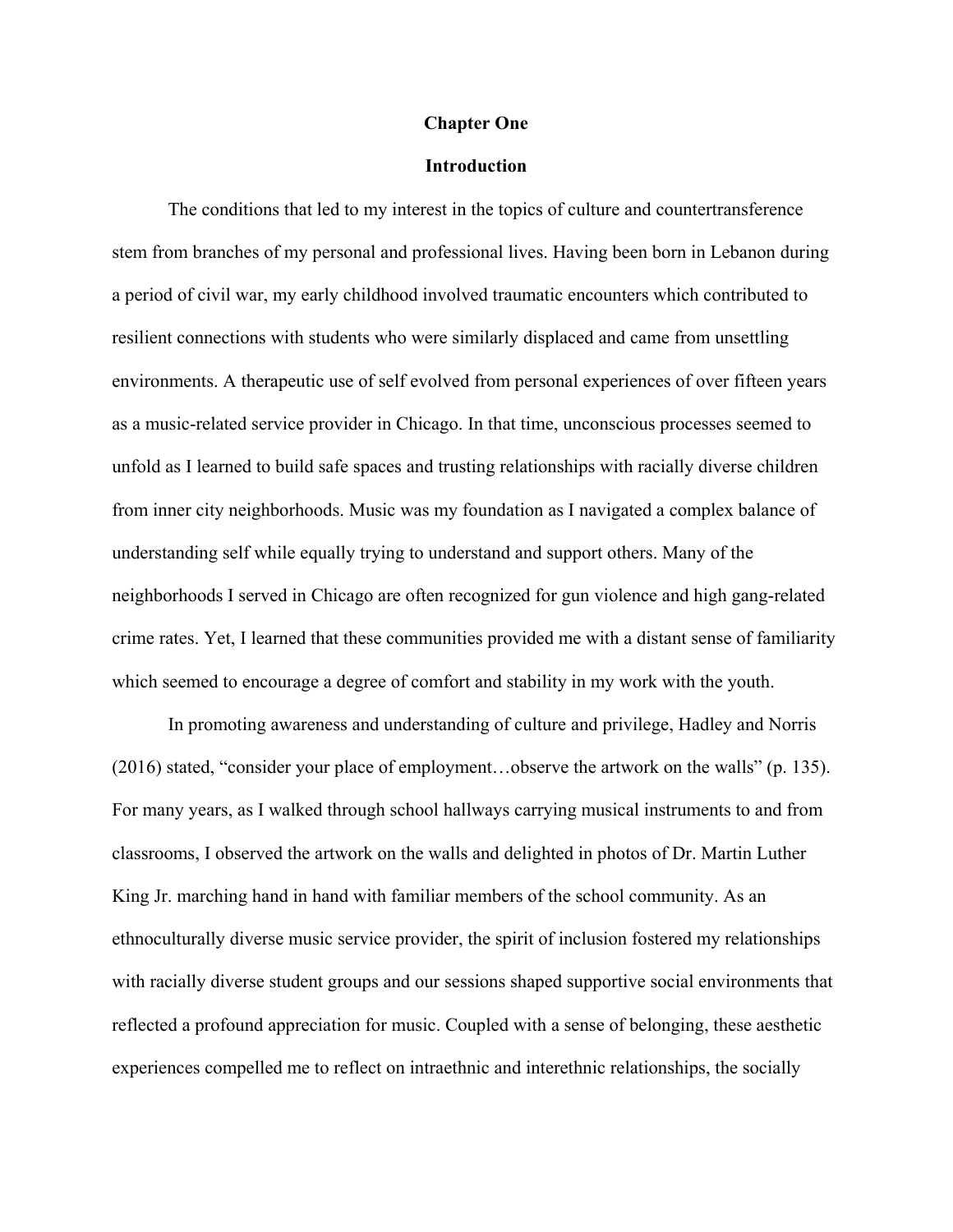designed nature of race and ethnicity, and the potential for ethnocultural countertransference in the music therapeutic setting.

Music therapy in the United States maintains a predominantly white, cis-gendered, heterosexual, female identity (AMTA, 2016). As emphasis on cultural interactions continues to rise to the forefront of contemporary issues within the helping professions, a heightened degree of mindfulness is required of music therapists to support a sense of inclusivity. Clinicians are encouraged to consider the relevance and ethical significance of diversity and research in multicultural therapy illustrates that culture and ethnicity touch deep unconscious feelings in most individuals (Comas-Diaz & Jacobsen, 1991; Kleiman, 2018). Practitioners must be emphatically equipped to deal with a sense of cultural pluralism and a myriad of values, beliefs, and worldviews. Whitehead-Pleaux and Tan (2017) stated that it has become increasingly difficult to define or restrict individuals into cultural corners shaped by assumptions or stereotypes. Therapists unaware of their own cultural biases, both towards themselves and their clients, may risk (re)creating discriminatory dynamics in the therapeutic relationship. Ethnocultural countertransference enactments may result from such psychological vulnerabilities and clinicians may find themselves challenged to meet a one dimensional conceptualization of diverse clientele (Kleiman, 2018).

The profound aesthetic qualities of music strengthen the notion that music therapy treatment may largely be considered a cultural endeavor. The American Music Therapy Association's (AMTA) Standards of Clinical Practice (2019) recognized a comprehensive definition of culture that "is not limited to race, ethnicity, language, religion/spirituality, social class, family experiences, sexual orientation, gender identity, and social organizations" (2.2). However, Hahna (2017) pointed to the fact that these more inclusive designations of culture are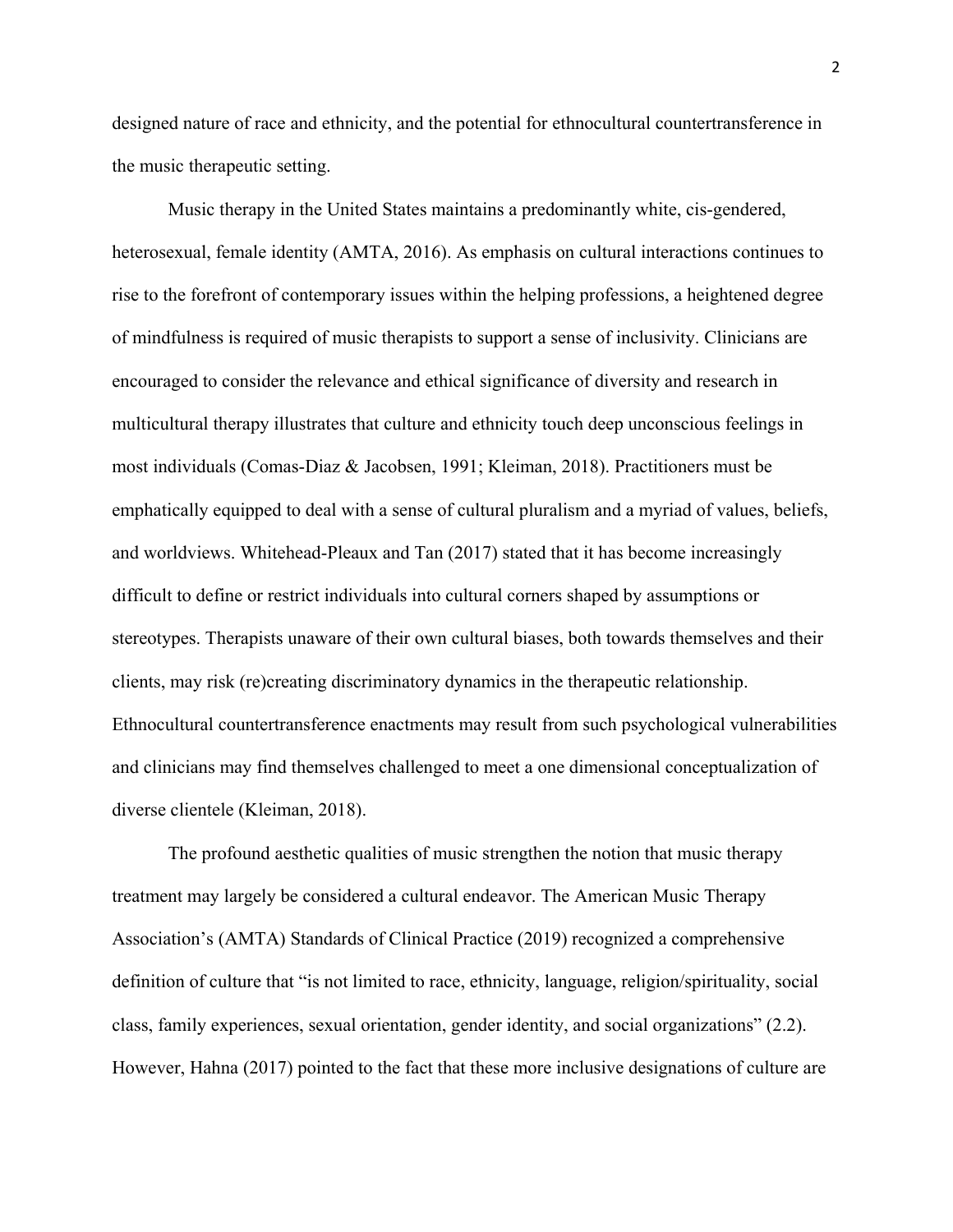fairly recent developments in the field, adding that "it is important to remember to be mindful of the impact of these identity markers (our own and our clients) in all aspects of therapy" (p. 27). Race and ethnicity are dynamic elements that are relevant to everyone and structures of culture and continuity may be disquieted by traumatic experience, furthering the need for cultural sensitivity in the therapeutic setting (Leary, 2000; Lowe, 2014). Recognizing the aesthetic qualities of music, Scheiby (2005) observed the potentially enriching effects of identifying and working through countertransference, stating that it can be "a tool of insight…when emotions become intense" (p. 9). This form of self-awareness reflects the therapist's ongoing, affective experiences which may take shape in reaction to clients or in co-constructive interactions with clients (Gelso & Hayes, 2007).

Music therapy clinicians might find that aspects of their personal cultures may well intersect with their clients in such a way that prompts ethnocultural countertransference. Foster (1998) pointed to therapy as an intimate discourse in which meaning is co-constructed and similarly explored ways in which a clinician's identity, as shaped by ethnic and cultural components, may intersect with the client and inform unconscious channels in the therapeutic process. The author recognized that both clients and clinicians are confined by their own inner psychology and worldviews. Ceccarelli (2016) asserted that "prejudices continue to haunt our imagination" (p. 709), supporting the need to recognize biases and psychological vulnerabilities that may adversely pressure therapeutic alliances.

### **Statement of Purpose and Research Question**

The purpose of this study is to investigate music therapy clinicians' countertransference through an ethnocultural lens and better understand how cultural intersections with clients inform psychological, emotional, and behavioral responses in the music therapeutic relationship. A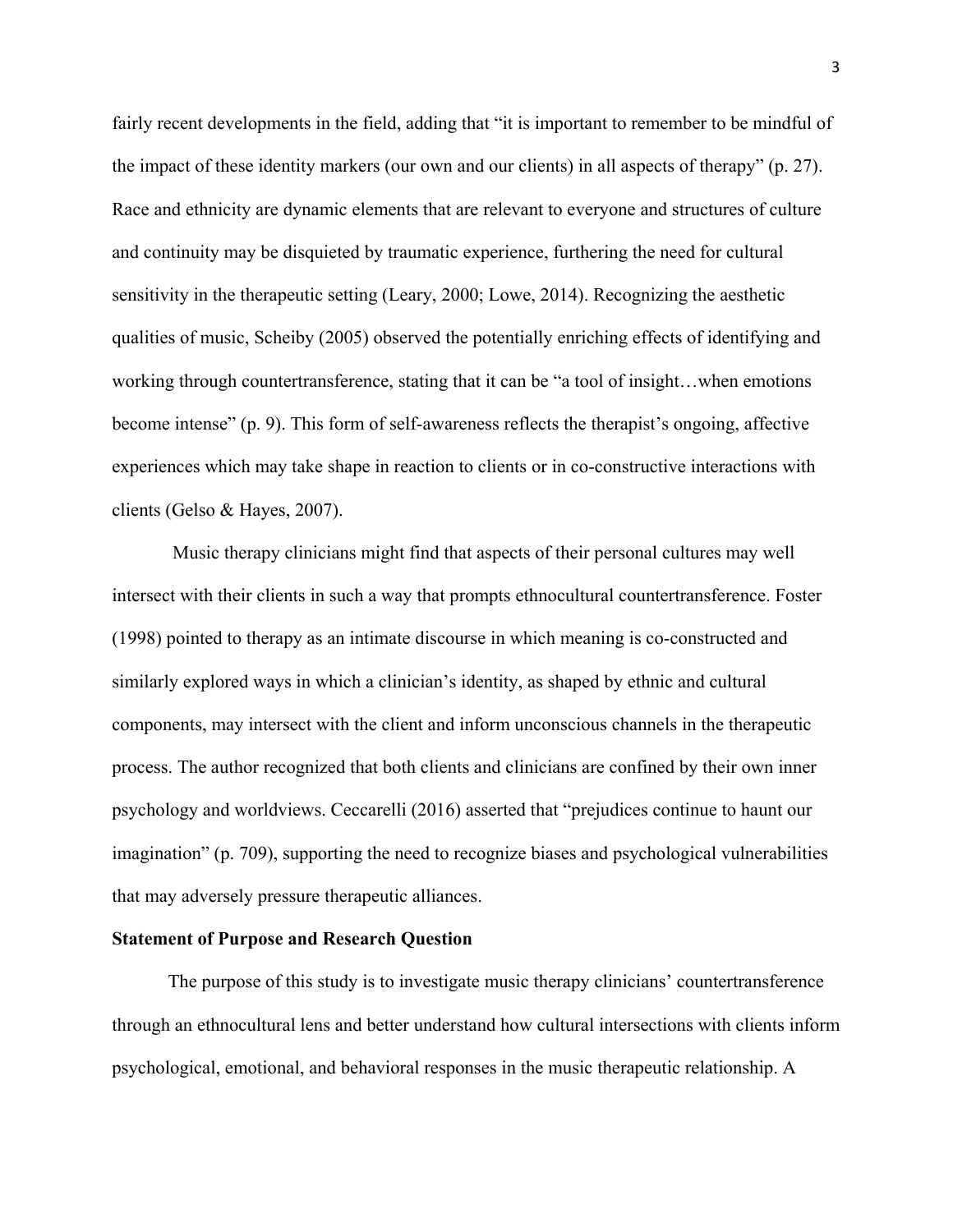better understanding of the ways in which clinicians may be enacting ethnocultural countertransference responses may promote awareness in the field and help discourage bias or prejudice towards self or other.

Presently, there is no research available in the field of music therapy that focuses on cultural or ethnocultural countertransference. This study may help illustrate how harmonious music therapeutic relationships may be attained through mindfulness and honest self-reflections, particularly when working with ethnoculturally diverse clients. A former director of the United States Census Bureau, Kenneth Prewitt, stated, ''the 21st century will be the century in which we redefine ourselves as the first country in world history which is literally made up of every part of the world" (Alvarez, 2001, p.7). Music is a cultural artifact and in working amidst this sea of cultures, awareness of ethnocultural countertransference becomes vital to support more effective, culturally sensitive music therapy practices. To this end, the aim of this study is to explore the following research question: *How might cultural intersections inform ethnocultural countertransference in the music therapeutic relationship?*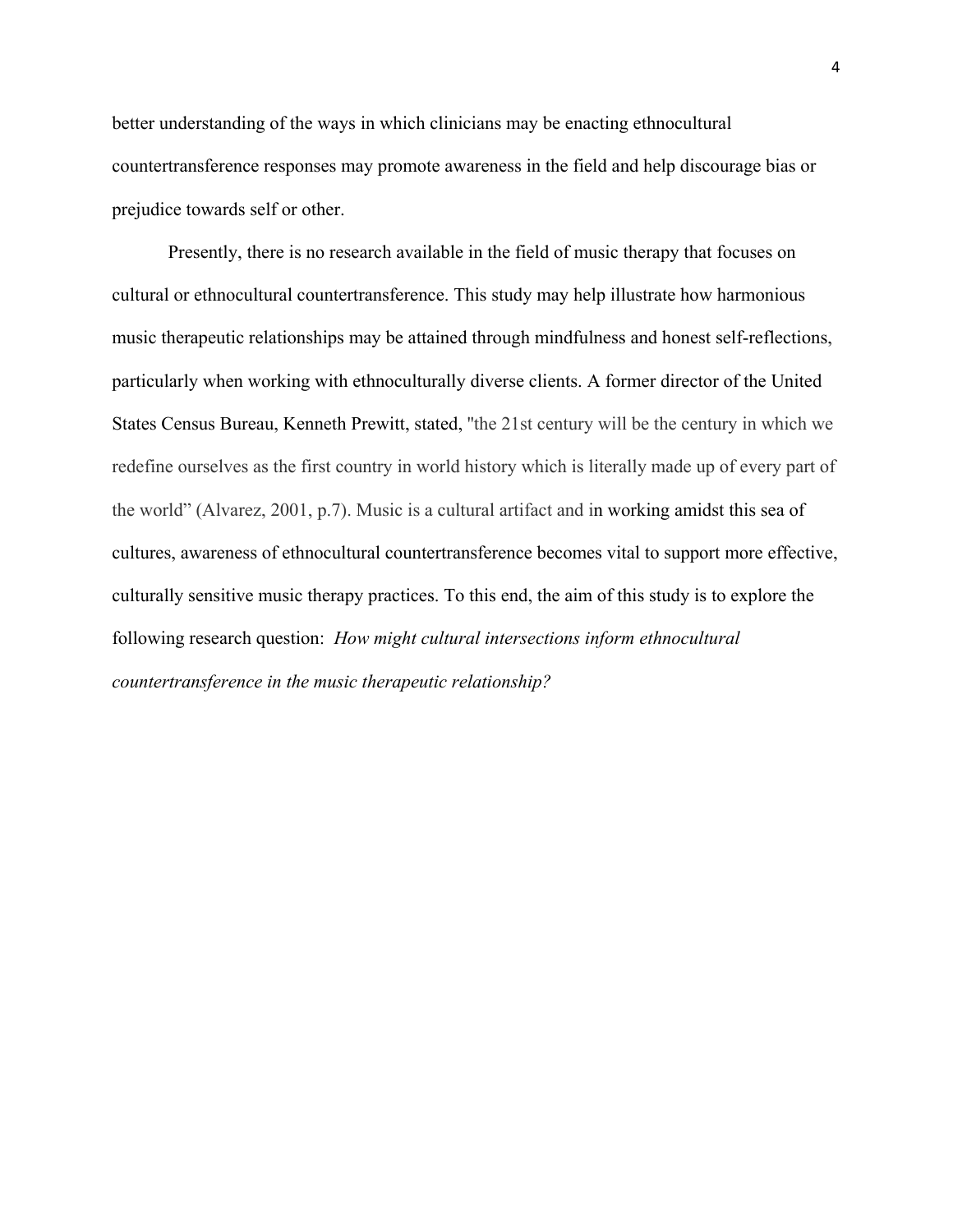### **List of Operational Definitions**

 Cultural intersections. Intersecting points between two or more people that are rooted in any defining aspect of culture (Robinson, 1993).

 Culture. A group's common and invisible norms, beliefs, behaviors, and communication styles (Swamy, 2018).

Ethnicity. A sense of membership to one's ancestral or genetic heritage (Swamy, 2018).

Ethnocultural Countertransference. The therapist's identification with unconscious

feelings stemming from ethnic and/or cultural self-parts or internal objects of the client (Comas-

Diaz & Jacobsen, 1991; Priestley, 1975).

Interethnic countertransference. A form of countertransference that may occur in relation to a therapist and client who hold different ethnicities. (Comas-Diaz & Jacobsen, 1991).

Intraethnic countertransference. A form of countertransference that may occur in relation to a therapist and client who share the same ethnicity. (Comas-Diaz & Jacobsen, 1991).

Bias. An inclination or predisposition for or against something; any tendency or preference (APA, n.d.).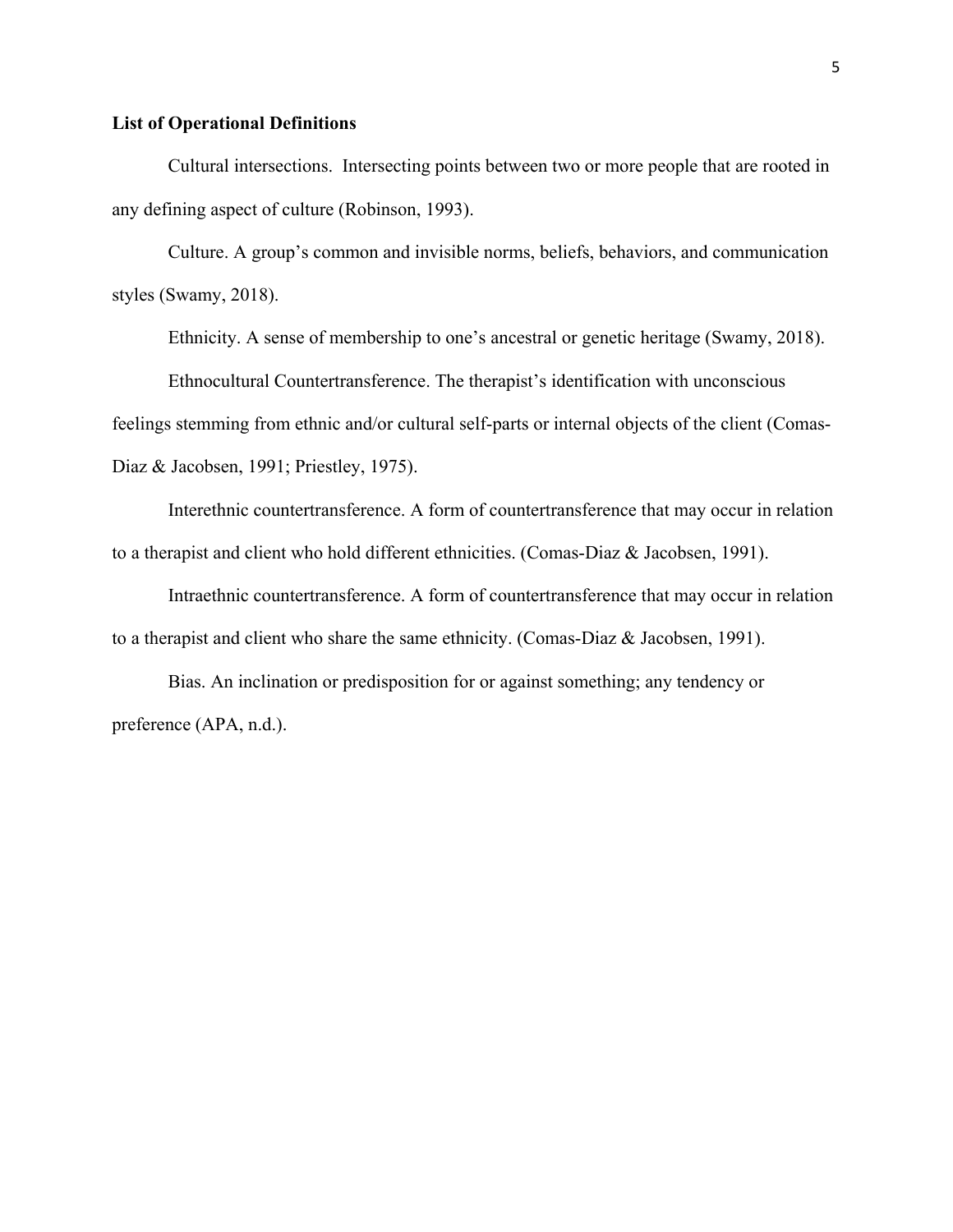#### **Chapter Two**

### **Literature Review**

This chapter provides an overview of seemingly inherent ties between culture, ethnicity, and music, as well as cultural interactions in the therapeutic setting. Consideration is given to elements of the sociocultural context of Western-centrism in music therapy. Multicultural theory, critical theory, and social justice are briefly observed to support a broadened understanding of cultural and racial intersections within larger society and conflicting dynamics of power and privilege.

An understanding of ethnocultural countertransference requires an understanding of some of these larger cultural and social forces. The chapter examines an integration of music therapy research and issues of cultural diversity wherein bias is explored as a psychological vulnerability. The final two sections of the review provide a closer look at the dynamics of transferencecountertransference, as well as ethnocultural countertransference. Therapeutic interaction is reviewed in connection with some of the ways in which cultural components affect and inform ethnocultural countertransference in the music therapeutic relationship.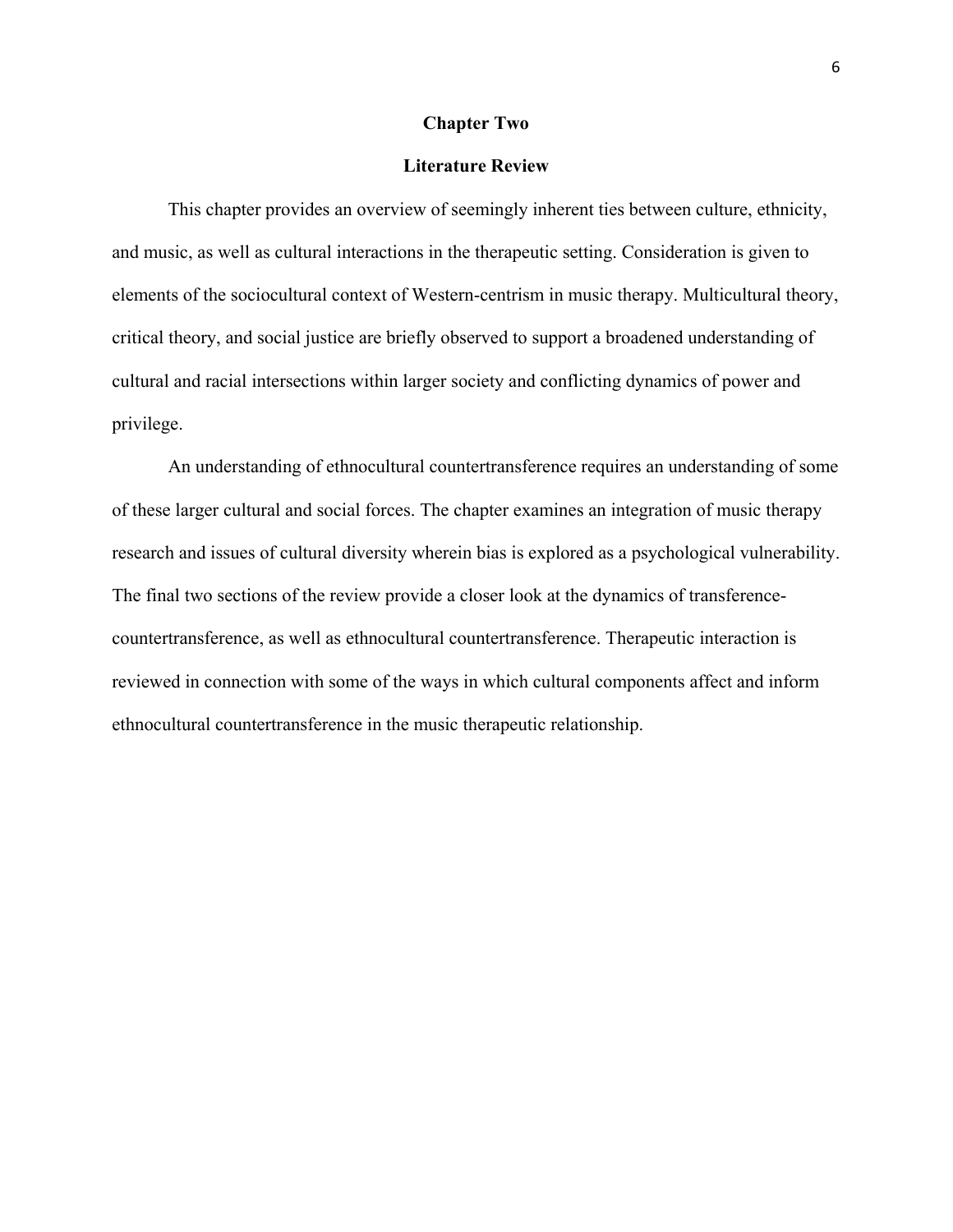### **Multicultural Dimensions and Interactions in Music Therapy**

Multicultural dimensions of music therapy involve the aesthetic principles of music and aspects of the ethnocultural unconscious (Swamy, 2017, 2018). Brooke and Myers (2015) stated that as a creative art form, music helps individuals transcend ordinary levels of existence and provides clients with a safe container for expression. According to the authors, creative therapies are grounded in an expanding relationship between culture, artistic expression, and social development. Expressive art forms have been found to help enrich lives and stimulate individuals, promoting new perspectives and contributing to growth and healing. Brooke and Myers (2015) pointed to music as a form of creativity that "engages emotions, frees our spirits, feeds our souls, nourishes growth and healing" (p. 5). Music therapy and the creative arts may help foster deeper connections between clinicians and ethnoculturally diverse clients in a harmonious cultural exchange (Brooke & Myers, 2015; King, 2021; Swamy, 2018).

With origins in drama therapy, Hudgins (2015) offered the example of the Therapeutic Spiral Model in relation to the impression that people generally have the same needs, "core human emotions never change" (p. 261). The author described creative art forms as promoting safe spaces for re-connecting with hidden parts of the self. Psychodrama and Gestalt experiential therapies are utilized to help clients access regions of the brain where unprocessed information from stress or trauma is stored and accessible only through visual, auditory, and other nonverbal, sensory means of communication. Hudgins (2015) asserted that therapeutic approaches involving non-verbal modalities have been found to support ethnic and cultural forms of selfexpression.

Moreno (1995) identified music as a fundamental component of traditional healing practices used in diverse cultures around the world. The author stated, "music therapy, like music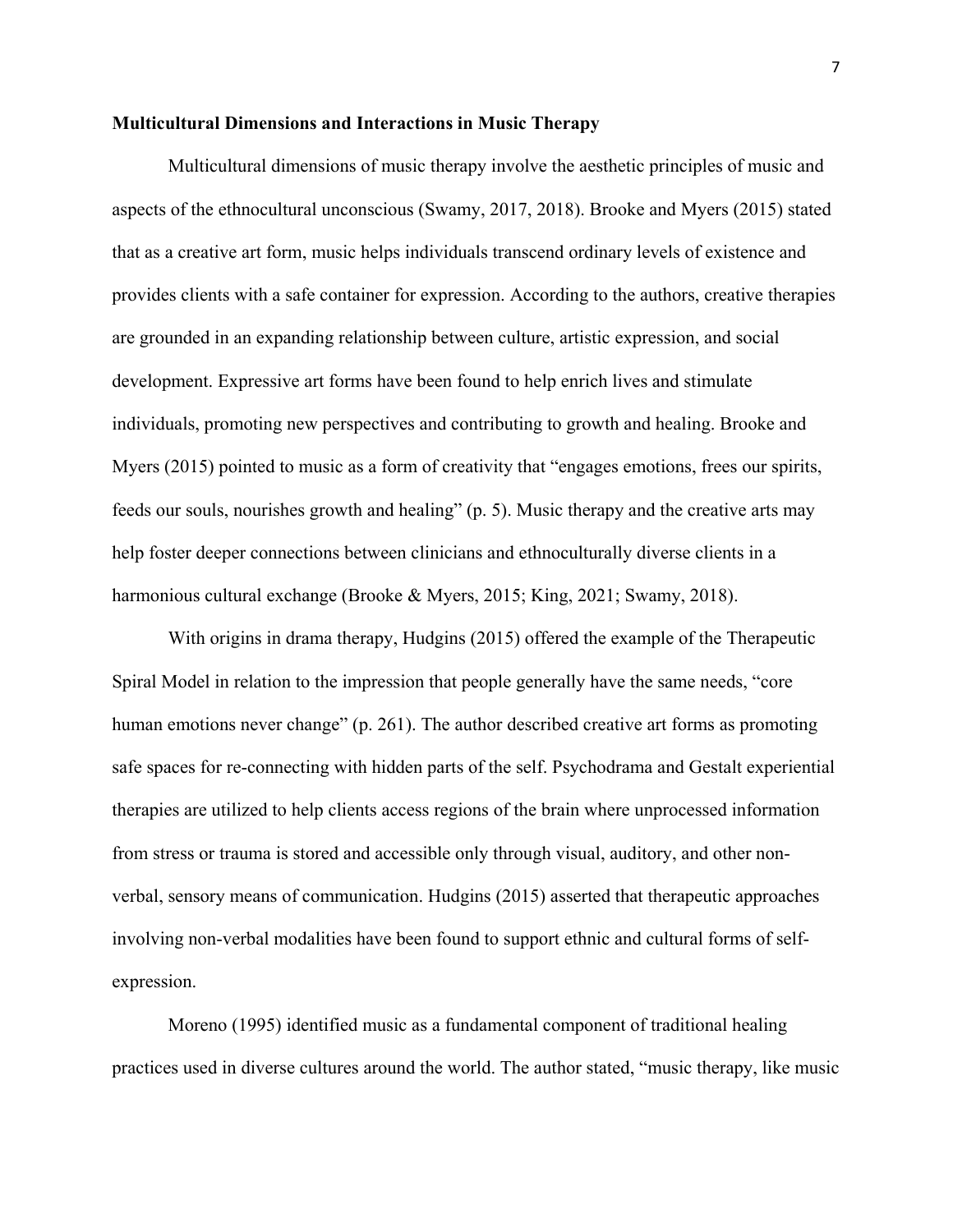itself, is a multicultural phenomenon" (Moreno, 1995, p. 17). Ethnomusicological perspectives support greater understanding of the role of music in healing among diverse ethnocultural groups. Traditions of shamanism and related rituals favored a holistic view of illness over the method of compartmentalizing treatment that is largely associated with Western medical models (Moreno, 1995; Stige, 2002). Clinicians in favor of this approach endorsed an understanding of such traditional, cultural practices in order to better appreciate the role of music as therapy within contemporary healthcare settings. Moreno (1995) further recognized variance in cultural perspectives and supported an ethnomedical approach in which clinical views of healing sustain the client's culture and society. King (2021) asserted that in working with ethnoculturally diverse clients, these efforts may help establish rapport in the therapeutic relationship. There is a growing likelihood of encountering such diverse clientele in modern clinical settings and cultural responsiveness has become an essential part of the therapeutic process (Brooke & Myers, 2015; Moreno, 1988, 1995).

Cowdery et al. (2005) recognized a highly diverse, pluralistic society when explaining that the perception of static culture is an illusion. The authors stated, "throughout history, people have created, explored, and developed music in ways that respond to the vital nature of cultures" (p. 105). The term hybridizing is used to describe the way in which people may redefine aspects of their identity in response to shifting social conditions. Musical hybridization creates a contemporary identity with roots in older values and practices. This may be observed, for example, in the "myriad of African American genres that arose from the interaction of African rhythmic and formal practices with the European harmonic system" (Cowdery et al., 2005, p. 106). The authors noted that appropriation and power dynamics may come into play as members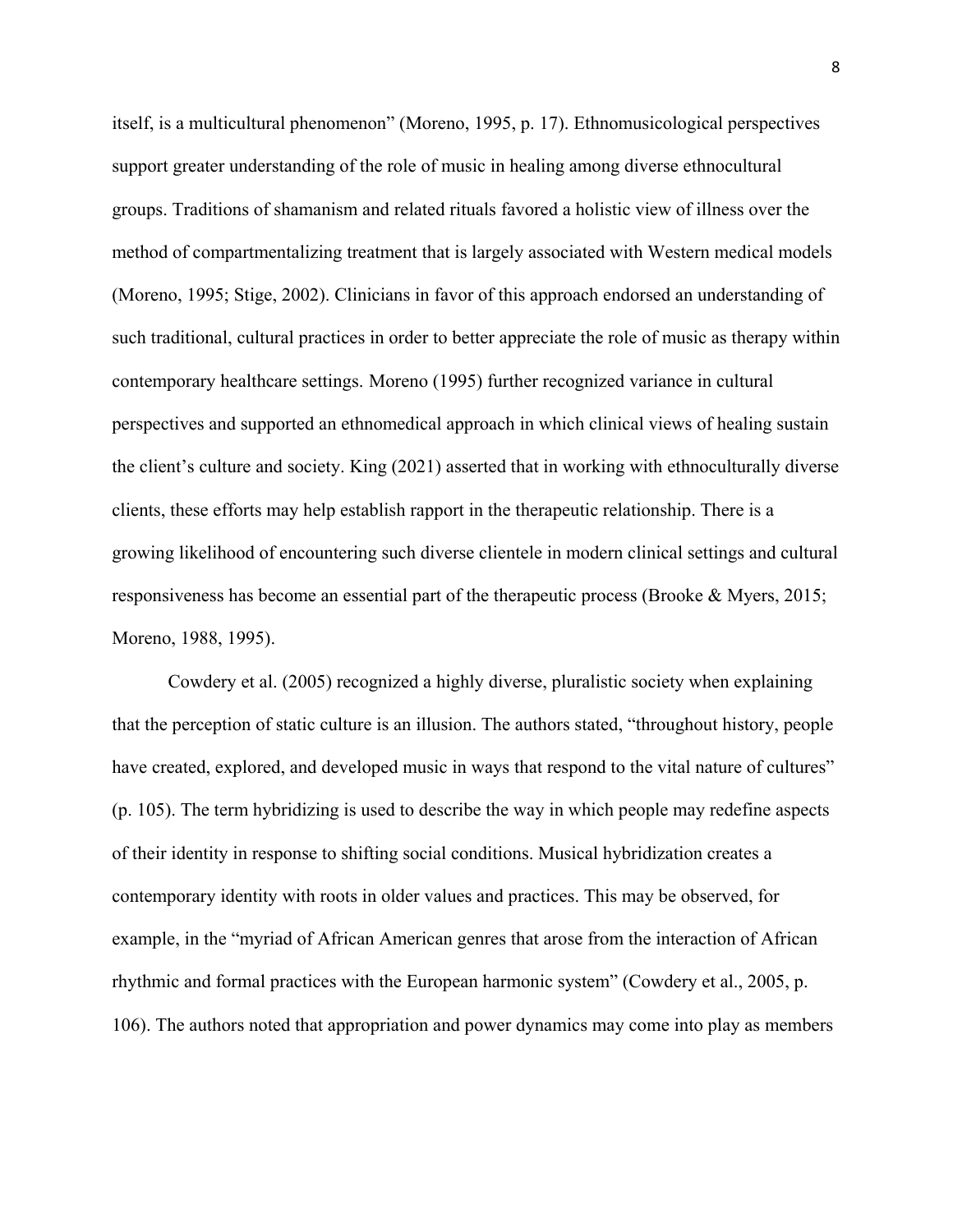of cultural groups experience hybridization; social and economic power are associated with issues of race or hierarchal structures of people and genres (Cowdery et al., 2005).

 Kim (2021) recognized cultural influences in the music therapeutic relationship and similarly pointed to aspects of societal and cultural awareness to help promote understanding between client and clinician. Music and culture are inherently linked, and complex, multilayered qualities of culture may present in both inward and outward behaviors, on an individual or collective level (Beer, 2015; Kim, 2021). In order to uncover cultural bias, clinicians, regardless of their culture, must learn to "bridge cultural differences that exist between the therapist and the client" (Kim, 2021, p. 13). Culturally informed music therapy provides a foundation for insight and understanding, recognizing both universal and relative aspects of culture and identity (Kim, 2010, 2021). Individual, universal, and cultural components of one's being are illustrated as different dimensions of identity and music has been found to help integrate these parts together (Kim, 2021). The flexible and adaptable nature of music parallels the fluid essence of culture, "like culture, music is never static" (p. 20). This view is similarly conveyed in Bruscia's (2000) belief that music is a fluid form of consciousness made audible. The culturally informed music therapist is an adorning vessel embodying qualities such as flexibility, openness, and empathy in support of diverse musical functions (Kim, 2010, 2021).

King (2021) described culture and ethnicity as blueprints for existence, promoting reality interpretation through a cultural lens. The author stated that awareness, knowledge, and respect towards clients and their cultures are very important to the therapeutic process. Being genuine is essential to building trust and rapport in the therapeutic process and further supports collaboration and connection with clients (King, 2021; Lowe, 2014). Competence, humility, consciousness, authenticity, empathy, intersubjectivity, and self-awareness are all observed as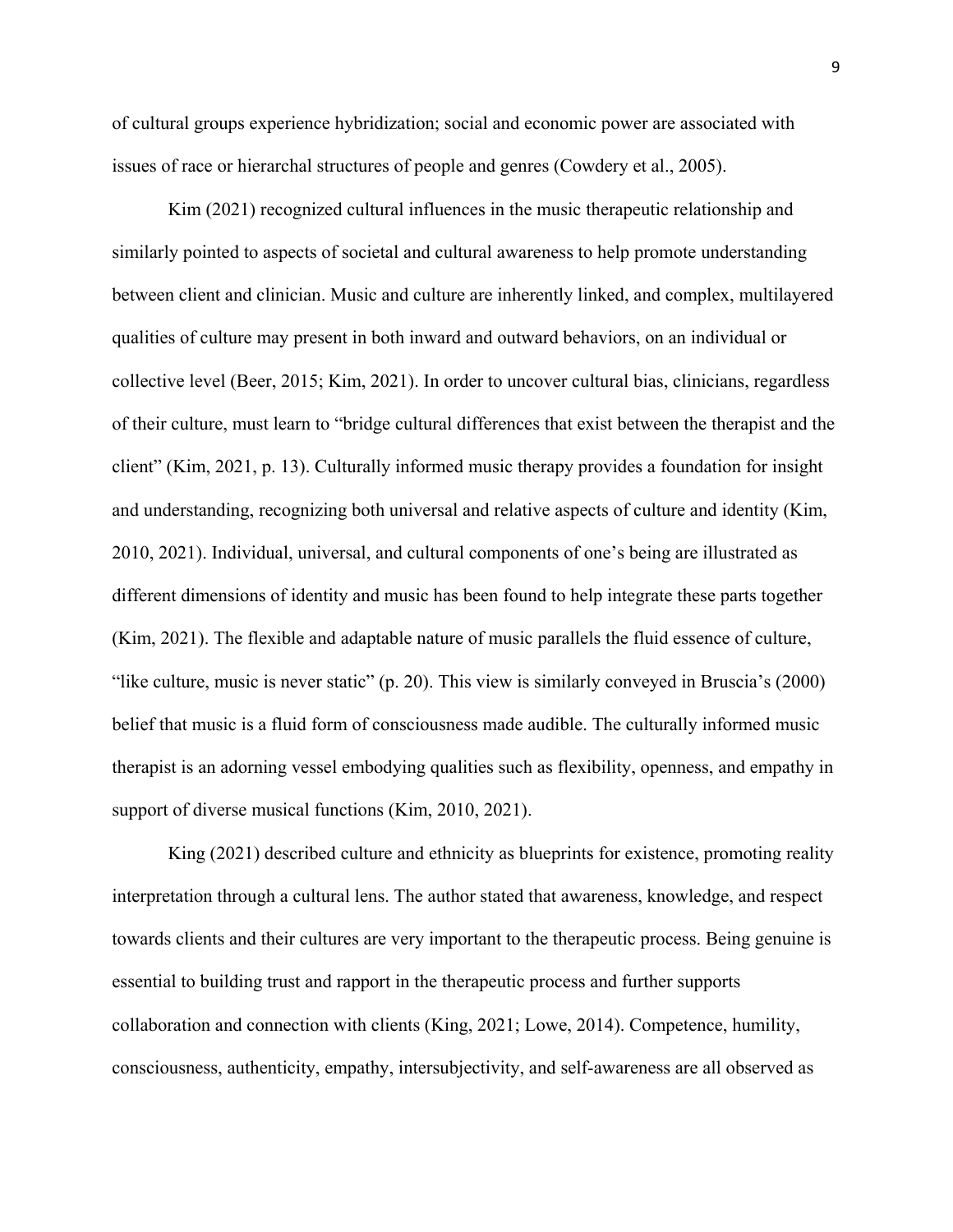inclusive and evolving skills that will support more effective interactions with ethnoculturally diverse clients (King, 2021). Centered on openness, mutual partnerships, and critical selfexamination, cultural humility is viewed as others-oriented while cultural consciousness is related to increasing awareness of culture, both of self and other. Authenticity and empathy may be shaped by assessments and evaluations, or they may derive from a clinician's sense of intuition (Borzcon, 2004). Intersubjectivity supports an interpersonal process of co-constructed exchange and self-awareness is meant to provide insight into thoughts and attitudes, helping unveil and untangle stereotypes and biases (Hinman Arthur, 2018; King, 2021).

Clinicians are encouraged to be open to learning about a client's culture and how they perceive and express their identity. King (2021) described a colorblind approach as neglectful of cultural factors that shape "how your patient sees the world and how the world sees your patient" (p. 54). By disregarding culture, a clinician may be stripping clients of a fundamental piece of their identity. Intersectionality implies that individuals carry unique identities and discourages clinical assumptions. Robinson and Oswanski (2021) considered the ways in which multiple influences of privilege and marginalization may impact members of the LGBTQ+ community. Here, the authors noted that the most effective approaches for these individuals are intersectional, radically inclusive, and not based in pathology. Belgrave (2021) pointed to a multicultural lens in support of holistic views of clients and ways in which culture may influence their engagement in the therapeutic process.

Kim and Whitehead-Pleaux (2015) recognized that cultural misunderstandings may have adverse effects on the music therapeutic relationship. The authors noted that culture has an especially significant meaning for music therapy clinicians because the work involves understanding the self as well as the client. Individuals view the world through a cultural lens,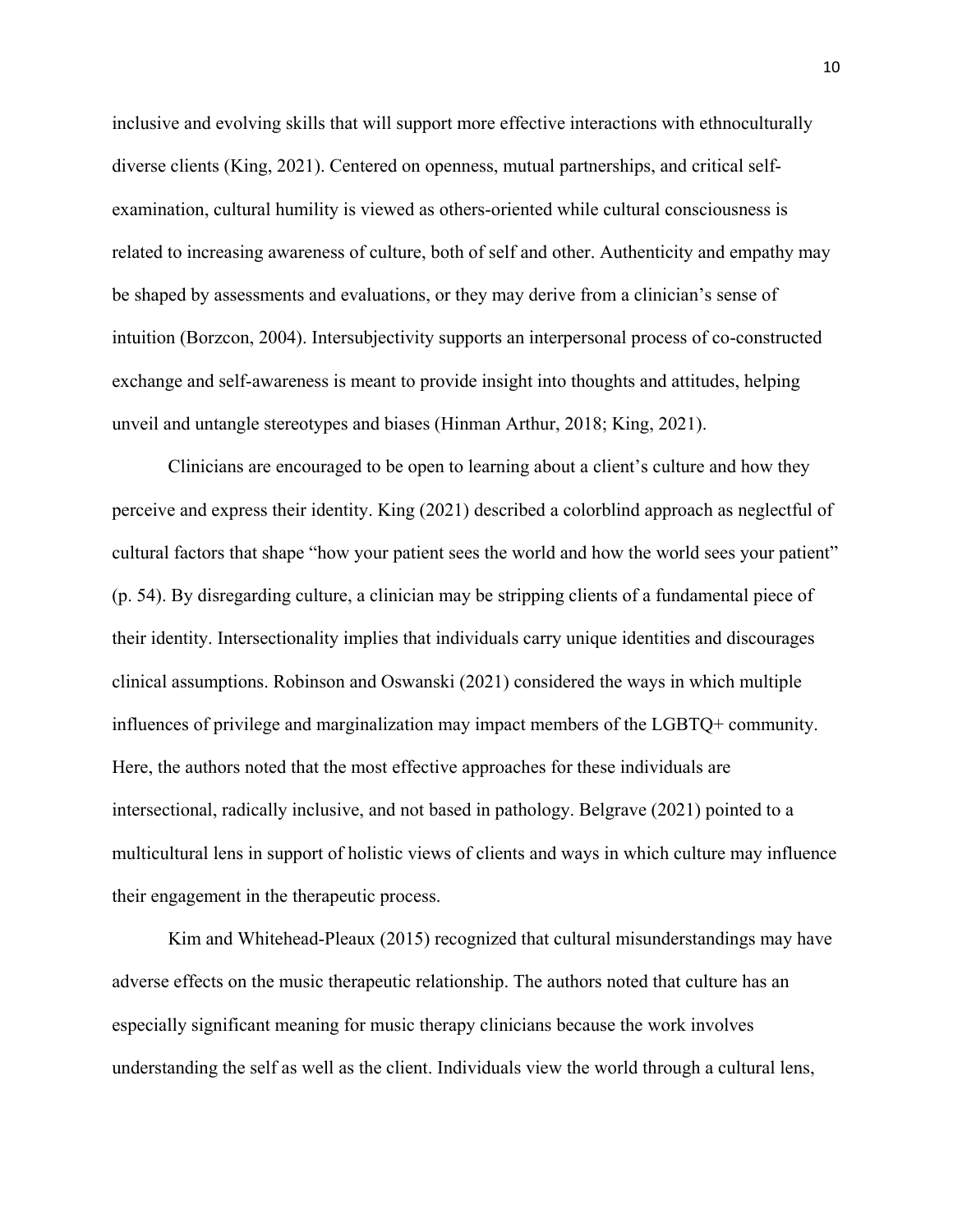yet, "some of these messages with which we interpret the world contain biases," (Kim  $\&$ Whitehead-Pleaux, 2015, p.60). Increased levels of diversity in the United States suggest increased likelihoods of working with ethnoculturally diverse populations, affecting some of the intrinsic connections between music therapy and culture (Belgrave, 2021). Examples of stereotyping and ethnocentrism may readily be found in widely popular forms of music and entertainment such as Disney, "white characters...stereotypical patriarchal/gender roles" (Kim & Whitehead-Pleaux, 2015, p. 53). In relation to culture-centered theory and community music therapy, culturally informed music therapy considers the culturally subjective views of healing and emphasizes the social and cultural context of a client's lived experience. Openness and humility are reiterated as qualities of a culturally informed music therapist, promoting human connection and trust, as well as the need for self-exploration in order to uncover biases (Kim, 2021; Kim & Whitehead-Pleaux, 2015).

Swamy (2011, 2017, 2018) reported that music is a facet of culture that promotes a sense of ethnic identity and emotional alliances among members of cultural groups. The author stated that generalizing beliefs or values for an entire cultural group of people is harmful practice. Identity is influenced by a variety of cultural and social narratives and to diverse degrees, individuals decide whether to "embrace, reject, or shed" cultural norms and values (Swamy, 2017, p. 67). In her work with members of the South Asian community, she pointed to the importance of understanding the role of colonization and described a collective mindset that shapes a vast majority of South Asian culture. The author illustrated ways in which members of these communities are encouraged to count upon extended family and neighbors for support and a sense of community. Cultural and spiritual values such as nonviolence and karma are fostered within this ethnic community and can be observed in the example of Mahatma Gandhi, whose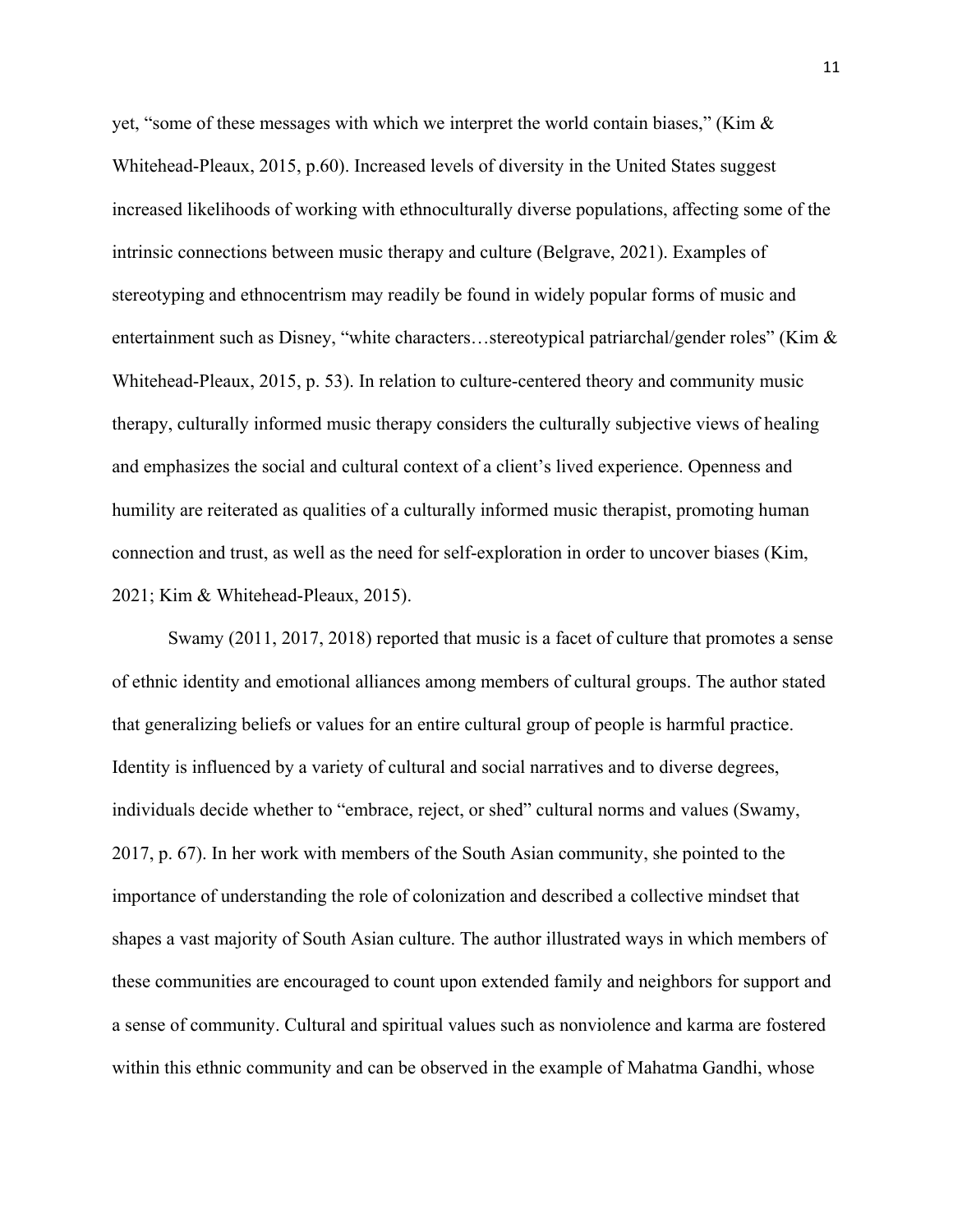non-violent approach to British oppression later inspired prominent voices in diversity and inclusion including Dr. Martin Luther King Jr. Swamy (2017) reiterated the dangers of maintaining cultural assumptions when working with ethnoculturally diverse clients, "when families immigrate, begin to acculturate, and develop new identities, the manifestation of these cultural norms within each person and community varies" (p. 68).

Culturally Centered Music and Imagery (CCMI) was introduced as an arts-based assessment tool for exploring concerns related to cultural adjustment and complex elements of ethnic identity (Swamy, 2017). Such complexities may be observed in a sense of authenticity that often coincides with ambiguity and contradictions. These factors are further aggravated by microaggressions and racial profiling that continue to challenge notions of identity among ethnic minorities (Kleiman, 2018; Swamy, 2017, 2018). Cultural insensitivity has been found to discourage diverse individuals from seeking treatment because culture is often misunderstood. When working with ethnoculturally diverse adolescents, for example, music therapists are advised to be careful of conforming to Western psychological views, guiding teenagers towards independence and away from the family unit (Swamy, 2017).

Music and culture are interconnected and inform one another. Swamy (2018) pointed to a lack of socio-cultural research in music evoked imagery techniques, such as Guided Imagery and Music (GIM), stating that "there is a need for greater understanding of ethnic identity and its critical role in the music therapy process" (p. 2). Contemporary views of ethnic identity are built on racial identity models that represent transformational phases including stages of confusion, searching, conflict, and self-acceptance (Swamy, 2018). Postmodern views of ethnic identity recognize the fluctuating nature of culture and the ways in which one's ethnocultural identity may intersect with other self-identifying markers such as gender expression or socioeconomic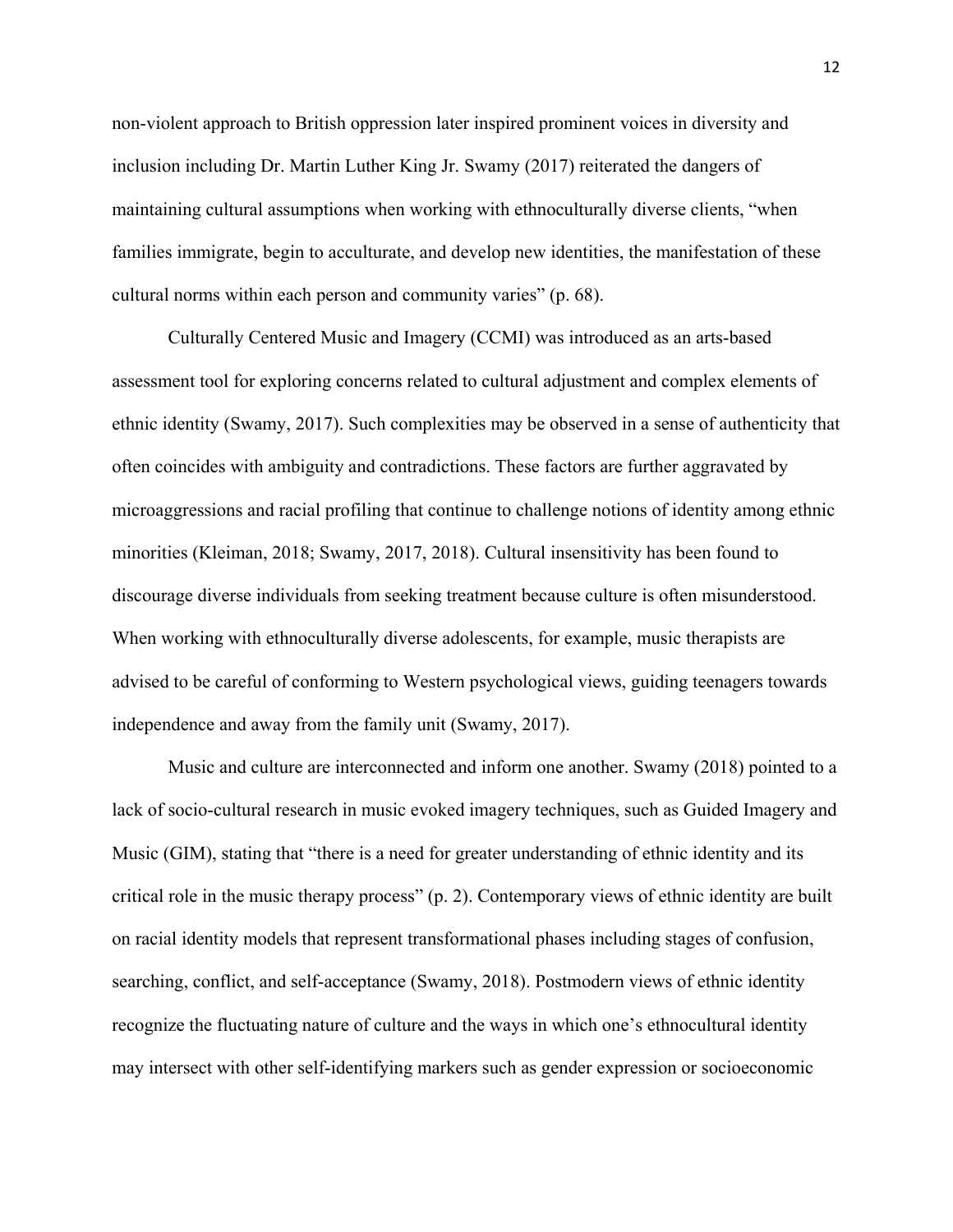status (Kim, 2021; Hadley & Norris, 2016). These perspectives take into account the social and political influences of racism, discrimination, and oppression while considering some of the inconsistencies of hybrid or reconstructed identities that are often overlooked by traditional models for the sake of universality (Kleiman, 2018; Swamy, 2018).

#### **Multicultural Theory, Critical Theory, and Social Justice**

In their focus on multicultural theory, Hadley and Norris (2016) stressed an urgent need for cultural competence among music therapy professionals, highlighting the following aptitudes for practitioners:

demonstrate awareness of one's cultural identity and socioeconomic background/status and how these influence the perception of the process; select and implement effective culturally based methods for assessing; demonstrate knowledge and respect for diverse cultural backgrounds; and demonstrate skill in working with culturally diverse populations. (p.130)

The authors pointed to the AMTA's Code of Ethics (2019) which encourages clinicians to ensure that music therapy services are not affected by one's unconscious assumptions (Dileo, 2000). They regarded such biases as limitations that are shaped by systems of oppression and marginalization. Self-awareness is an ongoing process that requires transformational learning and clinicians are strongly encouraged to practice aspirational ethics and aspire towards vital therapeutic qualities such as "integrity, honesty, fairness, and respect" (Hadley & Norris, 2016, p. 130).

In multicultural theory, both therapist and client present diverse cultural variables in the therapeutic relationship. The therapist is viewed as a cultural being with a complex and wideranging cultural identity (Comas-Diaz & Jacobsen; Hill, 2020). However, this does not ensure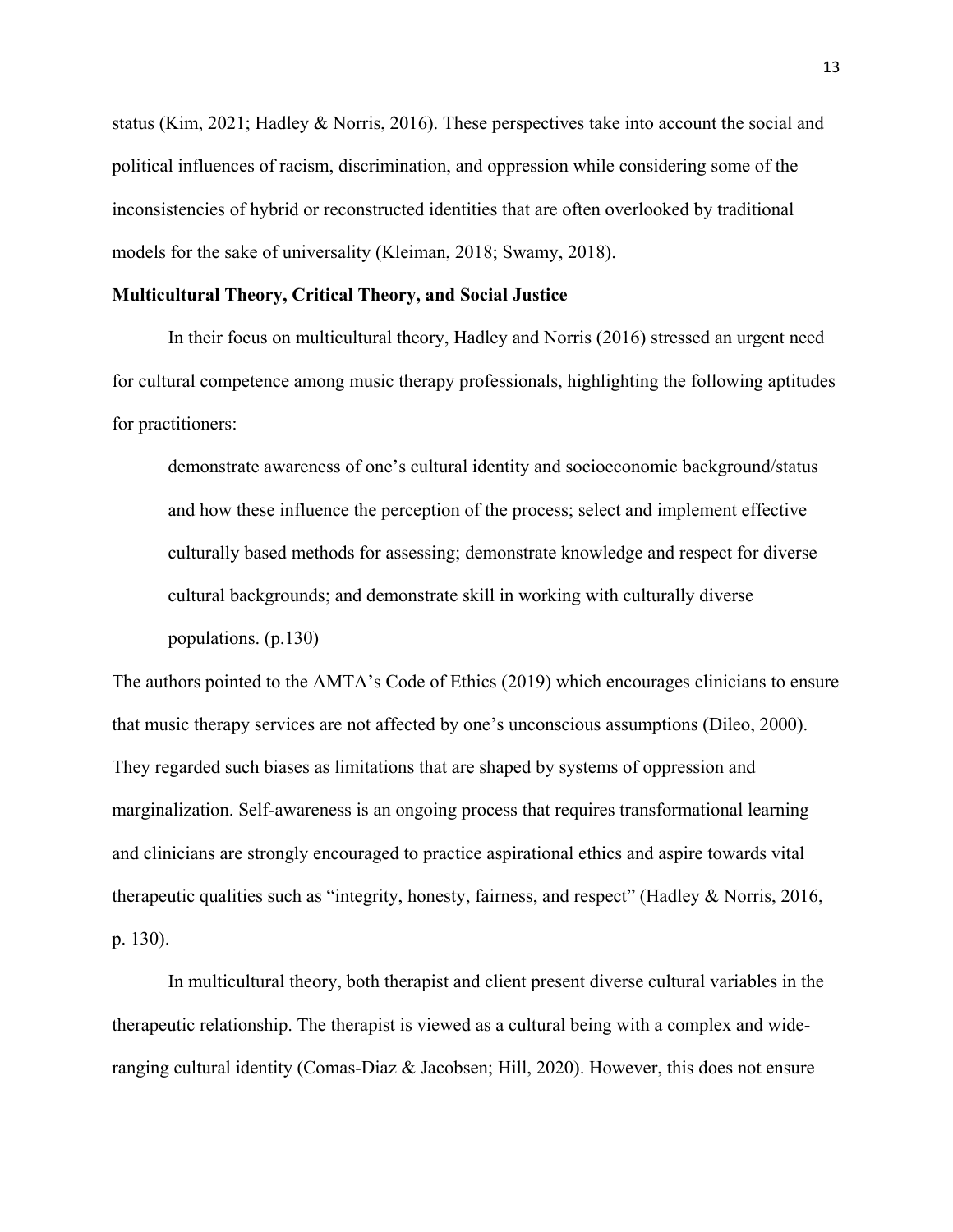the competencies or skillsets that are crucial to providing culturally appropriate care. Hadley and Norris (2016) furnished the following principles to support a better understanding of these skills and competencies:

cultural differences are real and influence interactions; all counseling is cross-cultural in nature; multicultural counseling puts emphasis on human diversity; awareness,

 knowledge, and skills are needed for effective interventions; human beings are globally literate. (p. 130)

Culture does not strictly apply to identifiers, rather it additionally involves symbolic learning and intergenerational development. People are shaped by the environment and a socio-cultural matrix of family, educational institutions, media, and political climate, all of which construct and assign meaning to our cultural identities. Cultural norms may therefore serve as a way to socially organize, help individuals adapt to environmental change, or act as a means for survival (Foster, 1998; Kim & Whitehead-Pleaux, 2015; Lowe, 2014).

Recent racial and national tensions reflect a "long-standing practice of othering" (Hadley & Norris, 2016, p. 131). Cultural conditioning and assimilation signify withstanding differences between dominant society and minority groups. Unconscious processes may inform responses of both the therapist and client, recreating discriminatory dynamics in the therapeutic relationship. (Hadley & Norris, 2016; Kleiman, 2018). For this reason, clinicians are encouraged to be mindful of power dynamics and invisible channels of oppression that may promote microaggressions in the therapeutic relationship. Music therapists must be prepared to respond and expand or fracture their understanding in order to support effective therapeutic alliances (Hadley & Norris, 2016; Schaeffer, 2007). Hays (2016) noted that early studies in multicultural theory held a primarily unidimensional conceptualization of identity. More recently, however, an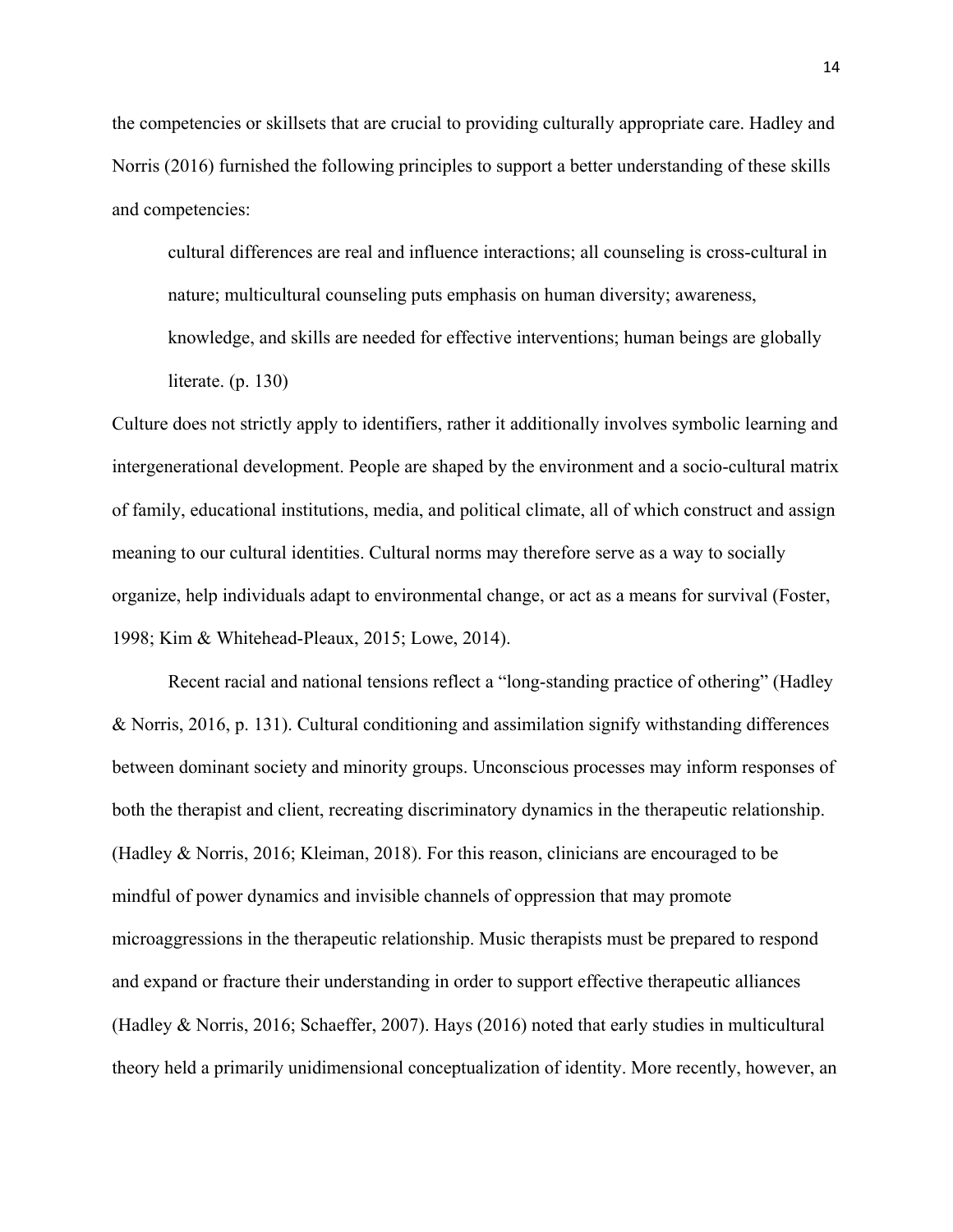increasing number of people have been displaced due to war, poverty, or violence. Considerable shifts in social and cultural conditions led to the development of evidence-based practice in psychology. The author stated that this definition of practice does not endorse a specific theoretical orientation yet calls for an integration of best available research with clinical expertise in the context of patient characteristics, culture, and preferences. She reported that minority groups are often neglected by dominant cultures. In response to this awareness, Hays (2016) designed the ADDRESSING framework as a culturally responsive assessment tool to help clinicians identify significant influences on client culture: Age and generational influences; Developmental or other Disability; Religion and spiritual orientation; Ethnic and racial identity; Socioeconomic status; Sexual orientation; Indigenous heritage; National origin; and Gender. This framework was created to support culturally informed clinical practice, however the author noted that exploring and challenging clients should not be tried "before a very strong trust is present" (Hays, 2016, p. 234).

 Having awareness of the intersectional design of identity may strengthen an improved appreciation for individualized experiences and cultural forms of expression (Foster, 1998; Lowe, 2014). However, there is looming potential for misunderstanding as music therapy programs take steps towards multicultural music awareness. There is also a fine balance between the efforts to avoid Westernizing cultural forms of music and the efforts to avoid rejecting genuine forms of musical expression (Kim & Whitehead-Pleaux, 2015). Rap music, for example, may not be utilized by music therapy clinicians because of themes contained in the lyrical content. However, Hadley and Norris (2016) observed that for many individuals who receive music therapy services, rap may be considered an important part of their identity. The authors described the powerful storytelling function of rap music that enables others a form of access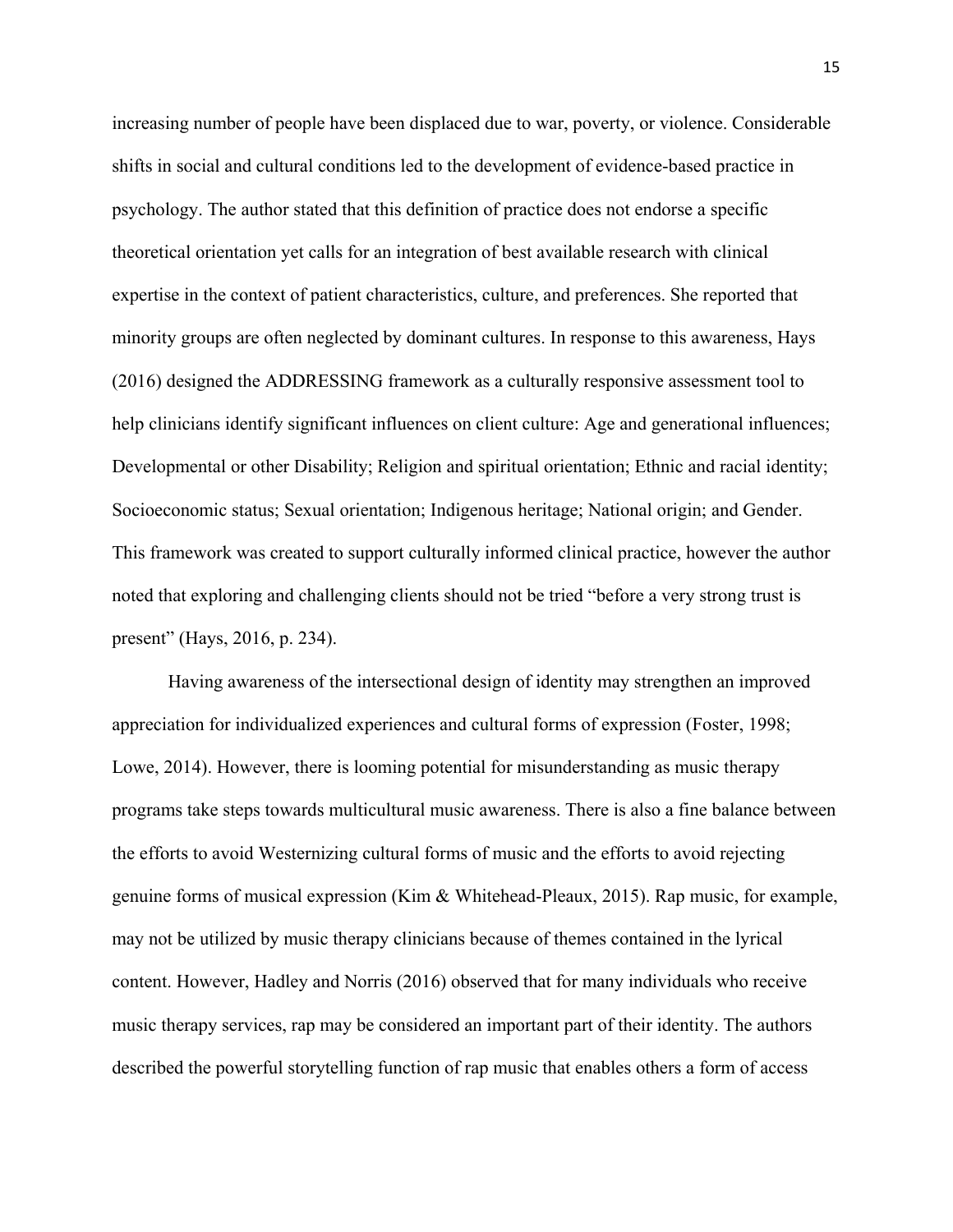"into various complex environmental spaces" (Hadley & Norris, 2016, p. 133). Here, rap music is identified as a musical response to lived experiences and by dismissing rap as inappropriate, clinicians may be rejecting a client's cultural identity and the way in which they conceptualize themselves (Hadley & Norris, 2016; Yancy & Hadley, 2011). The process of unlearning is identified as an ongoing effort that requires reflecting on feelings of discomfort because therapeutic forms in the United States have primarily grown out of Western patriarchal ideology (Hadley & Norris, 2016; Kleiman, 2018). Processes of unconscious development begin taking shape during early childhood and may be influenced by a variety of external sources. Therefore, music therapists are encouraged to practice deep reflections and ask themselves how their cultural identity facilitates or informs interactions with clients.

Hadley and Thomas (2018) described political analysis as a central element to critical theories such as race, feminism, and queer theory. They stated, "critical theory seeks to bring awareness about social inequities and structures that maintain unjust conditions, to create conditions for critical self-reflexivity, and to reconfigure social relationships in order for people to achieve their freedom and humanity" (p. 168). A critique of ideology recognized that systems of oppression and injustice are often accepted as natural forms of order. Hadley and Thomas (2018) identified hegemony as a process by which individuals learn to willingly accept beliefs and practices that end up harming them. Mass media and the music industry are provided as examples of some of the ways in which ideological beliefs and practices are reinforced. Reflexivity and moral consciousness support the ability to embrace the perspectives and experiences of individuals who have been systematically disadvantaged (Belgrave, 2021; King, 2021). In promoting moral consciousness, Hadley and Thomas (2018) encouraged music therapists to consider the "socio-cultural context in which the client (and thus the therapeutic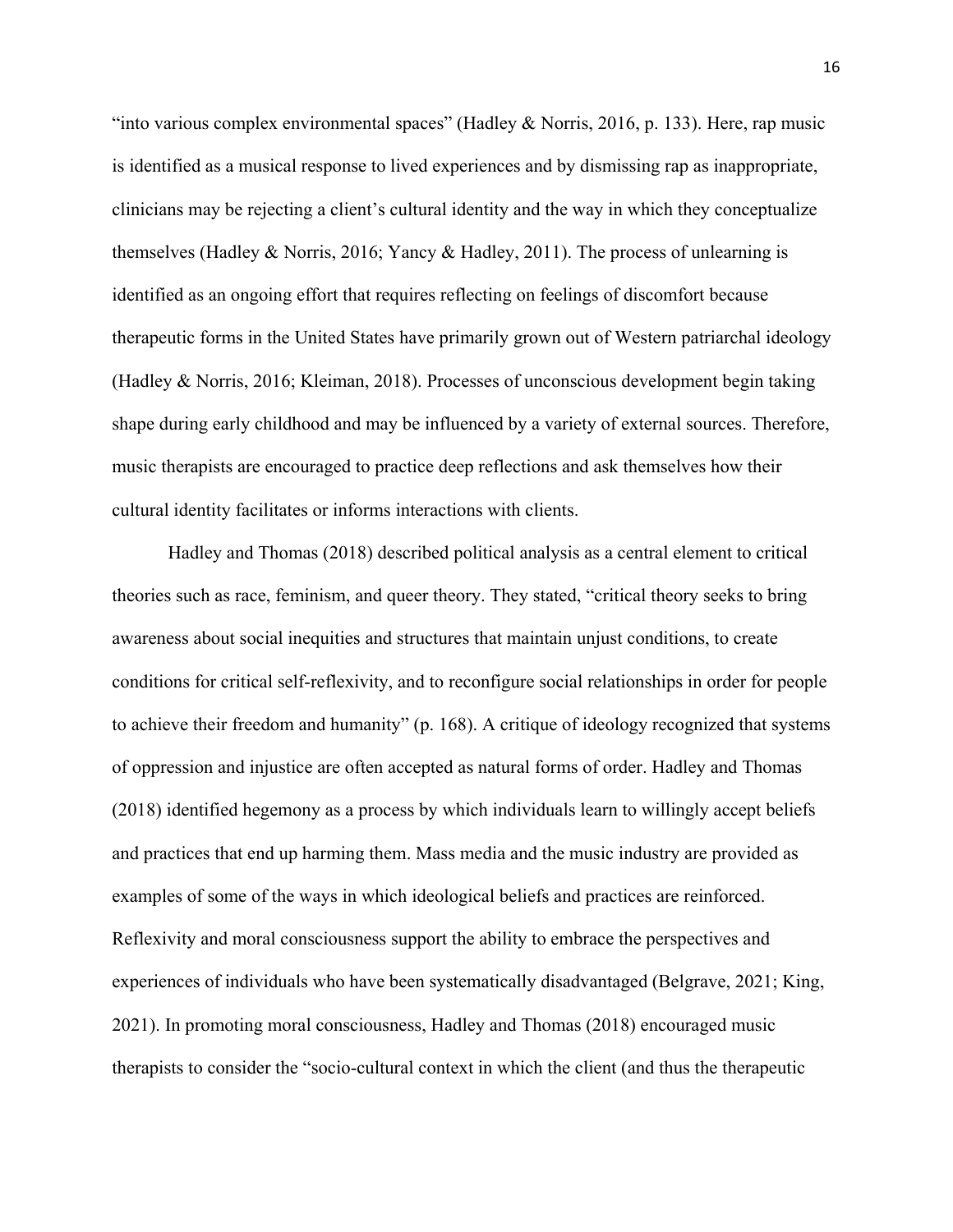relationship) is situated" and recognize the impact of such factors on the therapeutic alliance (p. 170).

Leonard (2020) similarly explored socio-cultural contexts with a focus on Black lived experience and historical framework. The author observed that the AMTA's Code of Ethics (2019) fails to acknowledge social justice or equity in the Scope of Practice and Standards of Clinical Practice. He recognized social justice as equal rights and opportunities for everyone and racism as a system of organizing opportunity and appointing value. The author highlighted the influence of Black expression on the development of American music and popular culture and recognized a "mechanism of control" that still permeates the hip hop music industry (p. 105). Music therapists are strongly encouraged to consider the cultural significance of rap music and view a more holistic form of Black expression. In relation to the modes of consciousness (Bruscia, 1998) and preconceived notions of others, Leonard (2020) wondered how practitioners might view clients so as not to "define your experience, shape your reality or trajectory?" (p. 107). Provided the Western ideological perspectives that largely govern the field of music therapy in the U.S., clinicians are encouraged to contemplate ways in which dynamics of bias, power, or privilege may be influencing their therapeutic relationships (Kim & Whitehead-Pleaux, 2015; Leonard, 2020).

#### **Dynamics of Transference-Countertransference**

In a comprehensive study of transference-countertransference dynamics, Bruscia (1998) explored the multiple dimensions of transference which he described as a reexperience during therapeutic interaction. He endorsed a broad and inclusive understanding that recognized a "continuum of possibilities for describing individual manifestations of transference" (p. 17). In transference, there is a *transfer* from a certain time period to another and the challenge is to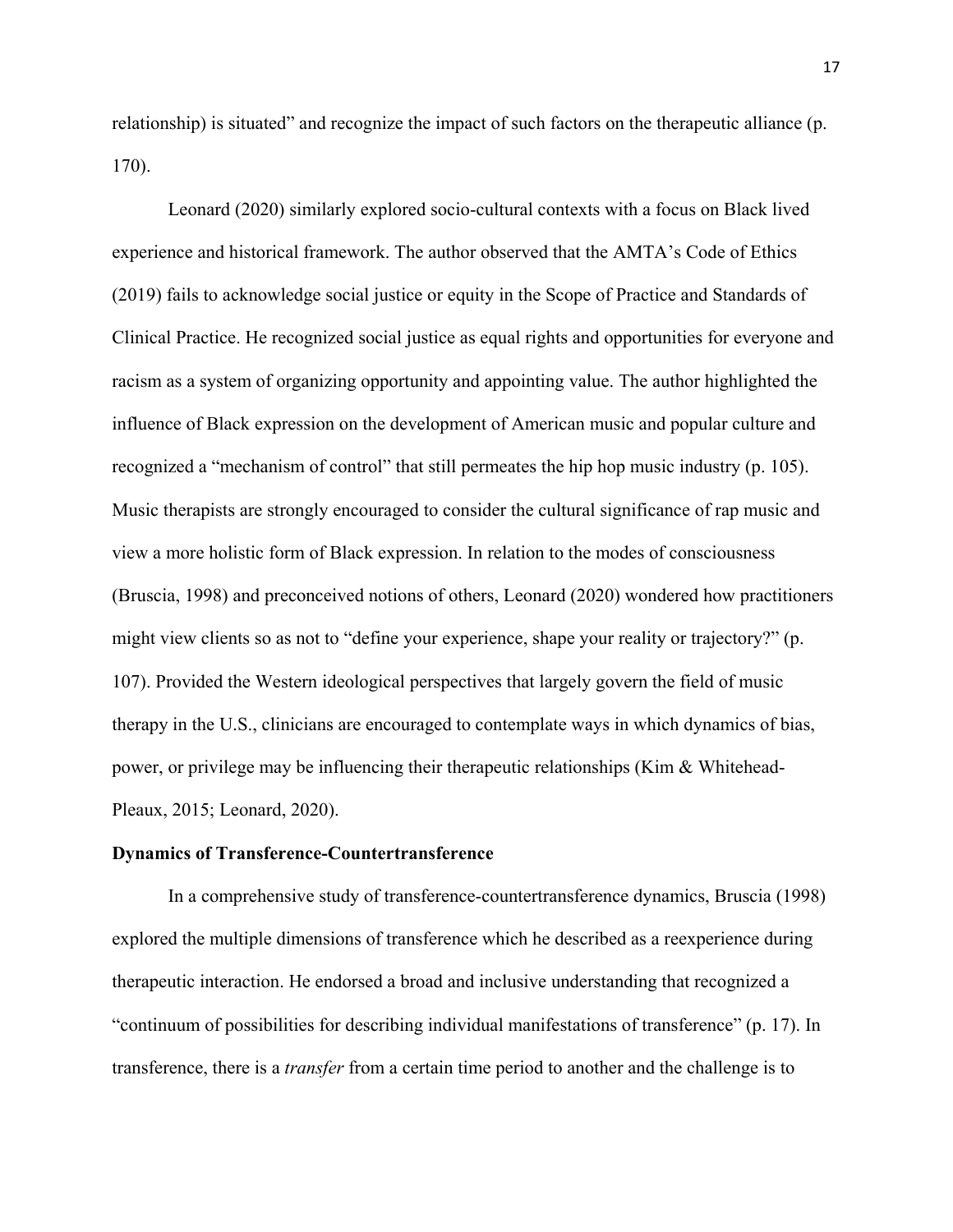identify "how the past is hidden within the present" (p. 18). Bruscia (1998) noted the potential for distortion between a client's perception of the past and present, pointing to certain transferences as nonpathological and others as pathological. Transferences are diverse and may be regarded in dynamic ways including intrapersonal and interpersonal, conscious and unconscious, single and multiple, positive and negative. Freud (1912) referred to transference as a form of resistance where the patient relives past conflict and associates the therapist as an important early object in her life. Resistance indicates any effort a client makes to suppress material out of consciousness by evading participation in the treatment process. Bruscia (1998) similarly identified transference largely as a defense mechanism and encouraged clinicians to contain and bring awareness to transferential experiences in the therapeutic process.

Although Freud's (1910) early, classical views of countertransference concerned the clinician's unconscious response to the client's transference, Bruscia (1998) described countertransference as a "multi-faceted, all-encompassing clinical phenomenon" (p. 51). He stated that countertransference is more than an obscure screen or response to the client at an unconscious level and may take shape in "beliefs, attitudes, thoughts, motivations, feelings, intuitions, behaviors, physical reactions, and so forth" (p. 51). This view aligns with the totalistic perspective which views countertransference as the integration of all the therapist's reactions, feelings, and attitudes toward the client (Gelso & Hayes, 2007). The intersubjective view suggests that transference and countertransference are interdependent, highlighting the coconstructed nature of the therapeutic relationship. Intersubjectivity denotes a frame of subjective reality created by the clinician and the client's inner worlds and the psychological field between them (Stolorow, 1991). Bruscia (1998) defined countertransference as follows: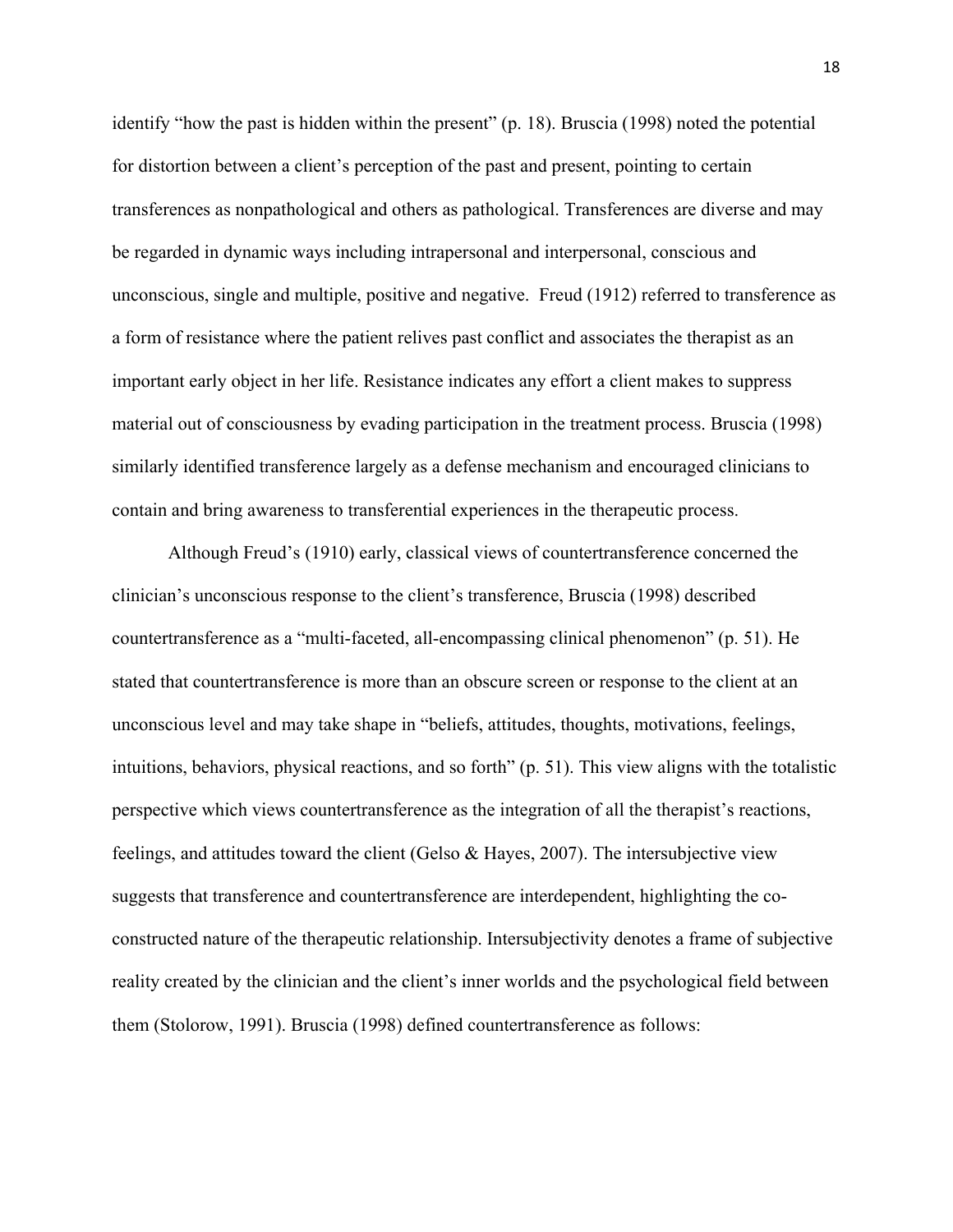Countertransference occurs whenever a therapist interacts with a client in ways that resemble relationship patterns in either the therapist's life or the client's life…As defined here, a countertransference originates in residues from the past, is activated by both client and therapist within the present, and unfolds in one of two ways: either the client and therapist relive the past as past…or they re-create the past in a new way. (p. 52)

In her work as an analytical music therapist, Scheiby (2005) identified that fundamental beliefs, feelings, and impulses are suppressed in the unconscious. She observed the potentially enriching effects of working through countertransference:

A tool of insight for both the music therapist and the client…an awareness and consciousness of countertransference and its relation to the client's transference can help one to avoid becoming stuck and/or helpless as can happen to a clinician when emotions become intense…therapists should embrace this fact and use it in a positive way. (p. 9) The author highlighted the subjective element of therapeutic treatment and encouraged clinicians to accept countertransference, adding that working through and processing countertransferential reactions may help clinicians feel renewed in their work with clients (Scheiby, 2005).

Hinman Arthur (2018) reflected on the significance of intersubjectivity in contemporary psychoanalytic practice. The author described a "co-created transferential space" between music therapist and patient, adding that each member of the therapeutic dyad shares in the enigma and humanness of ongoing therapeutic discourse (p. 162). Hinman Arthur's (2018) research as a depth psychologist supported her views of the deep interpersonal connection in the therapeutic relationship. The author referred to countertransference as the backbone of psychotherapeutic work and defined it as the clinician's emotional response to the client, "a communication, not a contamination" (p. 164). She recognized that transference has a purpose and may help guide the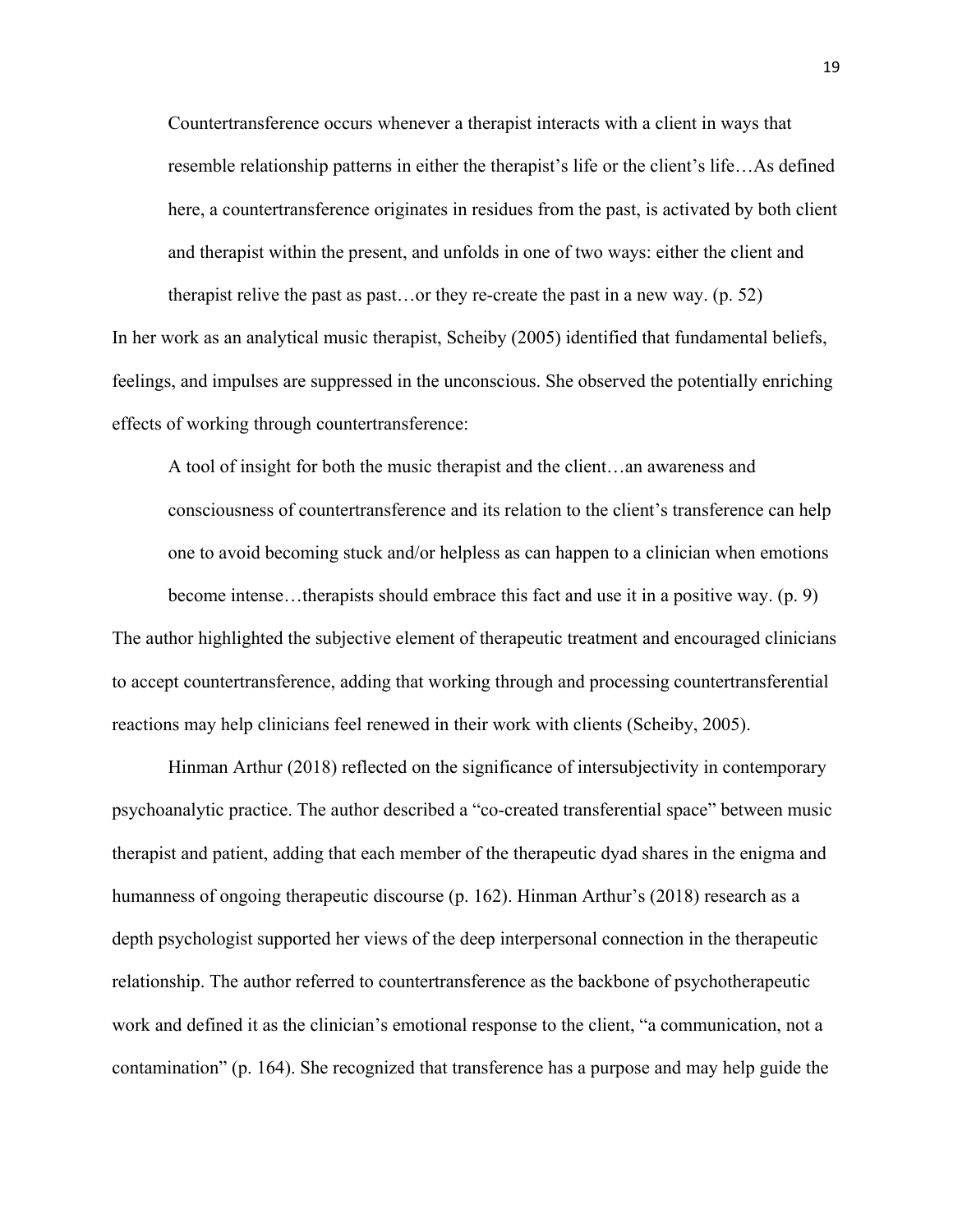therapist to channels of the client's internal structures, though she cautioned against manipulating clients towards certain feelings. Reflecting on prior literature in music therapy, Hinman Arthur (2018) opposed views that emphasized countertransference as something needing to be managed or overcome. The author identified ways in which music therapy supports the expression and release of emotions that may be consciously or unconsciously repressed, stating that when emotions become known, "we consider what it's like to feel them, express them, and acknowledge them together" (Hinman Arthur, 2018, p. 165).

#### **Ethnocultural Countertransference**

Comas-Diaz and Jacobsen (1991) considered ways in which culturally intersecting with clients may inform countertransference. Here, the authors affirmed ethnicity and culture as key elements in the psychotherapeutic process, capable of reaching deep unconscious states and becoming objects for projection by both the client and therapist. The authors provided that in working with ethnoculturally diverse clients, clinicians may face more stumbling blocks to therapeutic progress which can limit insight and lead to feelings of ethnocultural disorientation. In turn, this may cause what the authors described as interethnic or intraethnic countertransference. Interethnic countertransference includes feelings of denial towards ethnic or cultural differences, being overly curious about the client's ethnocultural background, feelings of guilt, feelings of pity, aggression, or ambivalence. Intraethnic countertransference includes overidentification, a sense of 'us and them,' distancing, cultural myopia, ambivalence, feelings of anger, a sense of survivor's guilt, and a conflicting sense of hope and despair (Comas-Diaz & Jacobsen, 1991). Kleiman (2018) declared that from a cultural perspective, countertransference positions psychological vulnerabilities as deriving anywhere from family environments to much broader social and cultural atmospheres. He stated, "while countertransference is primarily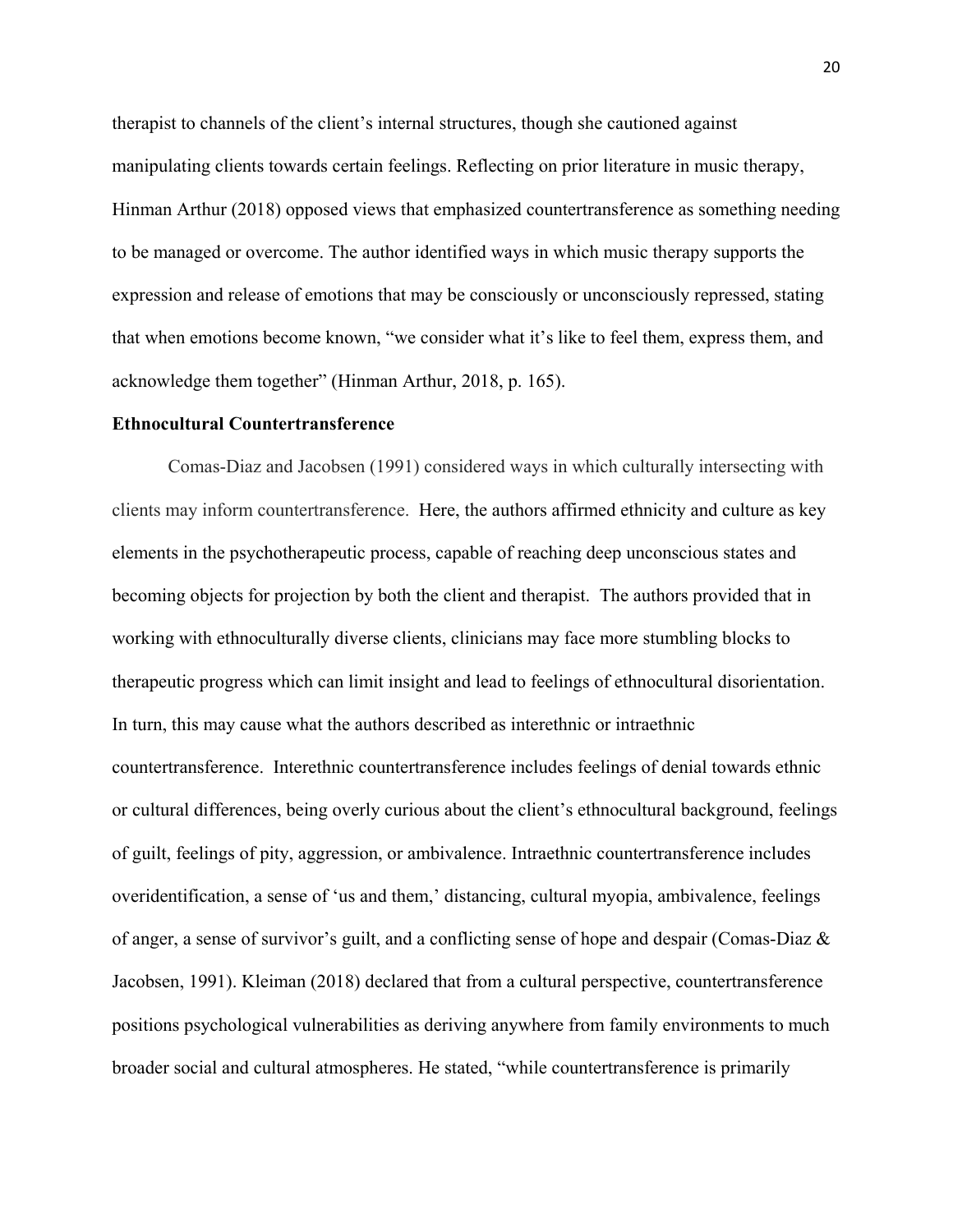concerned with the psychological conflicts and vulnerabilities of the mental health provider, cultural countertransference is more inclusive of broader cultural forces that impinge on the psyche of the individual" (p. 43).

Brooke and Myers (2015) maintained that "the challenge comes in hearing and understanding a person's experiences without being defined and limited by our countertransference" (p. 4). The authors recognized an "ever-changing, ever-complex tapestry of cultures" in the United States and stated that clinicians must acknowledge and face personal biases and prejudices such as racism and ethnocentrism. They defined cultural countertransference as the "complex interaction of our background, our cross-cultural experiences, our willingness to comfort with being uncomfortable, and our own internal pressure to be sensitive" (Brooke & Myers, 2015, p. 4). Cross-cultural competence involves building cultural sensitivity, responsibly obtaining knowledge, recognizing limitations, and developing active competence that reflects continuous practice in self-awareness (Brooke & Myers, 2015).

Ceccarelli (2016) asserted that talking about cultural countertransference is not without causing certain emotional reactions. The author stated that ethnoculturally diverse groups are frequently viewed as unrefined and without morals. A Brazilian psychotherapist, Ceccarelli (2016) observed some of his frustration with leading Western mentalities that shape prominent therapeutic philosophies, "it is not easy to work with the possibility of the existence of other symbolic constructions sometimes in clear opposition to ours…there is a tendency to want these subjects to accept, adapt to the symbolic references of our culture" (p. 716). He conceded that cultural countertransference may produce affects centered on anguish because "the 'truth' of the other exposes our fragility" (p. 718). Clinicians may find themselves distressed and struggling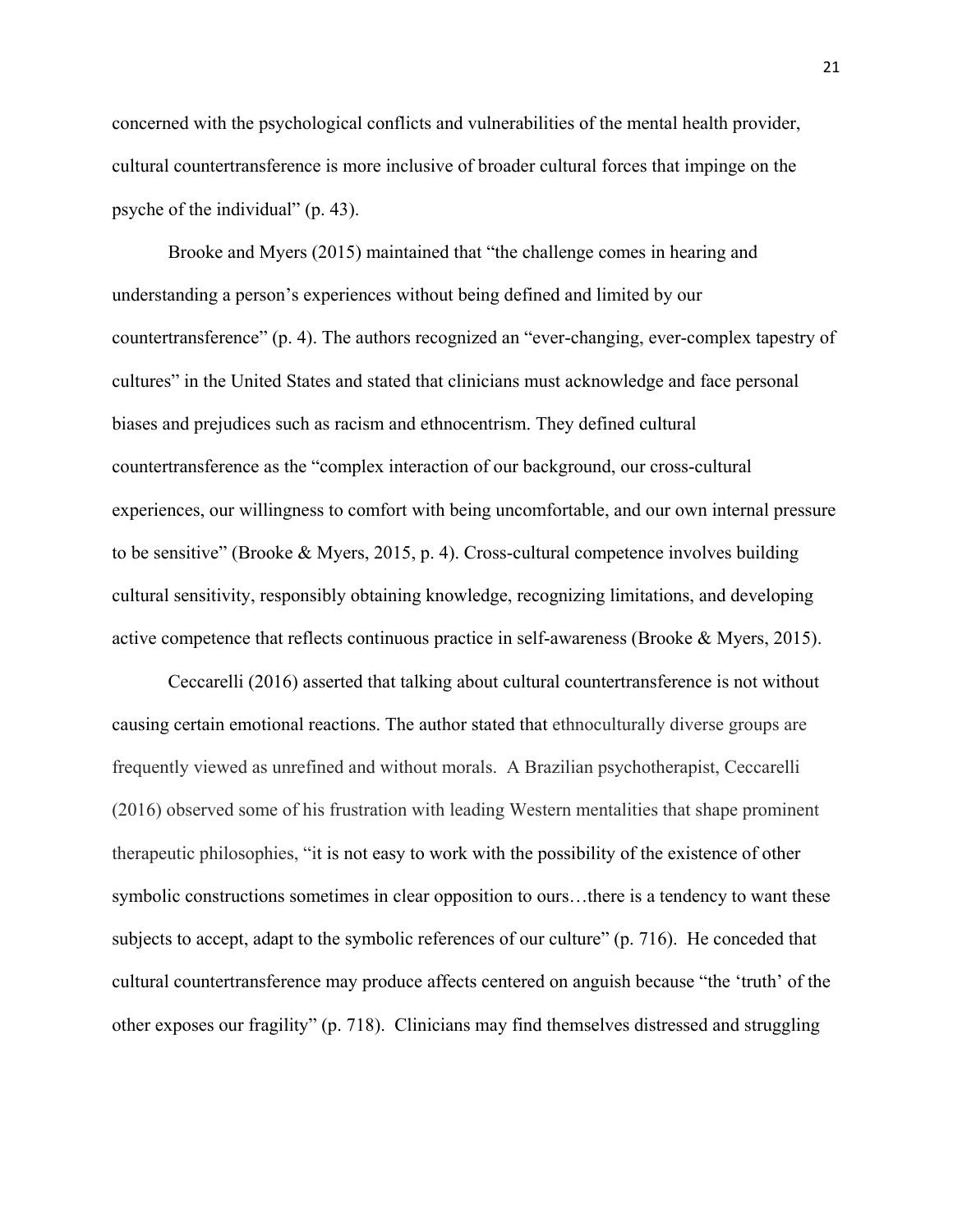for insight while feeling compelled to manage conflicting thoughts or emotions that may arise in the therapeutic relationship.

 Music therapy clinicians might find that aspects of their personal cultures may well intersect with their clients' cultures in such a way that prompts ethnocultural countertransference. Close examination into structural elements of these experiences such as origins, triggers, manifestations, and affects could help provide significant insight into various dynamics of the client-therapist relationship. Schaeffer (2007) suggested that if detected and decoded, this insight can alert the therapist to underlying matters in the relationship with the client and contribute to alliance building. The author described an interactional process in which the identity or character of the therapist is an active ingredient in the therapeutic exchange. Clinicians may present cognitive, emotional, or physical responses to their client(s) based on their own perceptions or bias, and must therefore be mindful when considering the interconnected and ever-evolving cultures with which clients and they themselves identify (Kleiman, 2018; Schaeffer, 2007).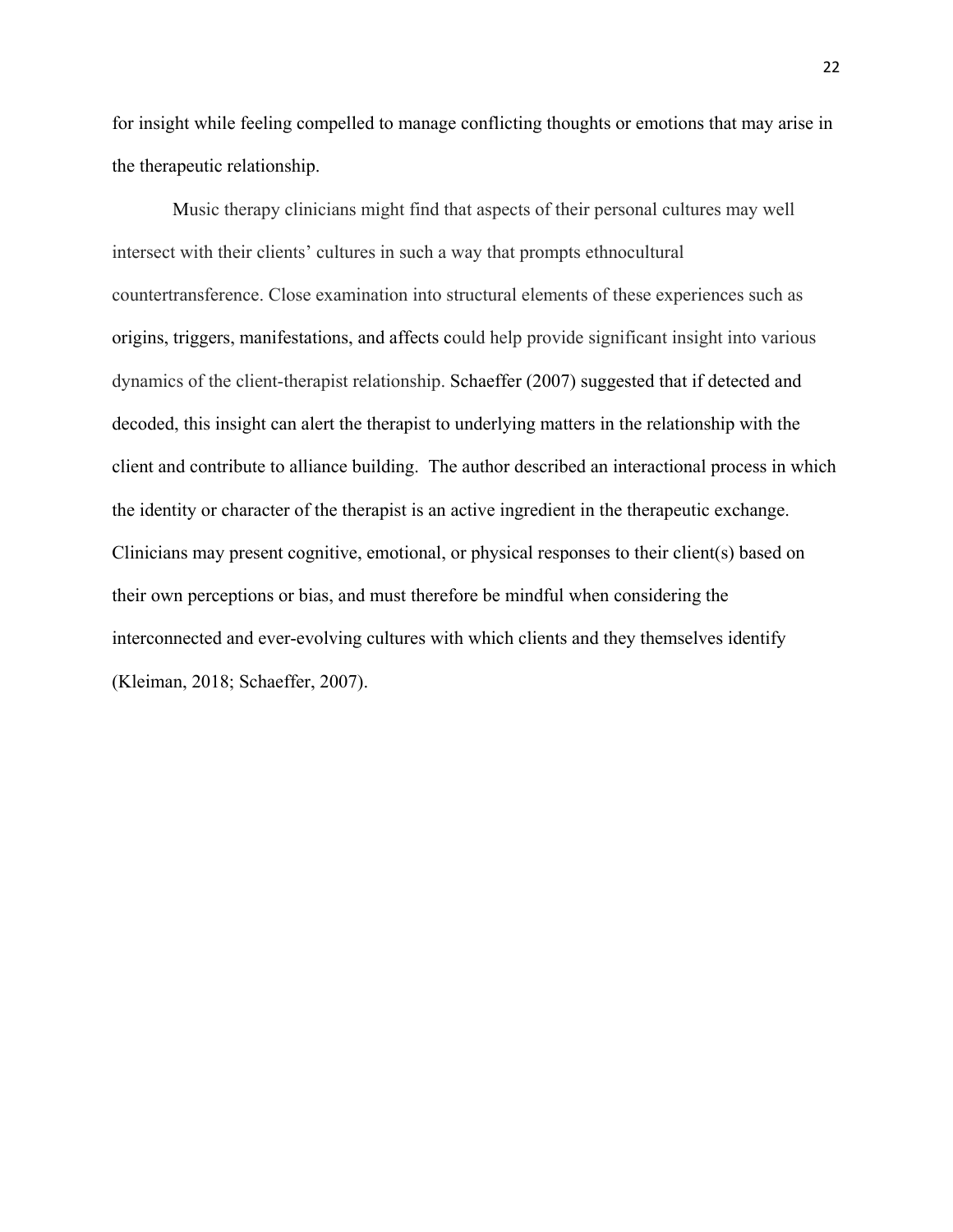#### **Chapter Three**

#### **Methods**

The following sections are presented to convey the methods and development of this research study. The chapter will first present a basis for the methodology utilized in this study. Second, features of the participants are described, as well as the methods of recruitment and selection criteria. The fourth and fifth sections of the chapter examine the procedures used for data collection and analysis. Finally, the investigator considered ethical aspects of the study including a review of confidentiality.

#### **Study Design**

The methodological approach used for this study was an interpretative phenomenological analysis (IPA). This approach explored the lived experiences of individuals with respect to a phenomenon of interest, or in this case, ethnocultural countertransference as informed by cultural interactions between music therapy clinicians and their clients. IPA is a relevant approach for this research study because it considers that knowledge is co-constructed between people in a manner that parallels the therapeutic interaction being investigated (Kleiman, 2018).

### **Overview of Methodology**

The purpose of this study was to investigate how culturally-rooted intersections with clients inform psychological, emotional, and behavioral responses in the music therapeutic relationship. For this study, the personal and professional experiences of music therapy clinicians had to be observed in an in-depth and detailed way. Thus, the study consisted of four individual, virtual interviews that were treated with a qualitative phenomenological approach. The investigator utilized a qualitative study for various reasons. IPA offered an in depth manner of exploring ways in which participants make sense of their individual experiences (Bass, 2015).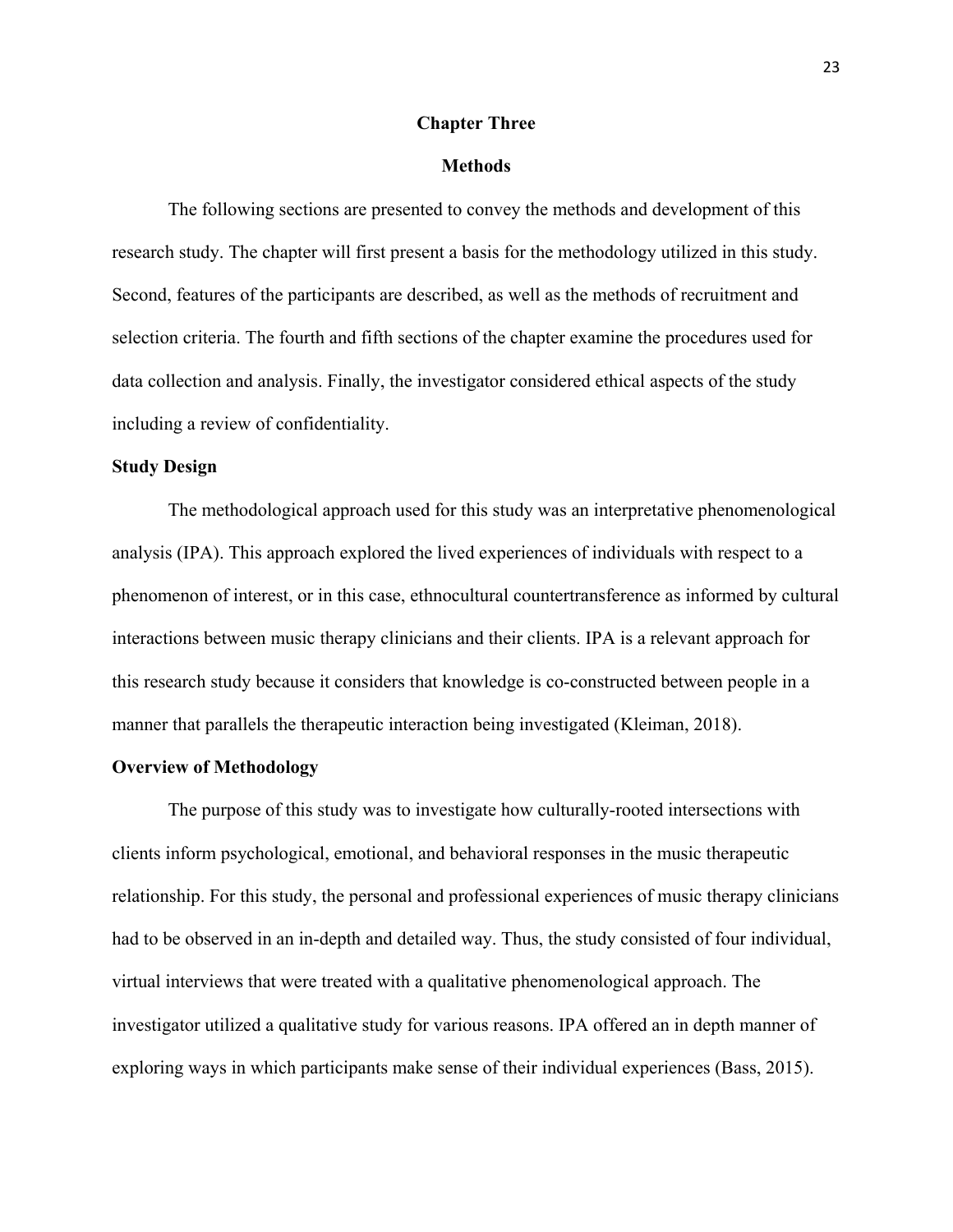This method additionally led to the development of themes that may support an improved understanding of such experiences. Following the interviews, the data was gathered and analyzed using a three-part, IPA method (Smith & Osborn, 2008). The resulting themes that emerged from this study are later presented in structured narratives that provide insight into the ethnocultural countertransferential experiences of the participants.

### **Participants**

Four participants were recruited by email in the Great Lakes Region and nationwide (Appendix B). The investigator sent emails to individuals who attended a presentation about this topic during the 2020 American Music Therapy Association national, virtual music therapy conference. As part of this pre-recorded presentation, a poll question was posted asking participants the following question: how often have you experienced ethnocultural countertransference when working with ethnoculturally diverse clients? The investigator emailed twenty-five music therapy clinicians who responded to the poll question with either 'most of the time' or 'about half of the time.' These individuals provided their email addresses and were made aware of the potential for email contact by the researcher. Of these twenty-five emails, two music therapy clinicians responded with an interest in participating in the study. Two additional participants expressed a strong interest in cultural topics during music therapy course training and were similarly contacted via email and then screened for inclusion in the study. In order to participate, the subjects must have been willing to identify and share a challenging or memorable experience with ethnocultural countertransference as well as the structural elements of that experience. All four participants received the interview questions ahead of time via email.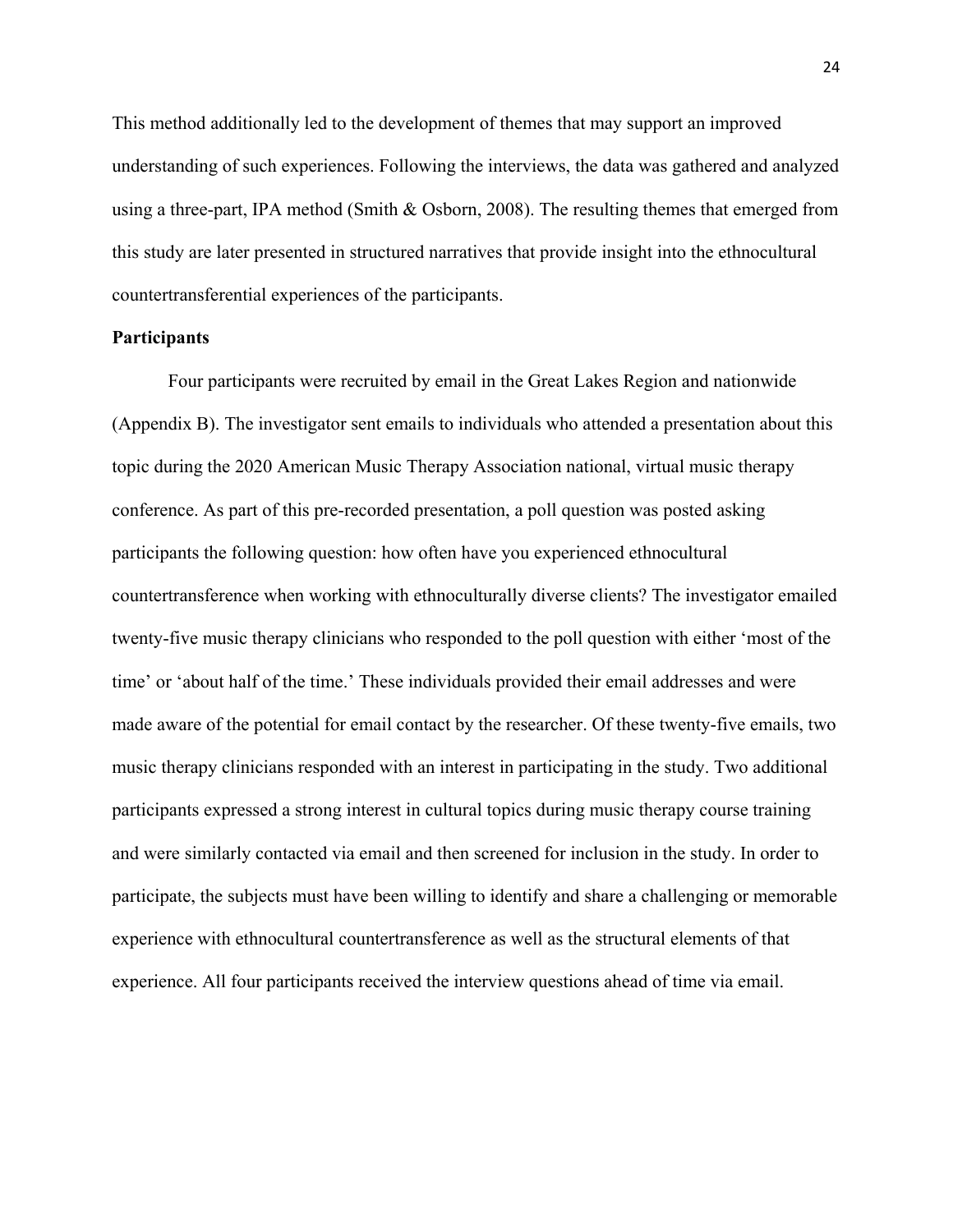### **Data Collection**

Participants were invited to meet individually with the researcher on the Zoom virtual platform to participate in a recorded interview of 60 to 90 minutes. They were asked a series of questions regarding their clinical practice and ways in which cultural interactions with clients may have informed their experience of ethnocultural countertransference in the music therapeutic relationship (Appendix C). The prepared interview questions functioned as starting points for exploration, aligning with the principles of IPA and aiding the participants in telling their own stories (Smith & Osborn, 2008). The interviews were transcribed verbatim to help facilitate qualitative analysis.

#### **Data Analysis Procedure**

Each of the four interview transcripts were analyzed based on the IPA method outlined by Smith and Osborn (2008). This approach consisted of three distinct steps and included an ongoing and comprehensive engagement with the text. In the first step, the researcher identified themes that emerged from the first interview. After reading the transcript several times, the investigator grew more familiar with the content, highlighting and noting significant points. Subsequent reviews of the text allowed the researcher to cultivate the initial points into emerging themes that promoted associations with theoretical concepts. In the second step, the investigator analyzed and generated connections between the developing themes. This collection of themes was then organized and arranged in a diagram with the corresponding instances of each pertinent theme in the transcript. The third and final step involved continued analysis with the remaining interviews, repeating the described process while also looking for consistent and inconsistent data in the transcripts.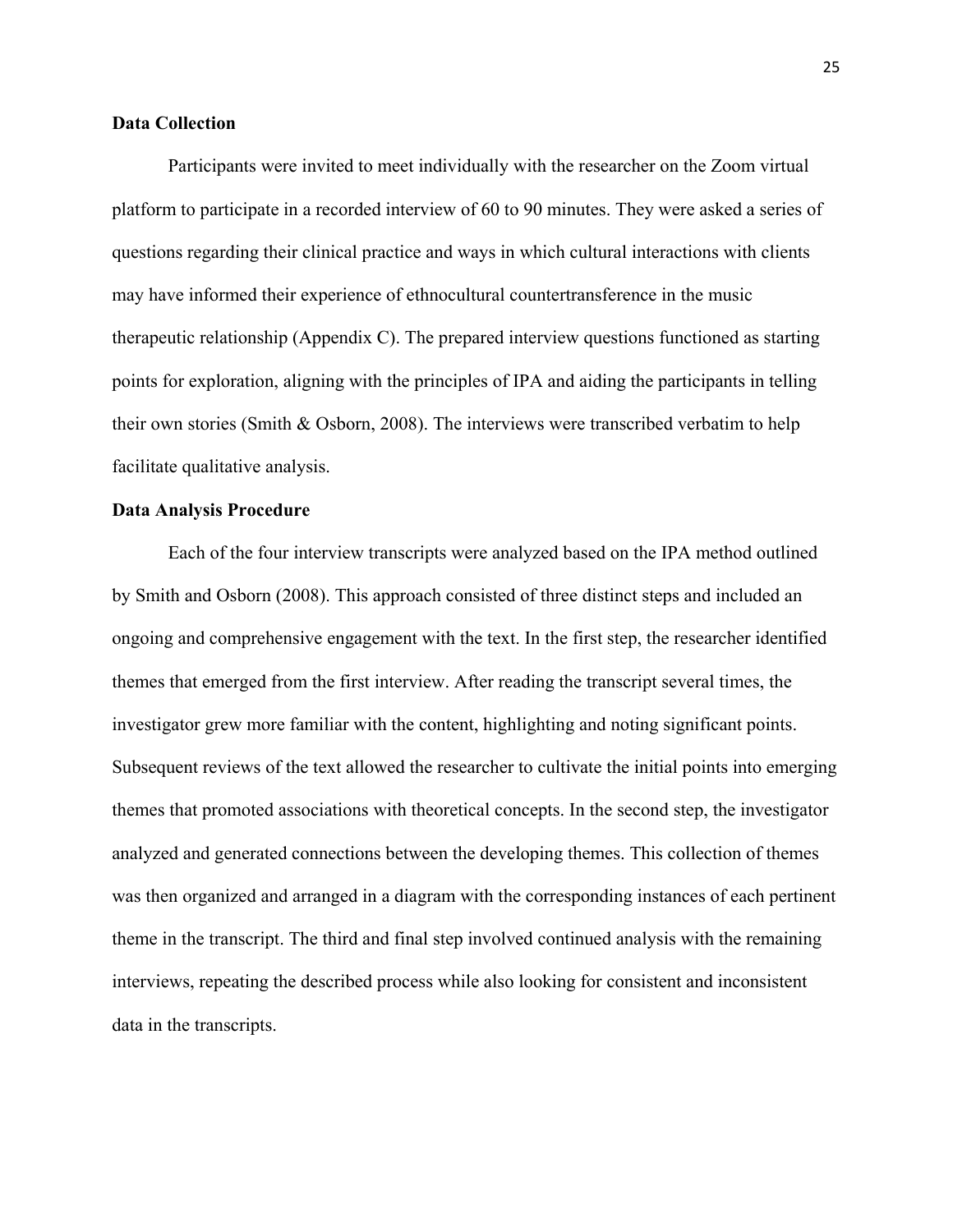In support of the validity or trustworthiness of the study, the investigator employed sharp attentiveness to the standards with which the qualitative data was collected and analyzed. The researcher sought rich, in-depth descriptions of the participants and their experiences and facilitated an immersive understanding of the subject being explored. The investigator also met the criteria set forth for participation in the study indicating a thorough involvement within the detailed context being studied and promoting focused descriptions of the phenomenon of interest (Morrow, 2007). The researcher debriefed peers following their interview and informally gauged their experience in the study.

In addition, reflexive journaling helped ensure that significant elements, such as the investigator's experience of a participant, were noted throughout the multiple phases of the study. This was particularly useful due to an assumption that participants would reflect the majority of music therapy clinicians. Rather, the study volunteers represented minority ethnic and cultural groups and reflexive journaling offered an opportunity to address researcher bias and explore internal reactions to the responses of ethnoculturally diverse clinicians. The thematic analysis phase of the study was examined in a set of notes that followed the growth and development of themes and their placement in the literature (Kleiman, 2018).

#### **Ethical Precautions**

This study was believed to present minimal risk to the physical, emotional, or psychological well-being of participants. Considering the personal, in-depth nature of the interview questions, however, there was a chance that clinicians may have experienced some discomfort or anxiety during the interview when recalling experiences that were challenging or distressing.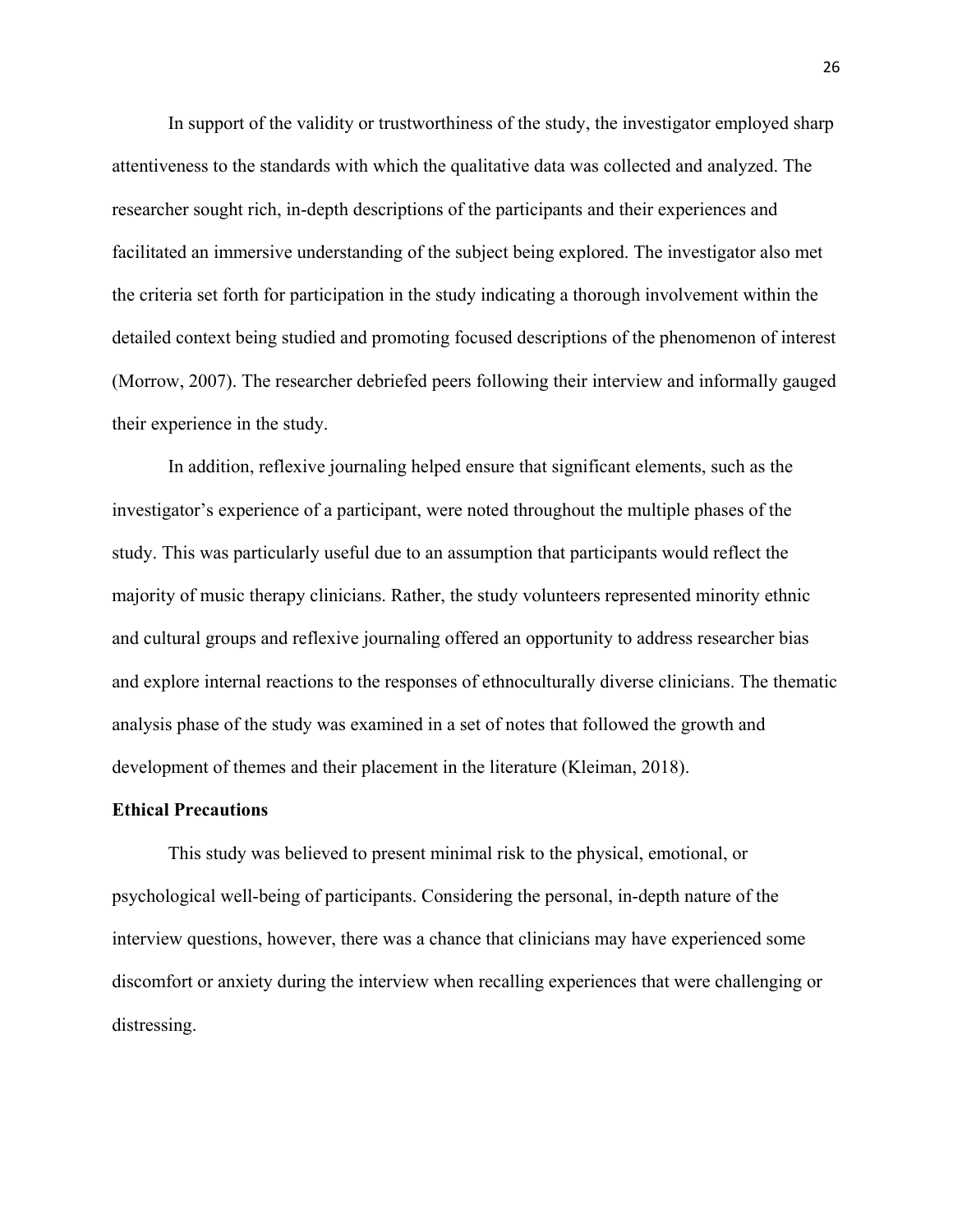The present study was approved by the Saint Mary of the Woods College, Institutional Review Board, and the confidentiality of each participant was safeguarded throughout the research process. Once the suitability of the individual participants was confirmed, the investigator provided them with an informed consent form that explained the nature of the study as well as the potential risks involved and their right to withdraw their participation at any time (Appendix D). Subjects were required to return this form signed and dated prior to scheduling their interview. These forms are being kept in a secure, password-protected digital file for a period of three years after which all files will be permanently deleted. Confidentiality was additionally protected by excluding identifying information from the transcriptions and final write-up of this study.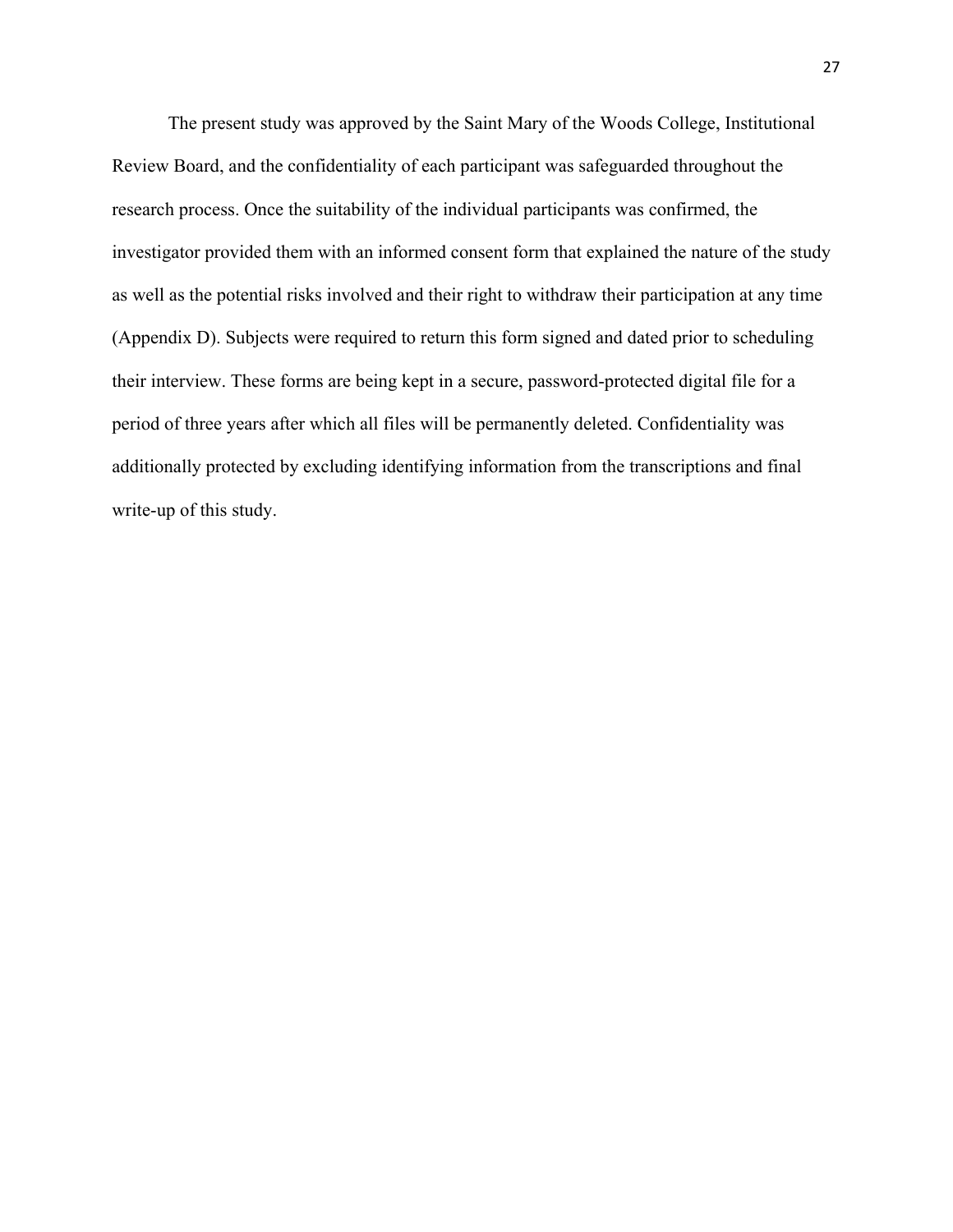#### **Chapter Four**

#### **Results**

The primary focus of this study was to delve into countertransference using an ethnocultural lens and explore how culturally-rooted intersections with clients inform psychological, emotional, or behavioral responses in the music therapeutic relationship. To this end, three music therapists and one music therapy graduate student were interviewed on the Zoom virtual platform, each for a duration of approximately 90 minutes. The participants, all of whom are self-identified females, have all described a memorable or particularly challenging experience with ethnocultural countertransference in the music therapeutic setting. In this chapter, the data collection results are presented, starting with a description of the four participants and followed by a variety of themes that emerged from a systemic analysis of the interviews. Overall, the data yielded four themes involving issues of overidentification, otherness, mistrust, and pathways towards awareness. The quotes extracted from the interviews are presented verbatim. Pseudonyms have been assigned for each participant.

#### **The Participants**

#### *Participant 1: Sara*

Sara is presently a dual citizen of Central America and the United States. She was born and raised in a region of Central America in a bilingual and bicultural household. Sara recalled speaking English at home & Spanish "everywhere else." She came to the U.S. at nineteen years old and self-identified as three quarters Hispanic and one quarter white, or "what the colonials would call a *quadroon*." Although she visited the U.S. as a child, she recalled feeling "more of a culture shock than I expected," becoming more aware of her *otherness* than ever before. Sara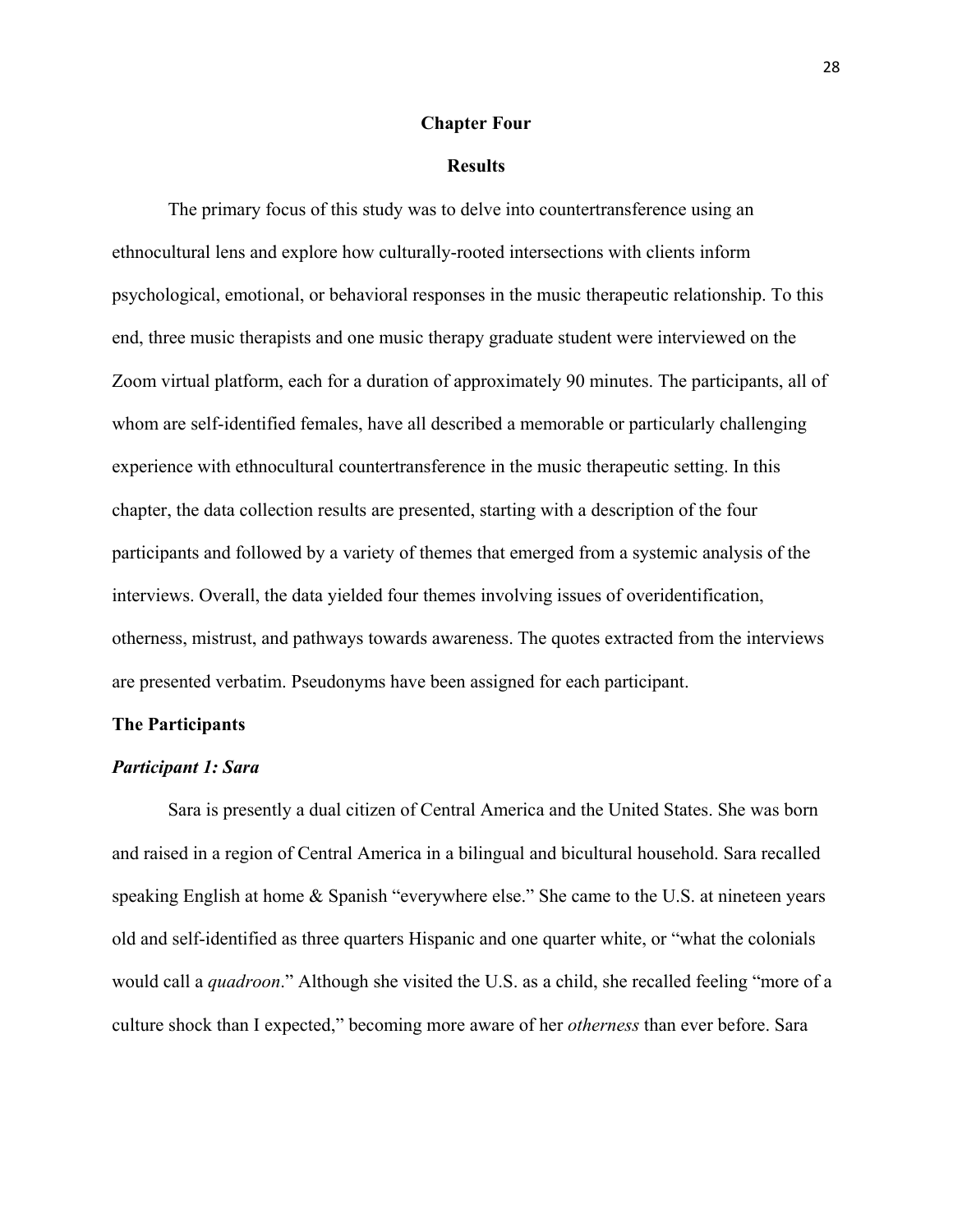recognized the term Hispanic as an ethnic marker and described herself as an able-bodied, bisexual, Latin, Jewish, immigrant woman of color.

Sara became board certified in music therapy in 2019, more recently completing her graduate studies in the field. She has been practicing music therapy professionally since January of 2021 and recalled discovering the field as a high school student in her native country in Central America. As a piano student, Sara was drawn to music therapy because it incorporated her training as a musician with her interests in medicine and psychology. She said that opportunities in her country were very limited and music therapy "didn't exist where I was from." Sara sought a higher quality of education and resources afforded to college students in the U.S. and has since confirmed her desire to work in both the English and Spanish language, supporting members of Hispanic and Latin communities.

Presently, Sara is working for a small non-profit company in the Southwest U.S. that provides support services to children who have experienced trauma and parental separation. She stated that the company was seeking a Spanish speaking music therapist. A majority of the children she serves are suffering from parental separation because their parents have been deported back to parts of Mexico and Central America or are being held in Immigration and Customs Enforcement's (ICE) camps at the U.S. border. Sara felt that her bicultural identity supports her work with and understanding of these children. She described relating to a humanistic theoretical orientation, promoting unconditional positive regard and egalitarian relationships as presented in feminist theory. Sara expressed her efforts towards working together with clients in culturally sensitive and appropriate ways.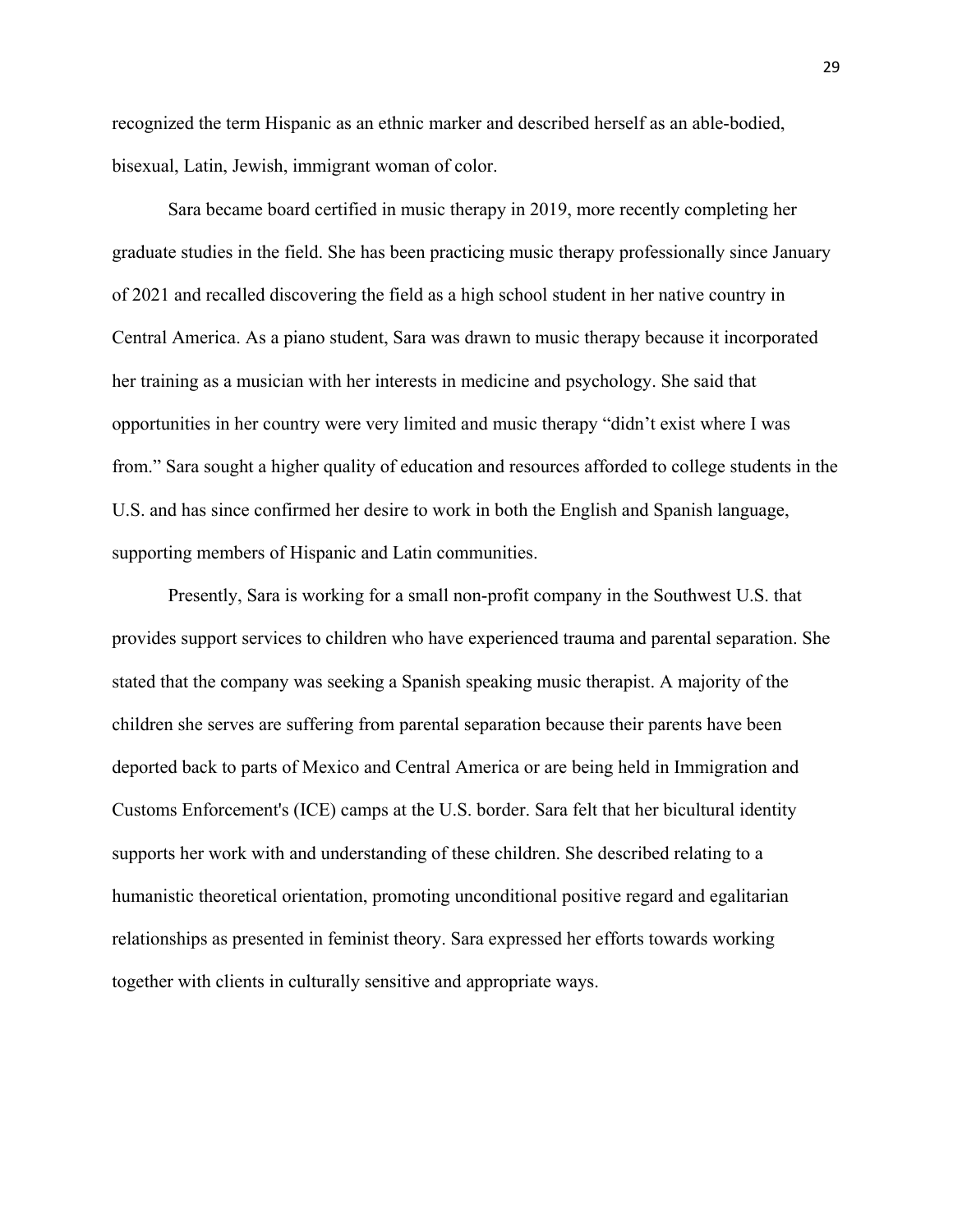### *Participant 2: Lara*

Lara grew up in a Mexican American household. With family origins in Chihuahua, Mexico, Lara's mother was the first of ten brothers and sisters born in the United States. She said that the majority of her older relatives are more acquainted with Mexico than the U.S., observing ways in which they have been affected by their present lives in the U.S. Through the use of a DNA test, Lara discovered that her father's side of the family have ancestral origins in the American Indian nation of the Southwestern U.S. She grew up Catholic, in a lower middle class home in East Los Angeles and recalled difficult moments in her childhood when her family worried about not having enough food to eat. Lara stated, "it was never a huge deal, they made it ok," and described her father's full time career as a skilled barber. In addition to caring for Lara and her siblings, her mother similarly worked as a day sitter to earn extra income and help provide for the family.

As a Latinx student, Lara recalled feeling very lonely during her undergraduate studies at a primarily Caucasian private college in Los Angeles. At that time, she made multiple visits to her husband's college in California, which housed a 50% Latinx student body. Lara then realized that the cultural disparities at her school were urging her towards feelings of depression and disengagement. Now, she has been practicing music therapy professionally for nearly one year with an addictions and recovery center in the Midwest, additionally attending graduate school. Her earlier experiences as *the other* led her desire to pursue issues of cultural diversity and inclusion in music therapy at the graduate level. In her work with the addictions and recovery center, Lara relates to a person-centered, culturally informed theoretical orientation. She additionally endorses Systems Theory, stating that "the systems around you" greatly affect addiction and the process of recovery.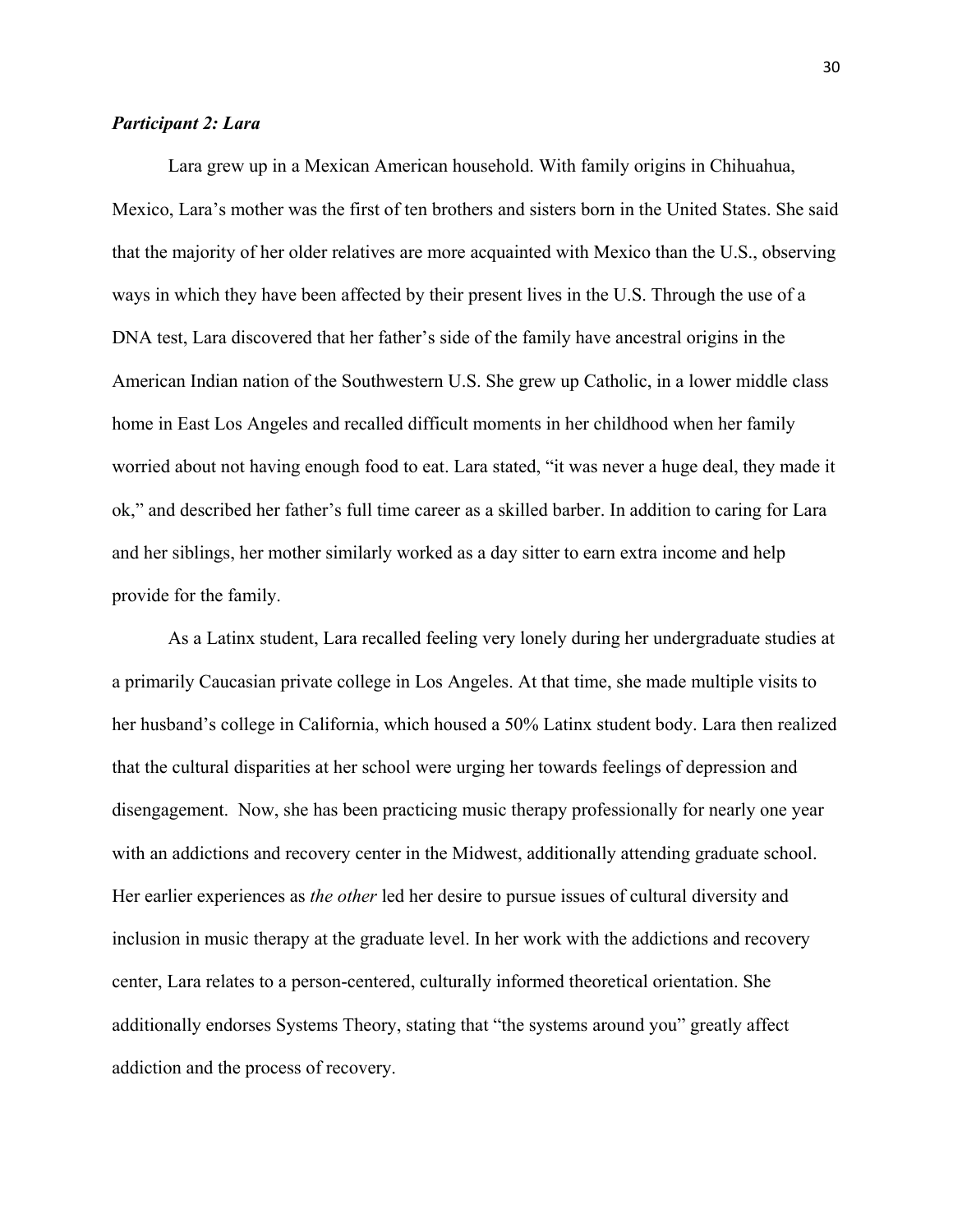### *Participant 3: Bria*

Bria self-identified as a moderately disabled, cis gender, questioning, middle class Black woman. She asserted that "Black includes a lot of things," such as English, Irish, Asian, Barbadian, Canadian, and African. Bria stated that she lives with an anxiety disorder and considered her ability-level impaired due to severely poor eyesight. She has been practicing music therapy professionally now for eight years and is presently completing a graduate study program. Bria discovered the profession during her term as a piano student at a creative arts high school in the Mid-Atlantic region. She began volunteering with a music therapist during college, an experience that helped confirm her decision to pursue the field.

Bria presently works in forensic psychology with a maximum security, state-run mental health hospital. In addition to legal concerns, her clients, ages eighteen to seventy-five years old, often have multiple mental health diagnoses. She stated that they all hold misdemeanor charges and have either one or multiple felony charges. In her work with an array of ethnoculturally diverse clients, Bria utilizes an eclectic, resource-oriented, person-centered approach, "at the end of the day, I'm like, what do you need and how can I provide and support that?"

### *Participant 4: Sue*

Sue self-identified as a cis gender, Asian woman. She described the way in which she immigrated to the United States as an adult, "all by myself," and the subsequent process of restarting and recultivating a brand new life. She further identified within a lower end, middle class socioeconomic status. Although she may generally be considered able bodied, Sue was diagnosed with an artery disease that currently does not have a cure, "I've been having this issue for several years." She has been living with physical concerns that have resulted from this condition.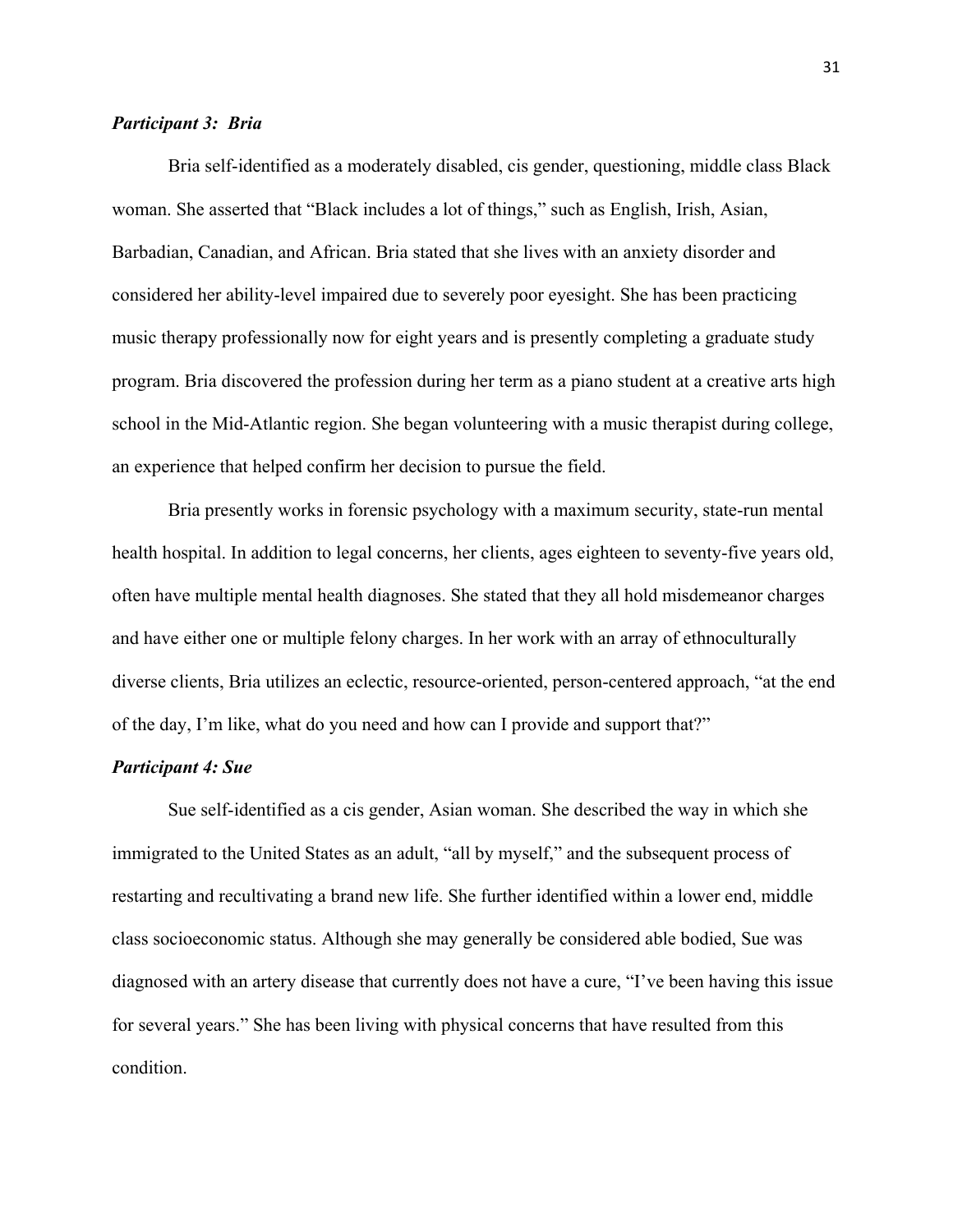Sue shared that she discovered the field of music therapy by chance, after working for over twenty years as a paralegal in the East Coast region of the U.S. She expressed that the intensity of that work caused her to jeopardize her health and forced her to consider other options for employment. Music, however, was always present in the back of her mind. She described earlier experiences of playing bass guitar, saxophone, and percussion in a band, and how she explored ways in which she could stay connected to that sense of joy, "anything I could possibly do with music."

Sue has since decided to continue her education and is presently working on completing a graduate degree for music therapy. Having lived in a predominantly African American and Indian American community in the East Coast for over 20 years, Sue expressed her desire to "give back" to members of diverse cultural communities. More specifically, she developed a strong interest in supporting racially diverse, autistic clients and focused her training in music therapy on this population. Sue endorses a variety of theoretical approaches and attributes her awareness to her graduate studies, "I studied to be more aware." In her internship and clinical practicums, she has utilized elements of the following: music-centered and person-centered approach, social model of disability, feminist theory, resource-oriented approach, and more recently, critical humanistic theory.

#### **Themes**

In order to become conversant with the participant responses, the investigator employed interpretative phenomenological analysis (IPA) and the interview transcripts were read repeatedly. The investigator derived a pattern of themes that emerged from the data. In addition to selecting themes on the basis of prevalence within the data, factors such as "the richness of a particular passage" were additionally observed (Smith & Osborn, 2008, p. 75). Themes that were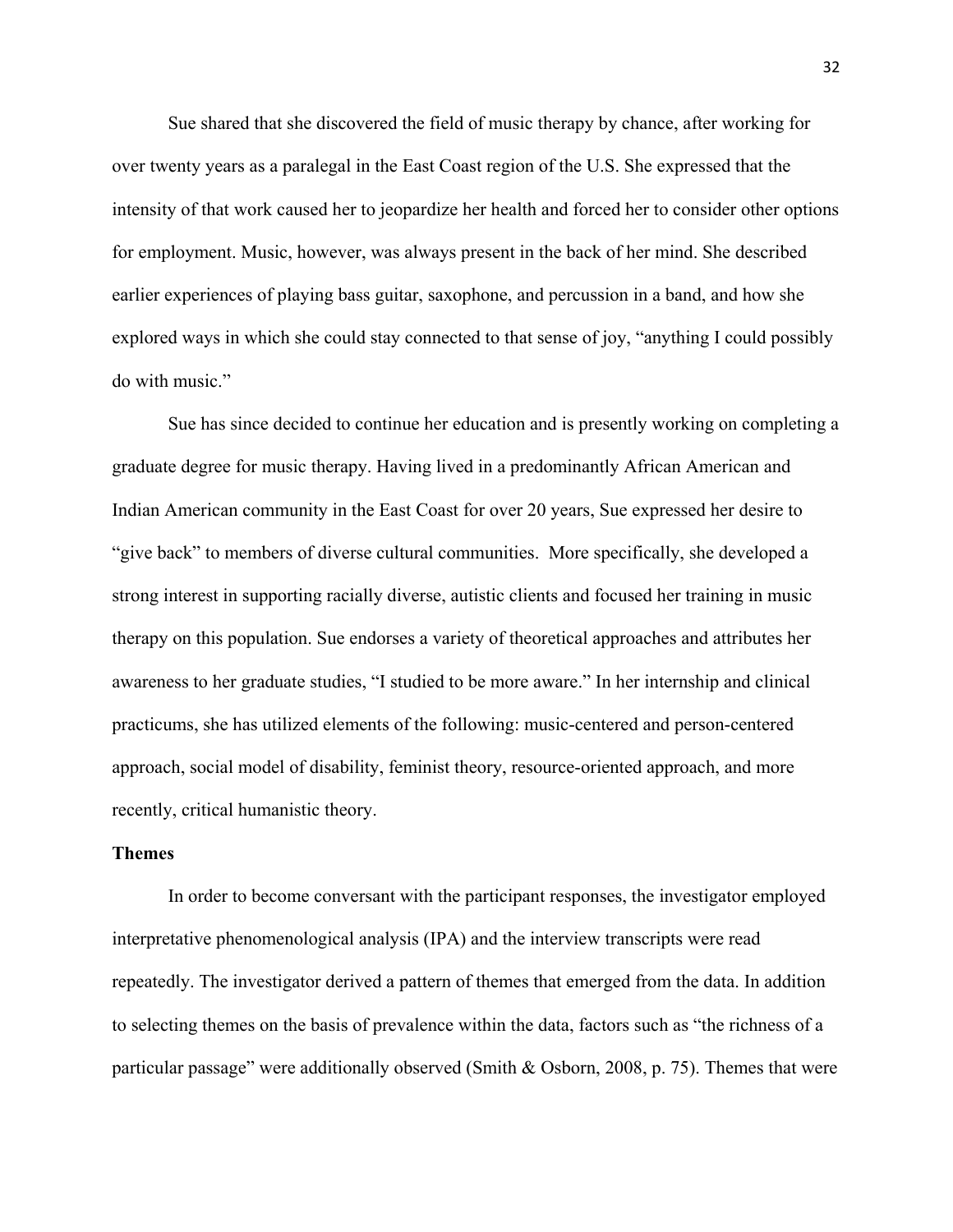endorsed by a minimum of three of the four participants were selected for close examination in this study. The analysis resulted in four themes, all of which are explored with direct quotes from the interview transcripts: intraethnic countertransference and overidentification; the experience of otherness as a form of identification; mistrust of supervisors; and lastly, cultural humility, diversity, and education as pathways towards awareness.

#### *Intraethnic Countertransference and Overidentification*

The first theme entailed a form of intraethnic countertransference known as overidentification. This is a process whereby the clinician may over-identify with a client due to a shared ethnic or cultural background. Overidentification may lead to a sense of cultural entanglement, harming the therapeutic relationship. All four of the participants in the study expressed a strong desire to work with, support, and protect members of their own ethnic and cultural communities. Correspondingly, three of the four participants relayed an experience with overidentification and subsequent feelings of tension and frustration in the music therapeutic relationship. In working with individuals from their own ethnocultural background, these participants depicted internal processes that made their work as clinicians more complex and generally more tiring.

Sara conveyed a sense of cultural entanglement with traditional Latina stereotypes that she observed during childhood. She recalled an experience during internship and her work with a Mexican American family. Sara realized that she had projected feelings for her own grandmother onto the grandmother (her client) in this music therapeutic relationship: "I projected a lot of my feelings towards my own grandmother and towards my great aunts on this woman, in good ways, but also, um, ways that maybe were not totally appropriate." Sara initially felt drawn by her cultural connections with this family. In knowing that the field of music therapy maintains a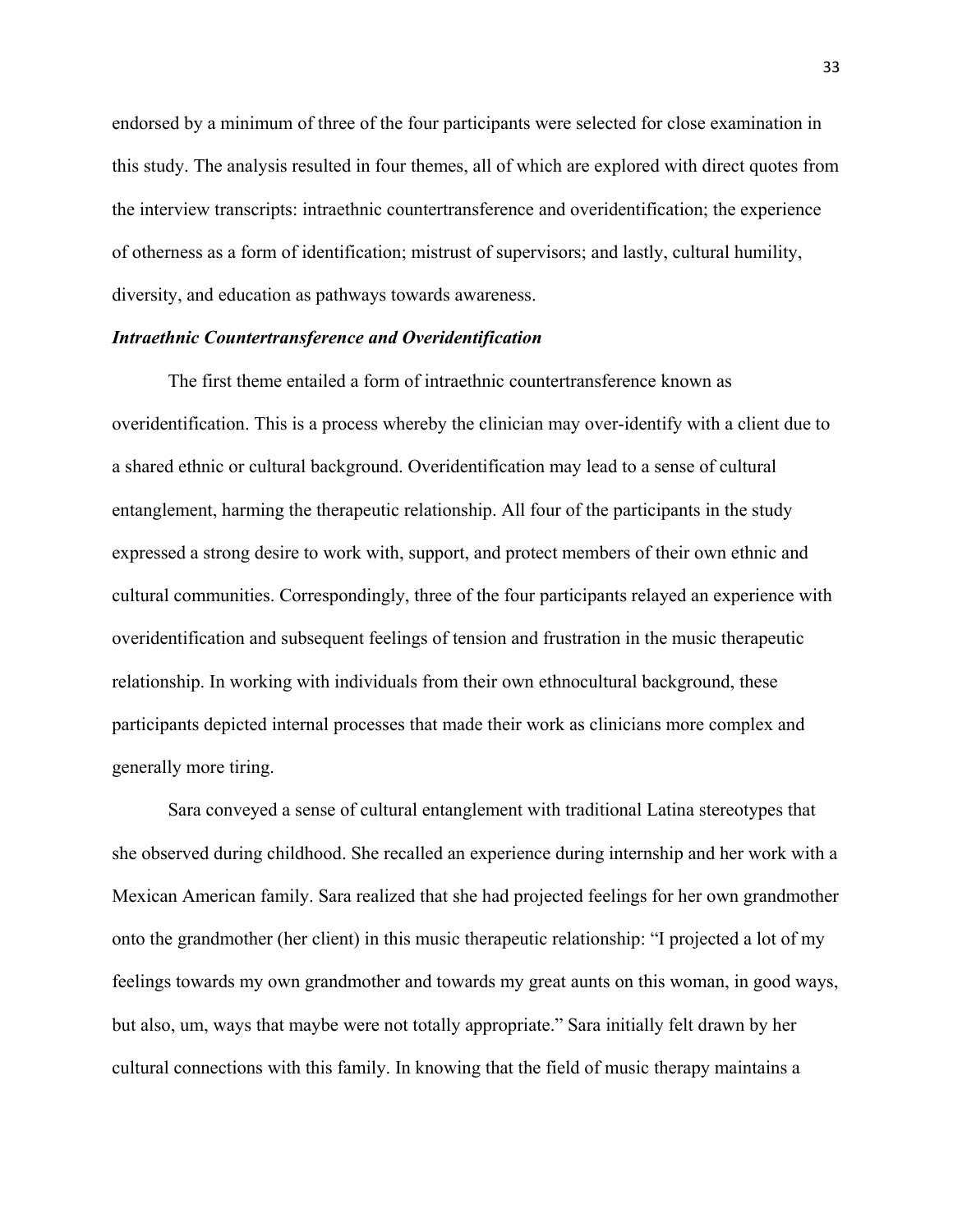predominantly white cultural identity, she described a sense of responsibility to members of the Latin and Hispanic communities:

 I'm in a position to understand more than my colleagues who are not of my culture and of my language… I feel responsible for them, and I feel very protective of them, and also feel myself explaining some of their behavior to my colleagues, to my boss, you know, some cultural differences that maybe, you know, people might not understand.

Despite efforts to support members of her own cultural background, however, Sara demonstrated overidentification in her work with the Mexican American family. She associated her client's illness with her own grandmother's habit of proclaiming an almost constant state of near death, which Sara described as a largely stereotypical behavior for older women in Latin culture: "She just kept saying, no, I'm gonna die, I'm gonna die soon, and I was thinking, it's probably like my grandma, or like, my great aunt who, you know, spent the last 20 years saying she's gonna die." In turn, Sara unintentionally misguided the family and the strong therapeutic rapport she had established over a significant amount of time was swiftly disrupted:

I think my major mistake was when I spoke about it with the family, because, you know, they were like, she says she's gonna die, and I was like, yeah, I think she's gonna make it…I think she's gonna be fine, and then she wasn't.

Lara similarly described a sense of cultural entanglement with Latina stereotypes that she observed from her mother during childhood. She recalled the term *burrachos*, or drunks, as an expression her mother would often use and reflected on her feelings for an individual struggling with alcoholism, a Mexican American client at her present work with an addictions and recovery center. Lara over-identified with this individual and relayed feelings of frustration that developed as a result of her determination to overcome his resistance to the recovery process: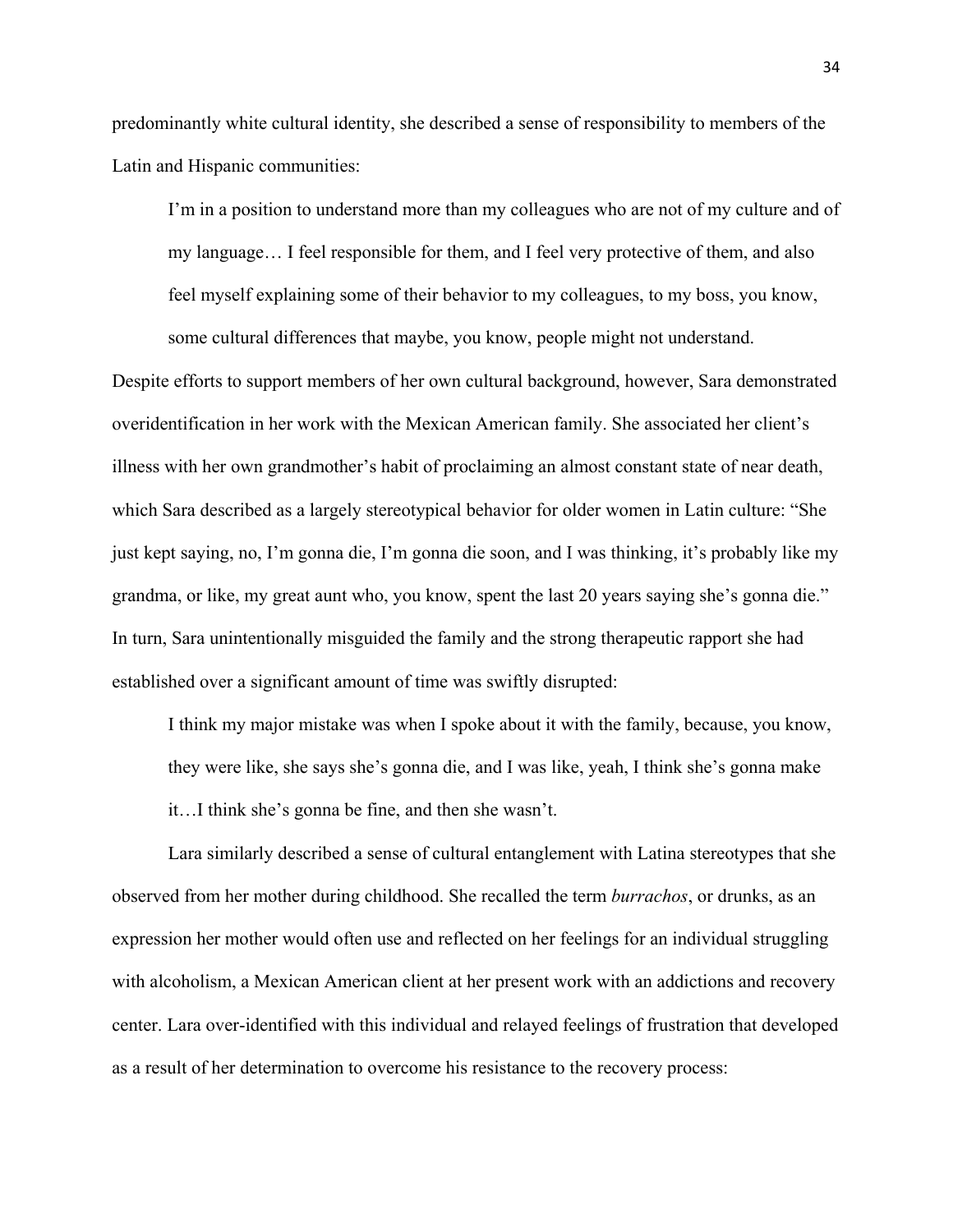So, I have a patient, a Latinx, he was being very disruptive of my sessions and I found myself being extra frustrated with him…he didn't want to be there and I couldn't see the signs, I kept pushing, you know, I was like, you can do this, you can do this, and he was getting frustrated with me and I was getting frustrated with him…I wanted more for him, like, 'come on, you're Latin! I've got you, I can support you, let me help you more.' And he didn't want it. I wanted to approach him as a person, and that's when I knew that I wasn't gonna be a good support anymore…when you feel the need to break down your barriers as you know, a music therapist…what are you doing, don't do this!... help me, help you! …instead of being like, let's figure out why, let's talk about it, like...I just wanted to shake him.

Lara demonstrated that intraethnic countertransference may result in overidentification with clients and like Sara, she portrayed an inclination to support members of shared personal ethnocultural origins. However, Lara's experience with the individual struggling with alcoholism signified the importance of client engagement with the therapeutic process. She recalled:

Me wanting to help a person who's of Latin descent or Latinx, it feels like I'm favoring them, but…part of me is just like, if I don't support them, who's going to support them more understandingly than the people of their culture? They're surrounded, maybe, by people who are not of their culture…but I also can't help them if they can't help themselves.

Bria similarly relayed feelings of tension and exhaustion stemming from cultural entanglement with African American and African men at a forensics psychology, maximum security, mental health hospital. Bria expressed having a shared history of discrimination with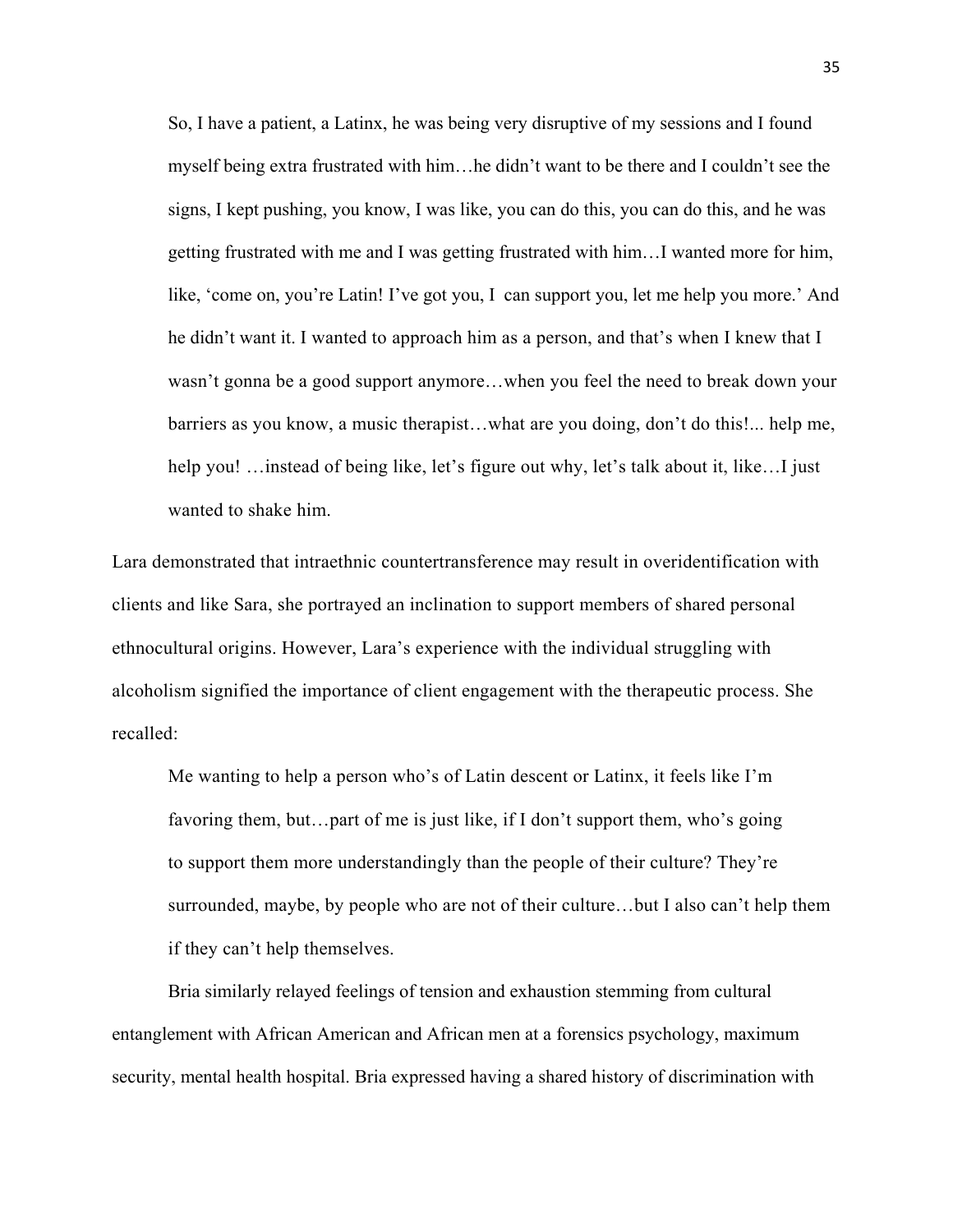her clients. Intraethnic countertransference may have supported feelings of tension and anxiety that developed from the men's use of racial slurs towards one another during group sessions, "As an African-American clinician, there are feelings of discomfort in observing the racially charged tensions among African American and African male members of the group."

Bria additionally reflected on notions of hierarchy and the challenges of navigating such constructs in the therapeutic setting:

 Some of the things they say to each other…or judging each other, or me, based on lightness of skin color, creating a hierarchy…I'm so hard, in my soul, trying to deconstruct like, the hierarchy mentality, and that kind of thing, in myself, and then when clients are ranking each other and me, and I'm already the therapist, and they're ranking me as higher because I have the authority over them and they're considering they don't have much left...trying to navigate that is just so hard.

#### *The Experience of Otherness as A Form of Identification*

All four of the participants expressed that as ethnoculturally diverse minorities, their experience of otherness promoted a sense of identification with clients who themselves were ethnoculturally diverse. Feelings related to loneliness and not belonging led these clinicians to a heightened sense of empathy and responsiveness towards members of other minority groups. As a native Spanish speaker, for example, Sara described a strong connection to clients who similarly spoke a language other than English, "I connected very much with patients who English was not their first language." Despite numerous trips as a child, when she relocated to the U.S. to attend college, she recalled feeling "more of a culture shock than I expected" and developing a strong sense of otherness. As a Central American, Sara recognized the way in which her personal experiences as an ethnocultural minority in America promoted clinical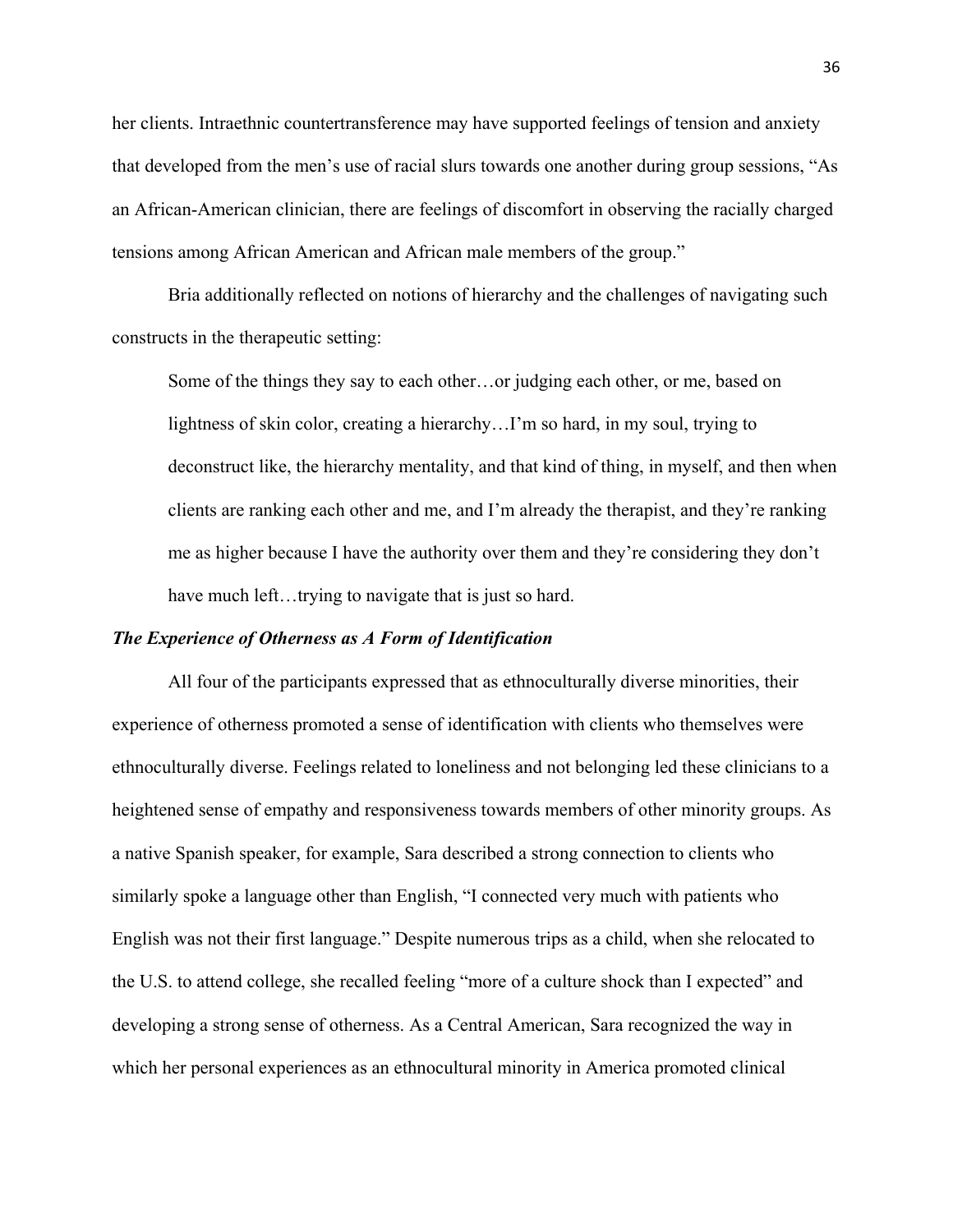responsiveness towards ethnoculturally diverse clientele, "it seemed like a lot of people on my team were very hesitant to work with anybody who did not speak English, and so with me, I was like, 'okay...let's go!"

Of Mexican American descent, Lara similarly self-identified a heightened awareness of ethnoculturally diverse members in her groups, "I think because I'm really sensitive to the Latinx community, it makes me sensitive to every community." She has observed a sense of "fear and unknowing" among culturally dominant group members in their interactions with minorities who strongly engage in the music therapeutic process. In her work with the addictions and recovery center, for example, Lara described her experience of facilitating a therapeutic group drumming circle. Among the group was a male client from Senegal who displayed an intense and articulate response to the therapeutic drumming activity, in turn, eliciting a critical reaction from other members of the group, ""it's too much, it's too much'...the group was really frustrated with him because he was doing really complicated rhythms." Lara recognized that this client was connecting with his culture through the drumming and she encouraged him to try playing with the group and explore more intricate rhythmic patterns individually during drumming solos. Meanwhile, she encouraged tolerance and understanding among the group, "I had to be like, there's nothing wrong with what he's doing…music itself is culture." Lara expressed a sense of empathy with this individual whose active engagement in the therapeutic process stood out in music therapy groups, "people from other cultures tend to just melt and sit in the background, I think it's fear because I know I would if I felt like that."

As an African American clinician at a maximum security, forensics mental health hospital, Bria described how clients often gauge her response to the lyrical content of clientpreferred, hip hop music and the ways in which she connects with the music, "well no, I didn't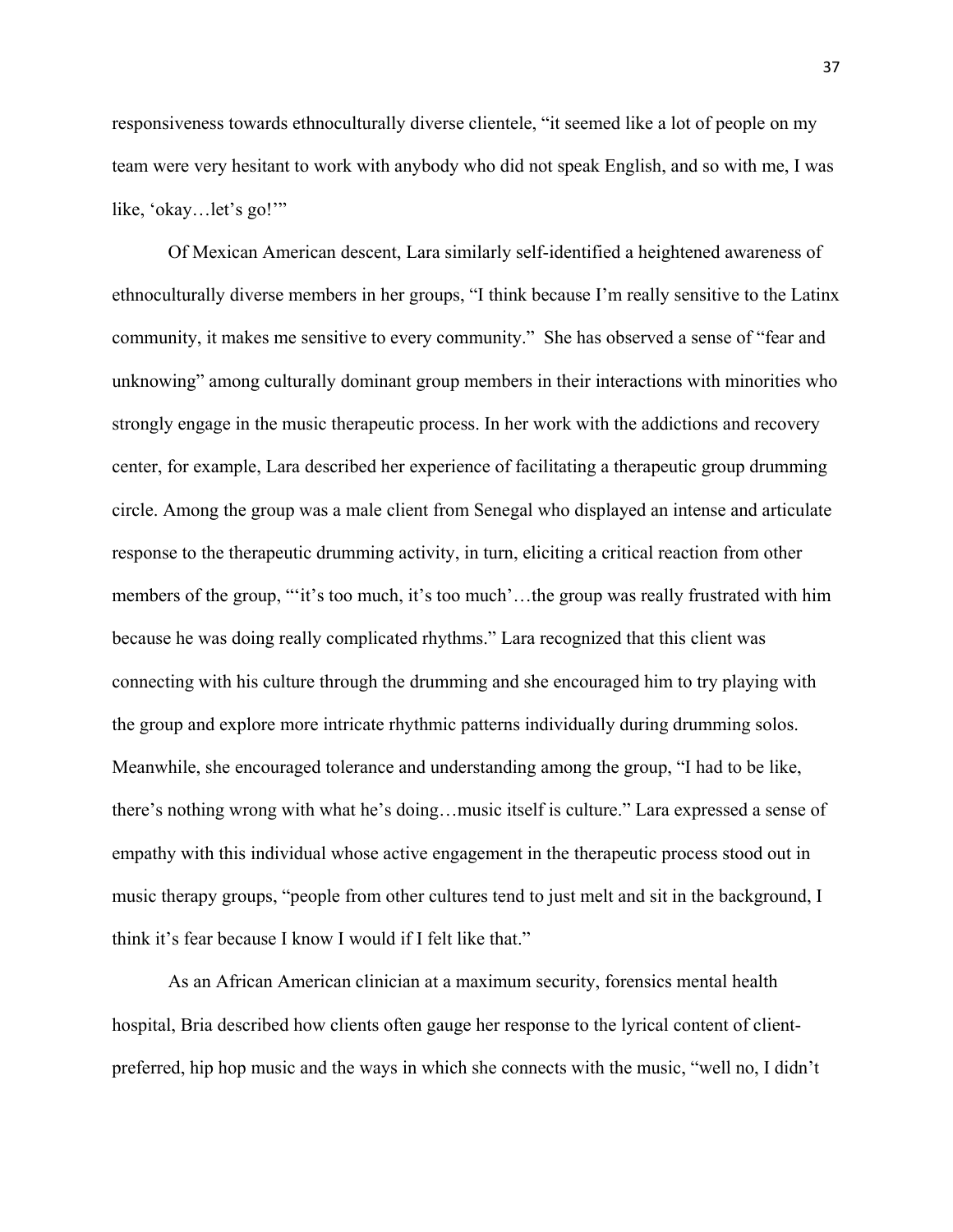experience getting arrested and getting a felony charge, but yes, I have experienced discrimination." Bria reflected on her efforts towards being mindful and careful not to project personal, Western-centric views onto her ethnoculturally diverse clientele. She expressed a therapeutic use of her personal and cultural connections with clients as a form of establishing trust and a sense of normalcy in the therapeutic relationship:

 Groups are often diverse…There are so many things that are cultural, that I identify with the clients, and I can bring that into our space, and when I do it helps the process, either speeds up the process, as far as the therapeutic relationship, as far as building trust…but also, they can see like, I'm just like her. She's not here to hurt me, she's really here to help me.

As an Asian woman, Sue similarly reflected on her experiences as a member of an ethnocultural minority group:

Cross cultural references are always in the back of my mind because, again, since I'm not in the dominant, majority race, I constantly think about how people perceive me. Especially as an immigrant, I think, you know, factors are even maximized. Like when people hear my accent, I can see the change in their expression…an expression of fear,

like people look embarrassed…I feel that people treat me differently.

Sue acknowledged some of the challenges in being different and the ways in which these personal encounters promoted a sense of identification with disadvantaged members of diverse communities:

 I cannot say that I totally understand or I can relate to the experience of my clients, but it kind of gives me some sort of perspective on people who are not in the dominant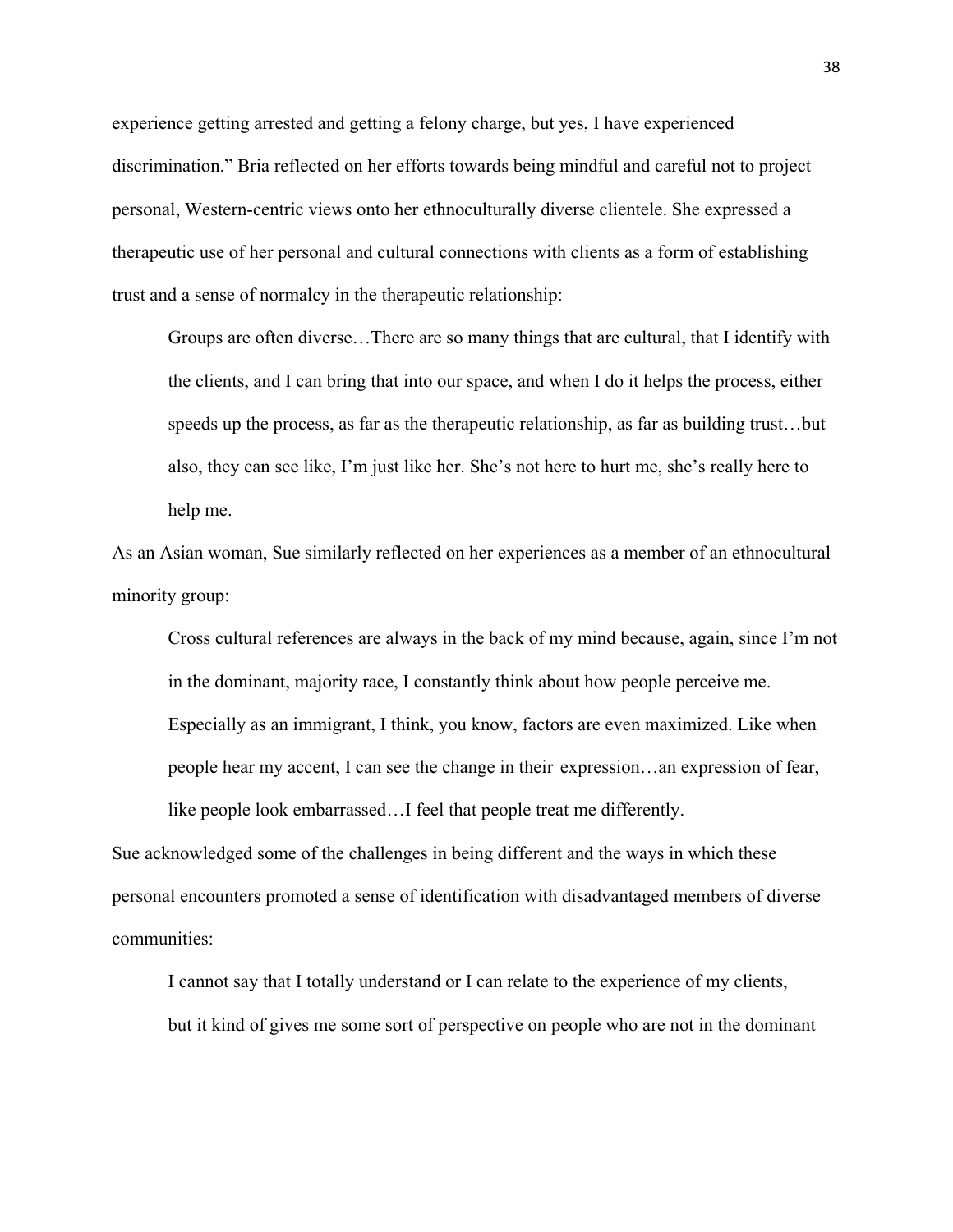culture… you know, people who we work with, people who have disability, any impairment, any type of a disadvantage.

#### *Mistrust of Supervisors*

 All four of the study participants relayed experiences with predominantly white music therapy supervisors. Among them, three participants endorsed this theme. Here, elements of the supervisor's white cultural identity seemed to factor into feelings of mistrust in the supervisory relationship. Participants reflected on concerns regarding cultural misunderstandings and unconscious bias in connection with clinical assessments of ethnoculturally diverse clientele.

In her work with Mexican and Central American families, Sara reflected on cultural behaviors and the way in which clients or clinical situations are sometimes misunderstood by supervisors, "the lines of hierarchy are more blurred in my culture…where we're from, we're really used to being able to have that direct patient contact." She described the way in which members of Latin cultures may be accustomed to maintaining direct contact with people outside of their family unit such as students, teachers, or therapists. That form of client interaction, however, is often negatively perceived in Western clinical practice:

 And so, it happened once that a parent asked a social worker if she could get my phone number. And I was like, listen, if it was up to me, sure, but let me check with my boss first… my boss was like, I don't understand why she would want your number if everything's fine. Is she concerned about the care that she's getting for her child? And I'm like, she just wants my number so she can communicate with her kid's therapist. But in the end, I was like look, I totally respect liability issues, not having direct patient contact, I just wanted to run it by you.

39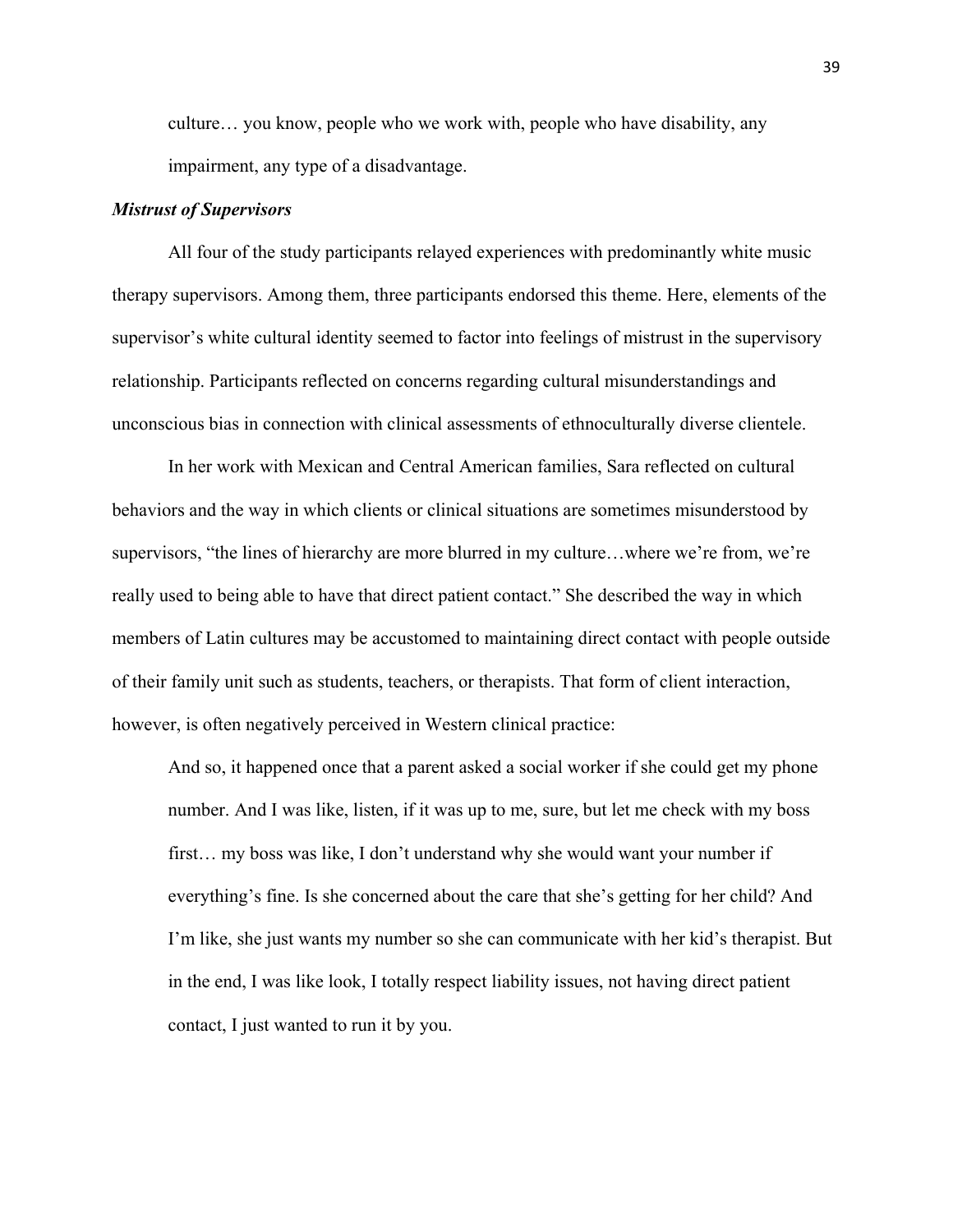Bria similarly recognized hierarchal structures and cultural misperceptions in her supervisory relationship with the director of social work at the forensics mental health facility, "even that is a power dynamic, where I'm lower than she is." Bria shared that she is not comfortable bringing up culturally-related concerns with her supervisor due to mistrust, "I don't normally bring up that kind of stuff with her, I don't know if I necessarily trust her, because she's white."

Bria felt that her supervisor may hold unconscious bias with respect to Black clients. On occasion, she has had to speak up to advocate cultural components of client behaviors that were otherwise being perceived pathologically. Bria recalled moments in which she observed typical, Black cultural behaviors or mannerisms being perceived negatively from a clinical standpoint. She described an incident with an African American man who was being clinically evaluated by her supervisor as *unkempt* because of his hair, "it was washed, but no one helped him comb his hair." Bria stated that she used her knowledge of African American culture to help guide her supervisor to better understand that certain behaviors or characteristics are in fact ordinary.

With respect to cross-cultural issues in music therapy education, Sue expressed a lack of understanding and noted that some of her experiences with cultural adjustment have shaped feelings of mistrust when dealing with members of the culturally dominant, white population. She described an encounter with her supervisor during music therapy clinical internship at a school for students with autism. Over the duration of a couple weekly sessions, a young boy took notice of her foreign accent, poking fun at her in front of other group members. Rather than being granted an opportunity to address the boy's behavior, however, Sue was left out of the conversation when a teacher removed the boy from the group for verbal reprimanding: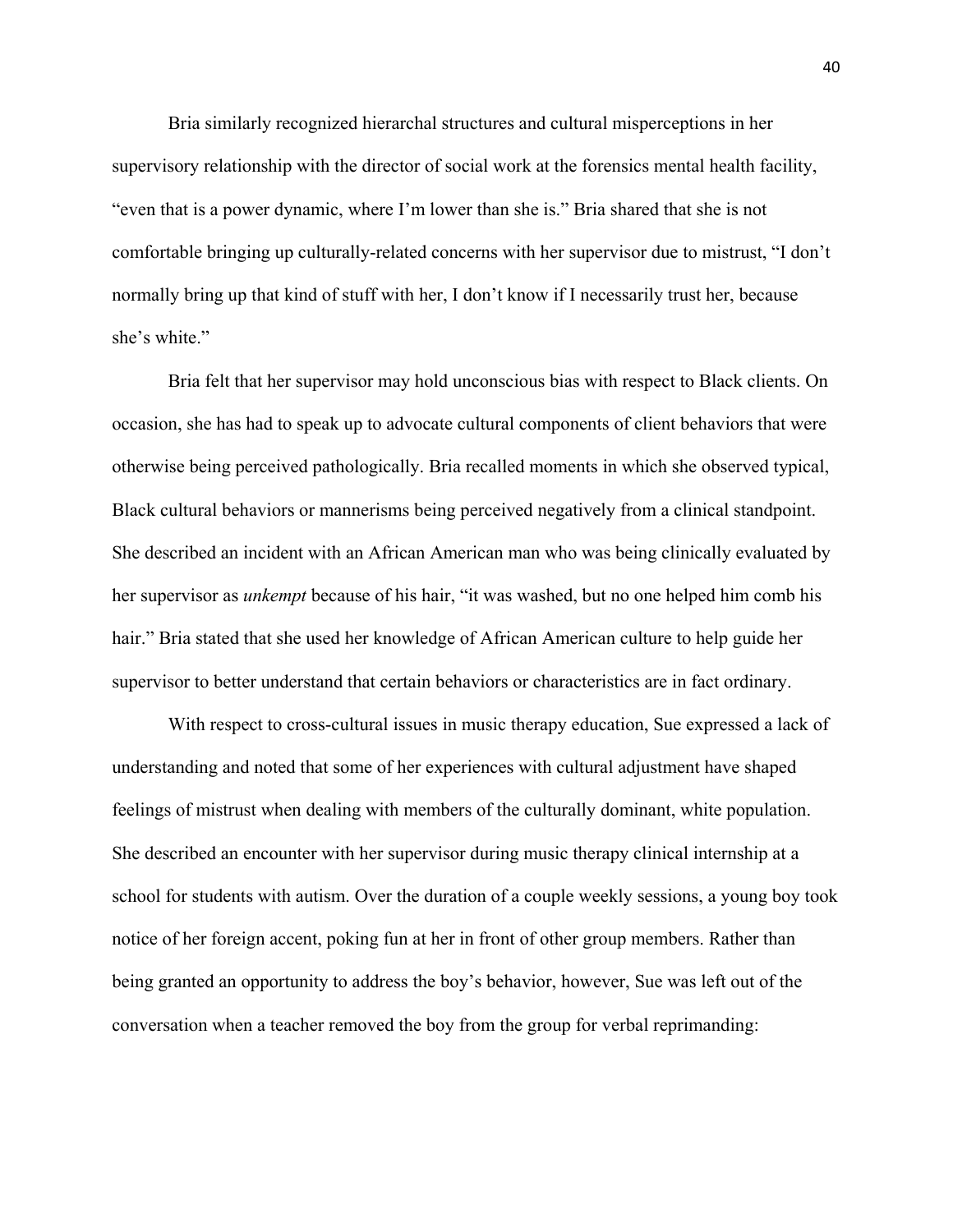I thought it was a missed opportunity to learn a cultural aspect…so, I was there, and I have this big accent, so I could have explained to him why I speak differently. But, it was a really strange experience for me…dismissing, like nothing happened.

Sue mentioned this encounter to her supervisor on different occasions and felt that she was generally met with dissension and avoidance, confirming culturally-rooted feelings of mistrust:

 So during supervision, I brought it up again and my supervisor looked a little defensive and said, 'well, you know, we already talked about it last week,' and kind of like, just ended it there… (this experience) confirmed my mistrust for this dominant group, you know, how they perceive us or how they mistreat us.

### *Cultural Humility, Diversity, and Education as Pathways Towards Awareness*

All four participants identified pathways towards greater cultural awareness in the field of music therapy. The participants recognized a general lack of focus on ethnocultural countertransference and felt as though dynamics of cultural interactions deserve more attention at all levels of music therapy education. Sara pointed to cultural humility as an achievable condition that could support discussions on these far-reaching dynamics:

 Cultural humility is more achievable and, I believe, even more important than the idea that we could be culturally competent with every culture of every client that we come across, because that's not possible. I think more importantly is to know what we don't know…to listen and to pay attention.

Lara also noted the potential for growth in music therapy education and offered ideas on how this could be improved, "I really think that they need to bring in people from different cultures." She stressed the need for ethnoculturally diverse educators, individuals who are willing to act as references and mentors to help provide insight for clinical work with diverse clientele, "I think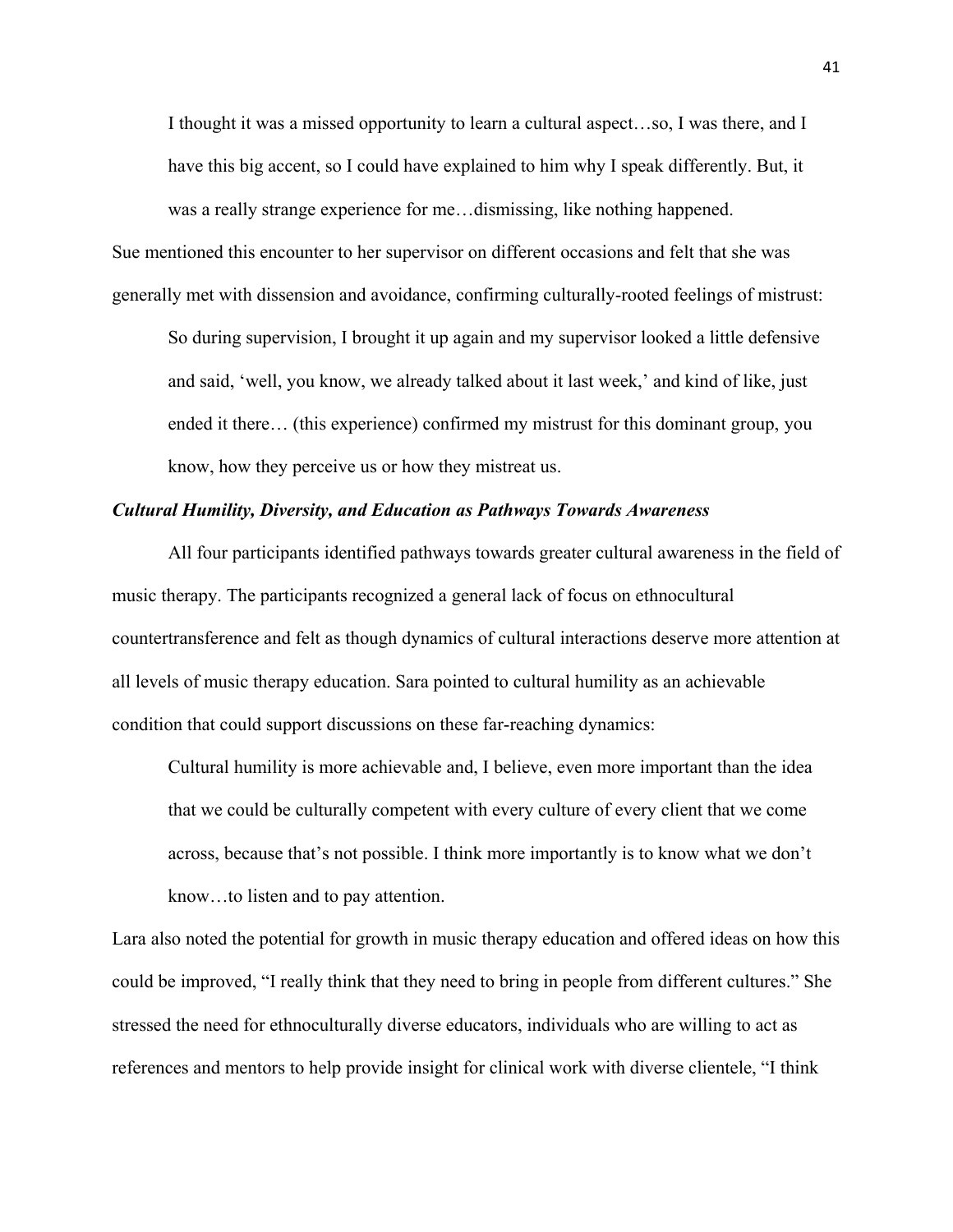the problem is that I don't have anyone to talk to about it. I'm relying on what I know from my culture…and the little that I know, the very little that I know about other cultures." Lara reflected on her work with an addictions and recovery center, and the Christian-centered nature of the Twelve Steps program, "but what about individuals who are not Christian or don't believe in or follow the Bible?" She described music therapy research as being very limited with respect to diverse views on addictions and recovery, and strongly endorsed undergraduate and graduatelevel fieldwork with diverse cultural communities as an avenue towards awareness.

Bria similarly expressed thoughts regarding the importance of acknowledging and respecting ethnic and cultural aspects of clinical, supervisory, and peer relationships:

 I think it needs to be at all levels of education…one of the things I've seen in a lot of programs is that they're not even talking about how culture is within their own cohorts or within their own music therapy classes…Culture is not necessarily acknowledged in those classes, when it really should be, because if you're having, and learning, and doing music experiences, and creating it for your class, your class may look like your clients when you're in the community, or when you're at a particular work environment.

Bria asserted that if such topics were presented as continuing music therapy education requirements, discussions on cultural humility, diversity, and inclusion would become more normalized and more widely accepted.

As a music therapy graduate student, Sue stated that she has never come across this topic in her studies, "Right now, there is a total lack of awareness because they don't even think about or discuss diversity or issues in cross-cultural therapy." As with the other participants in the study, Sue expressed that the field of music therapy needs more diversity in leadership and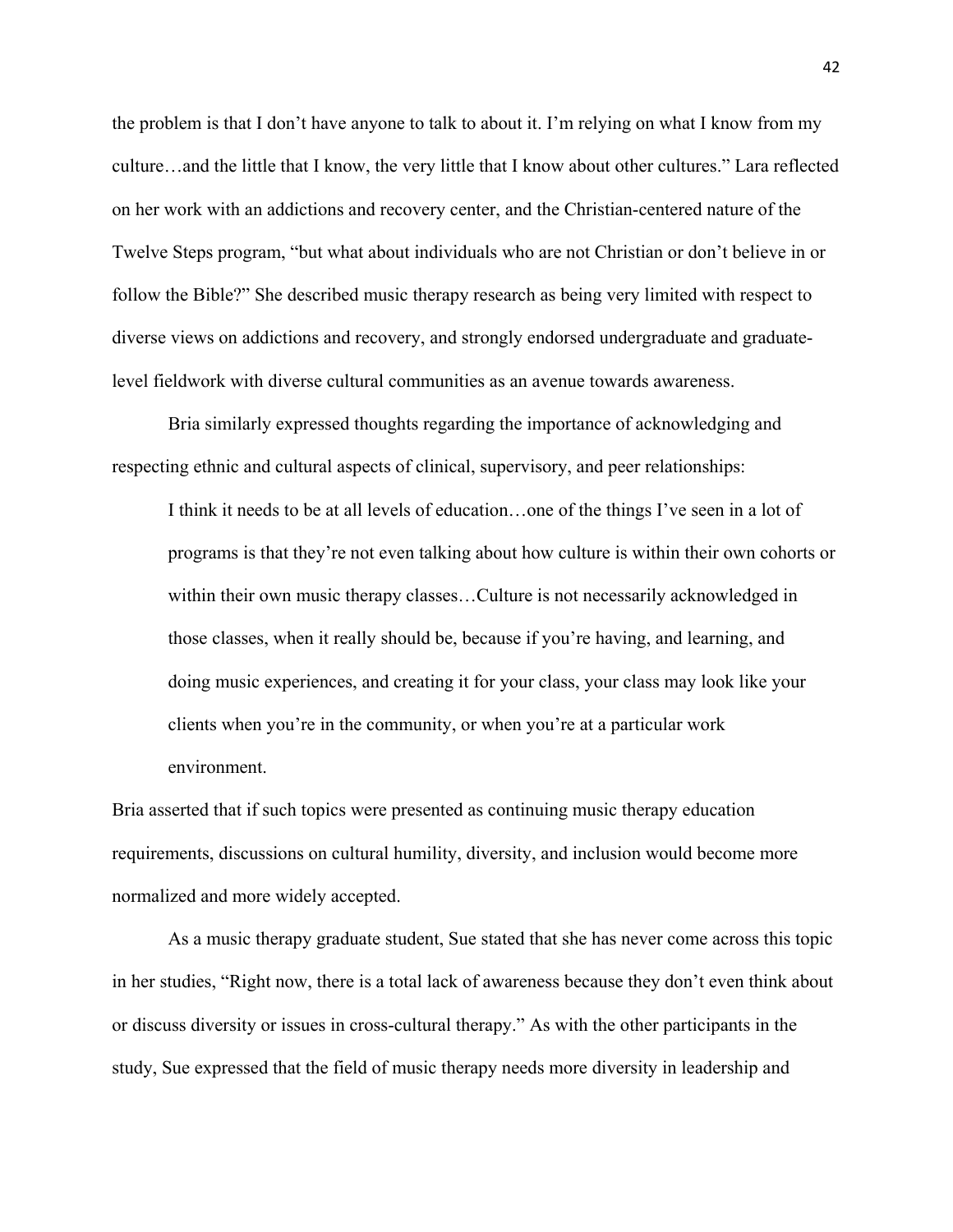education, "not just, hey, let's learn a Spanish song, okay, you passed the class…social justice, the feminist movement…those issues have to be incorporated within our field at the undergraduate level…It definitely has to be incorporated within the undergrad curriculum."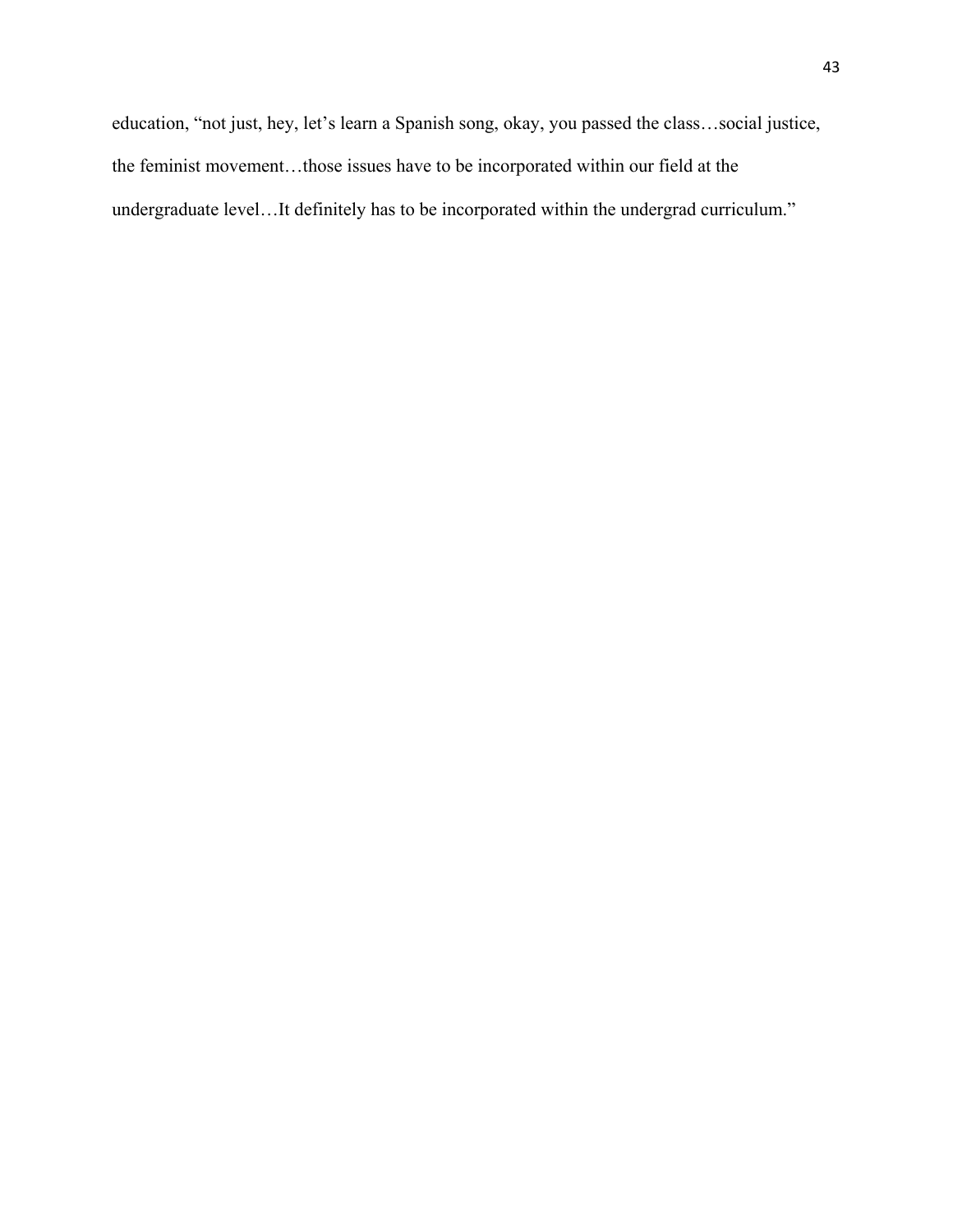#### **Chapter Five**

### **Discussion and Conclusions**

The purpose of this study was to investigate music therapy clinicians' countertransference through an ethnocultural lens and better understand how cultural intersections with clients inform psychological, emotional, and behavioral responses in the music therapeutic relationship. An improved understanding of the ways in which clinicians may be enacting ethnocultural countertransference responses may promote awareness in the field and help discourage bias or prejudice towards self or other.

The personal and professional experiences of three music therapy clinicians and one music therapy graduate student were observed through an in-depth, qualitative approach that utilized interpretative phenomenological analysis. This exploration of lived experiences yielded four themes that materialized from the narratives, perspectives, and beliefs of the participants. The following sections present summaries for each of these themes and discuss the implications for music therapy, strengths and limitations of the study, and suggestions for future research.

### **Discussion of Themes**

From the four research participants, three or more participants endorsed the following themes. As well, the themes were found to be relevant in terms of their clinical or theoretical implications.

#### *Intraethnic Countertransference and Overidentification*

Dynamics of ethnocultural countertransference were meant to be a focus of this qualitative study. Though the findings are limited to the conscious aspects of these dynamics, the data conveyed that the majority of the participants experienced challenges with intraethnic countertransference. Participants overwhelmingly identified a sense of responsibility for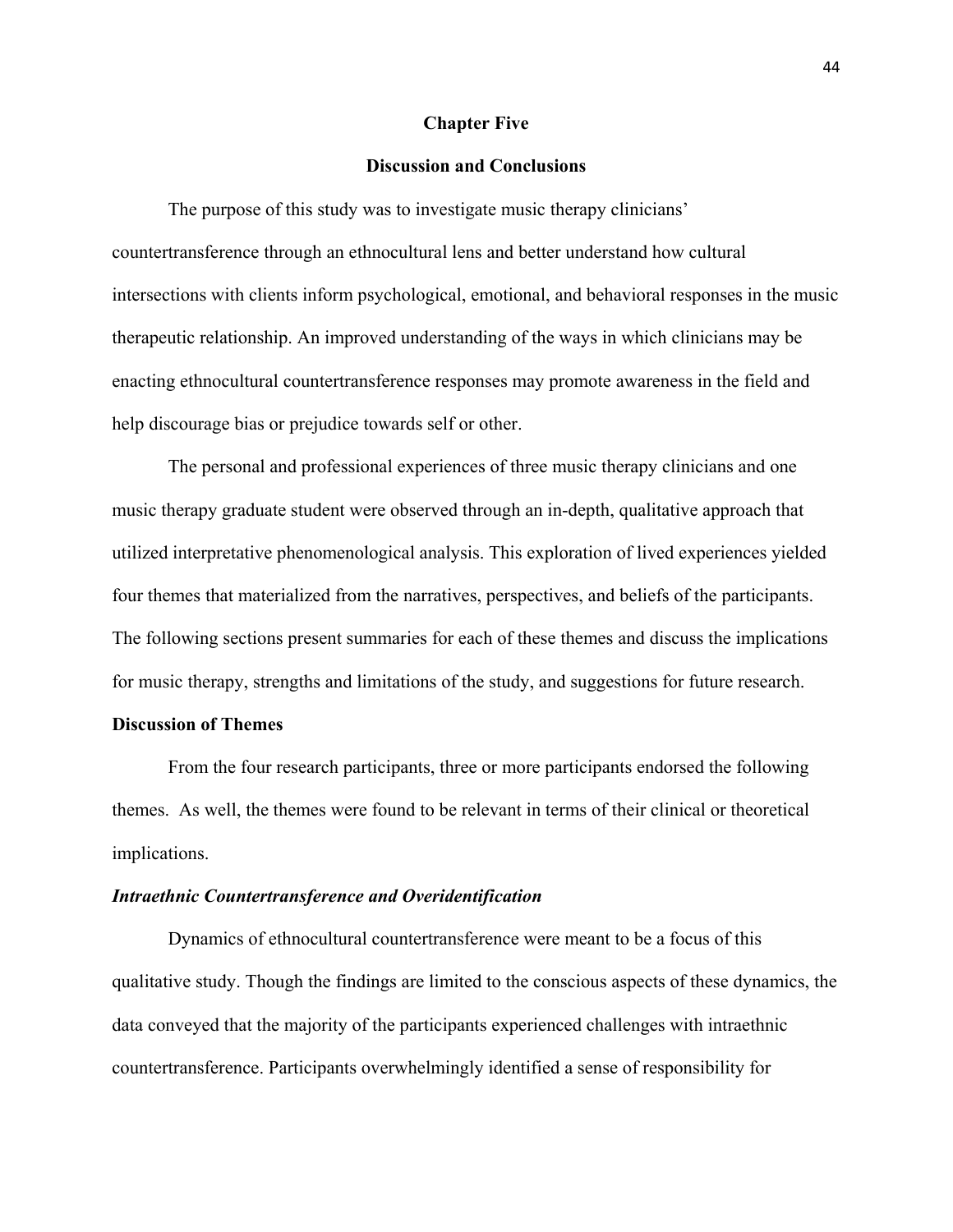members of shared ethnic or cultural backgrounds. Given the predominantly white cultural identity of music therapists in the U.S., the participants expressed a strong desire to support and protect members of their own ethnocultural groups. Subsequently, three research participants described over-identifying with some of these clients. Feelings of tension and frustration ensued in their therapeutic relationships with these individuals as a result of clinical decisions and focal points that largely stemmed from ethnic and cultural self-parts, as well as earlier life experiences.

Comas-Diaz and Jacobsen (1991) stated that, "the therapist may over-identify with patients…therapy may then become a shared fortress against perceived common threats" (p. 398). The participants all expressed a strong inclination towards supporting and protecting individuals with whom they share ethnic and cultural connections. This theme illuminated the notion of music therapy as a 'shared fortress' and brought to the forefront some of the intrapsychic vulnerabilities that ethnoculturally diverse clinicians may encounter in their efforts to support members of their own ethnic and cultural groups.

Sara and Lara demonstrated cultural entanglement with traditional Latina stereotypes observed during childhood, while Bria struggled with how to deal with the racial tensions and hierarchal constructs involved in the clinical unfolding of sessions. The participants described intraethnic therapeutic relationships as generally more taxing and complex, and reflected on the weight of expectations in working with individuals who share their ethnic and cultural identity. These results seem to indicate that clinicians must implement heightened degrees of selfawareness in order to evade overidentification and maintain harmonious positions with clients of shared ethnocultural backgrounds.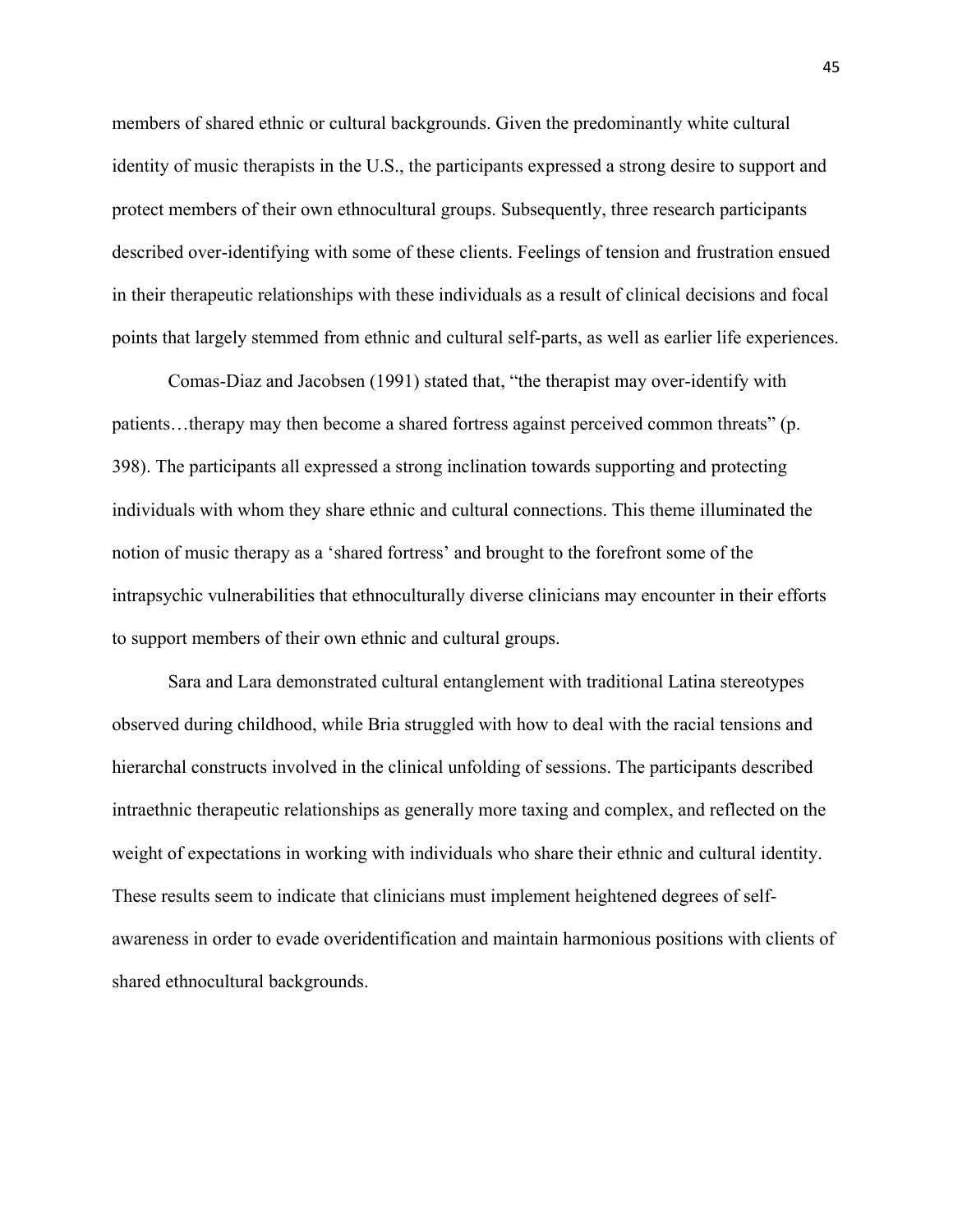### *The Experience of Otherness as A Form of Identification*

The findings show that the participants in this study reported identification with otherness and issues of belonging. They expressed that as ethnoculturally diverse minorities, their experience of otherness promoted a connection with clients who also held a minority status. Despite significant differences, this pull towards sameness was reflected by a therapeutic alliance bound by empathy and cultural sensitivity. For the participants, associations with ethnoculturally diverse clients involved questions of being the other and ways in which personal experiences as an outsider implored them towards cultural responsiveness in therapeutic relationships.

Bass (2015) asserted that "the play of identifications between difference and likeness is crucial in therapeutic processes" (p. 137). Sara realized that her predominantly white colleagues tended to abstain from working with clients who did not speak English, and yet she displayed a readiness to support minority individuals regardless of whether or not she spoke their language. In showing support for a client from Senegal who became intensely engaged in therapeutic drumming groups, Lara led conversations about tolerance, inclusion, and music as culture with disapproving members of the group. Bria confirmed personal experiences with discrimination in order to validate client experiences and facilitate client-preferred music listening sessions with ethnoculturally diverse groups. Sue similarly identified a strong desire to support members of diverse ethnocultural communities, choosing to focus her career studies on racially diverse children with autism. It is noteworthy to add, however, that even though these identifications may be authentic, there is a chance that they become an area of concern "if the clinician is not able to recognize the extent of her privileges" (Bass, 2015, p. 138).

46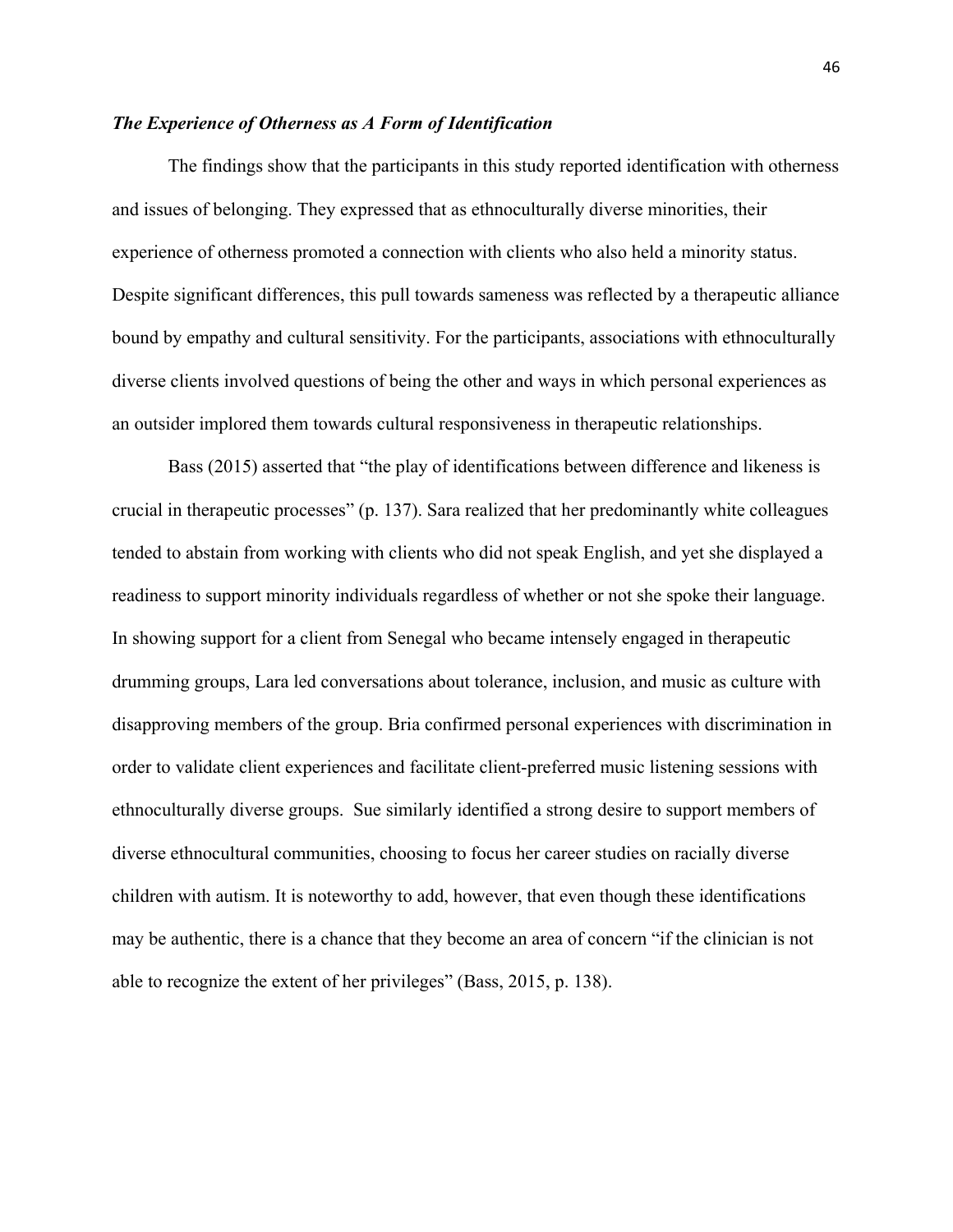### *Mistrust of Supervisors*

 The data relayed that all four of the study participants held clinical positions with predominantly white music therapy supervisors. Among them, three participants endorsed a theme of mistrust in the supervisory relationship. Participants reflected on concerns such as cultural misunderstandings and unconscious bias with respect to clinical assessments of ethnoculturally diverse clientele. The results delineated specific ways in which the participants developed or confirmed feelings of mistrust towards their supervisor. As described in the literature, a critical perspective of music therapy observes hierarchal structures within various sectors of the field. Sara, Bria, and Sue identified ways in which a sense of apprehension and hierarchy prevailed in their relationships with their supervisor.

 Sara illustrated the way in which her supervisor held a misunderstanding of Latin, cultural behaviors. She described hierarchal structures in her culture as being blurred and less rigid than those in the U.S. and recalled a situation in which her supervisor confused culturally appropriate behavior with clinical deficiency. Bria similarly reflected on feelings of mistrust and reported an encounter with her supervisor in which ordinary, Black cultural mannerisms were perceived negatively from a clinical standpoint. She expressed her belief that her supervisor may hold unconscious bias with respect to Black clients and stated concern at observing typical, cultural behaviors being treated pathologically. Bria reported utilizing her experience and knowledge of African American culture to help guide her supervisor towards culturally informed clinical assessments. Sue additionally expressed feelings of mistrust when dealing with her supervisor and felt mistreated following a concerning incident that occurred during her clinical internship. Rather than being afforded the chance to address a client's reaction to her foreign accent, Sue felt abandoned by her supervisor in what she described as "a missed opportunity."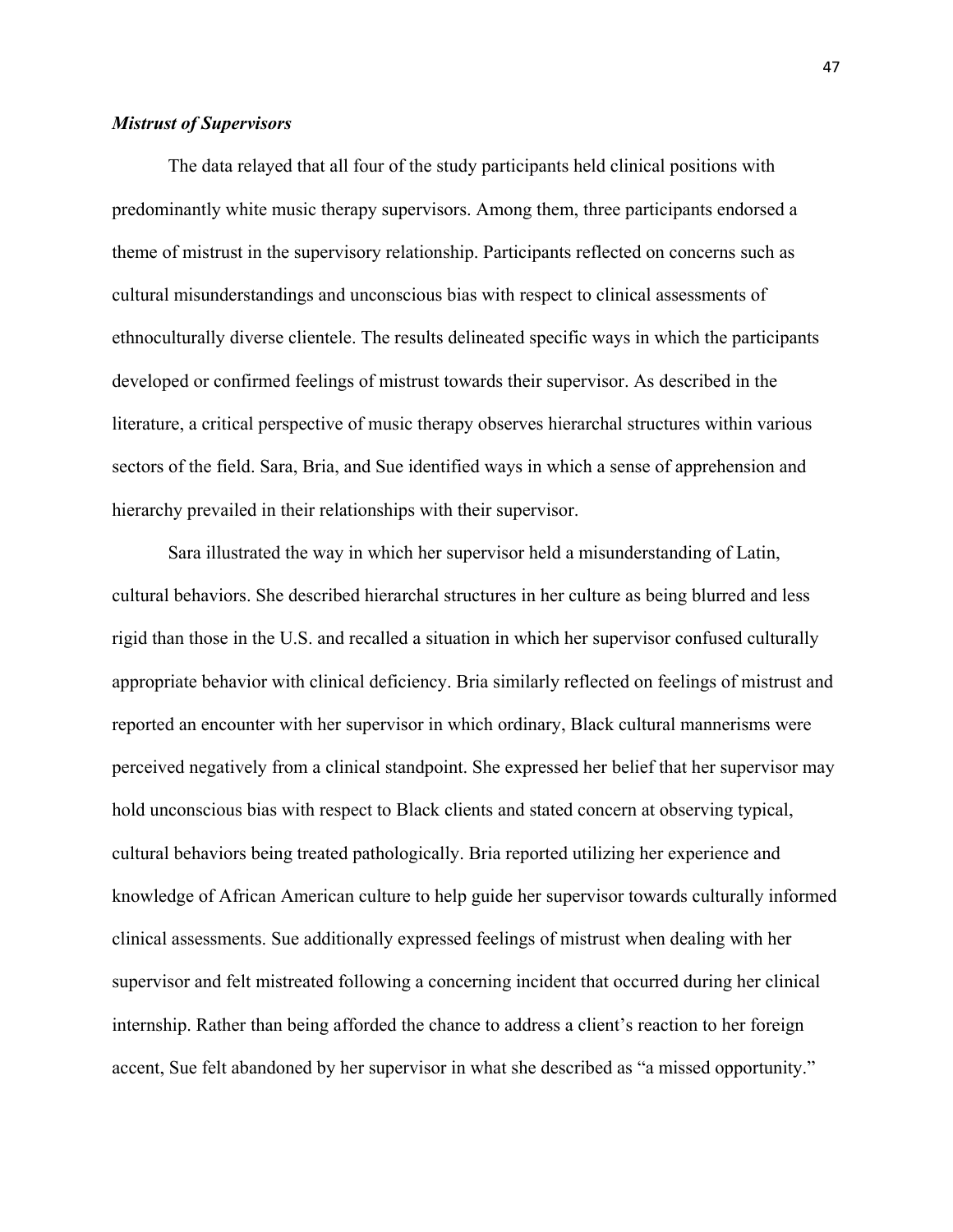#### *Cultural Humility, Diversity, and Education as Pathways Towards Awareness*

 All of the study participants compellingly endorsed the importance of cultural humility, diversity, and education as pathways towards greater awareness. As reported in the literature review, culturally informed music therapy requires creating spaces for different perspectives and lived experiences to emerge rather than imposing one dimensional positions to guide therapeutic and supervisory relationships in ways that align with prevalent worldviews. The study findings revealed a lack of knowledge or understanding of cultural or ethnocultural countertransference and highlighted dynamics of cultural interactions as deserving more attention at all levels of music therapy education.

Sara described cultural humility as more feasible and more important than striving for absolute cultural competence. She encouraged clinicians to accept what they do not know and pay close attention to clients in order to support better understanding of their cultural components. Lara asserted the need for more ethnoculturally diverse music therapy educators who would additionally function as references and mentors, providing insight for clinical work with members of diverse ethnocultural groups. She noted music therapy research as being very limited with respect to diverse views on addiction and recovery processes, and further endorsed undergraduate and graduate-level fieldwork with diverse cultural communities as a way of expanding knowledge and awareness.

Bria similarly favored more comprehensive educational sources in support of greater understanding of some of the ethnic and cultural aspects of clinical, supervisory, and peer relationships. She determined that discussions on cultural humility, diversity, and inclusion would be more widely accepted if such topics were required for continuing music therapy education. In her graduate studies, Sue recognized a "total lack of awareness" with respect to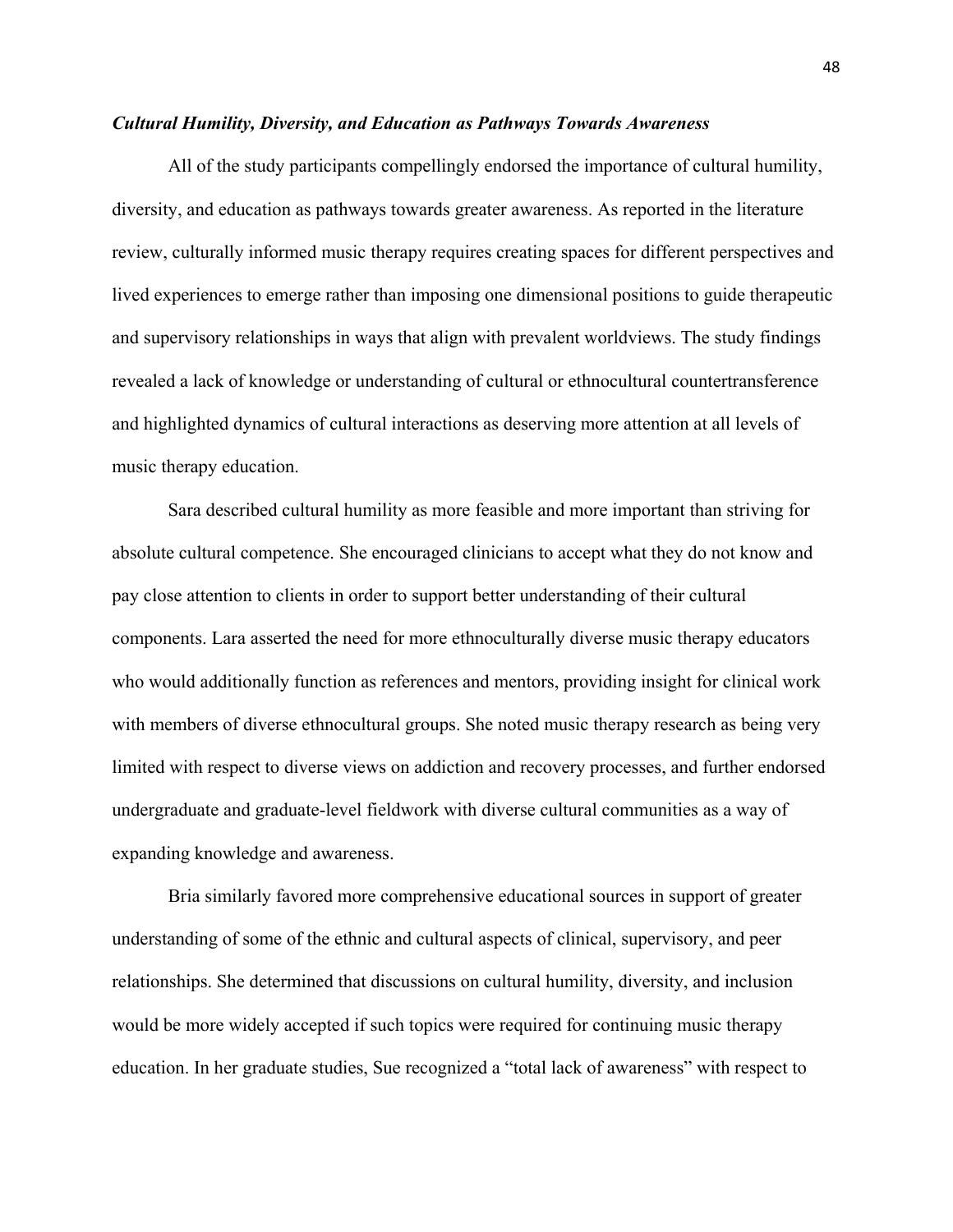issues in cross-cultural music therapy. Similar to the other participants, she identified a need for more diversity in leadership and education, further stressing the need to incorporate topics such as social justice, feminist theory, and critical humanism into undergraduate curriculums for music therapy.

#### **Implications for Music Therapy**

The four themes that materialized from this study offer valuable insight into the experiences of ethnoculturally diverse music therapy clinicians and graduate students in the United States. Although the study did not intentionally seek diversity among the participants, the qualitative data yielded from the research offered relevant information regarding multicultural issues in music therapy clinical practice.

The results emphasized that music therapists of color continue to be personally and professionally affected by ethnocultural elements of the music therapeutic relationship. More specifically, this study illustrated ways in which being a diverse practitioner shapes the frame and development of therapeutic relationships and ways of facilitating differences. All of the participants expressed a strong pull towards supporting and protecting members of their own cultural groups, leading to overidentification in intraethnic clinical relationships. As well, the participants all described experiences with otherness that led to a seemingly intrinsic cultural responsivity to minority clients (others) in interethnic clinical relationships.

From an educational perspective, the collection of experiences and themes gathered in this study may help members of the larger music therapy community better understand some of the ways in which ethnicity and culture factor in to training and professional development. Issues of cultural misunderstanding and unconscious bias led to feelings of mistrust in the supervisory relationship. Kim and Whitehead-Pleaux (2015) stated that "multicultural issues are not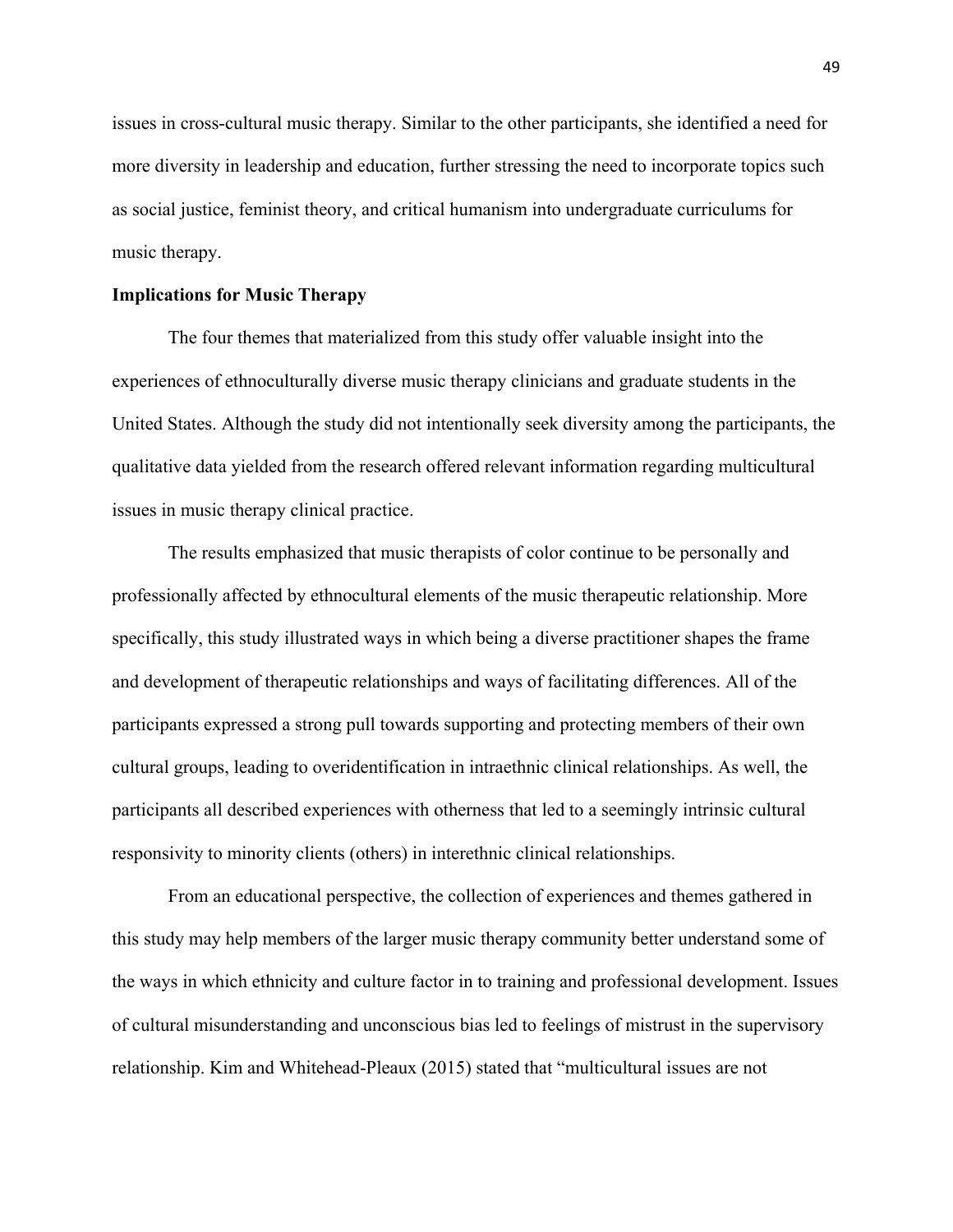adequately addressed in music therapy education" (p. 60). In view of that, the participants overwhelmingly identified a need to shape pathways towards cultural understanding in music therapy practice, including cultural humility, diversity in leadership, and critical multicultural education. Incorporating these observations into clinical training and supervision may help foster awareness of ethnocultural countertransference and support more effective, culturally sensitive music therapy practices.

### **Strengths and Limitations of the Study**

 Some of the strengths of this study relate to the uniqueness and timeliness of the topic. Presently, there is no research available in the field of music therapy that focuses on cultural or ethnocultural countertransference. Multicultural issues and the focus on diverse worldviews and beliefs are highly relevant in current music therapy literature. This study offers an in-depth look at how cultural intersections affect and inform ethnocultural countertransference in the therapeutic relationship. Semi-structured, virtual interviews afforded access to the subjectivity of ethnoculturally diverse music therapy clinicians and graduate student. The qualitative data provided a richness and refined understanding of the personal and professional experiences of the study participants.

 These individuals were diverse in their musical training, theoretical orientation, and clinical population, and they reflected openly and honestly on their experience with a memorable or challenging encounter with ethnocultural countertransference. The participants were additionally diverse in ethnocultural origins which may have contributed to a larger variety of responses. This research contributes to a growing body of literature and theoretical focus on multiculturalism and the subjectivity of the music therapist in the therapeutic process.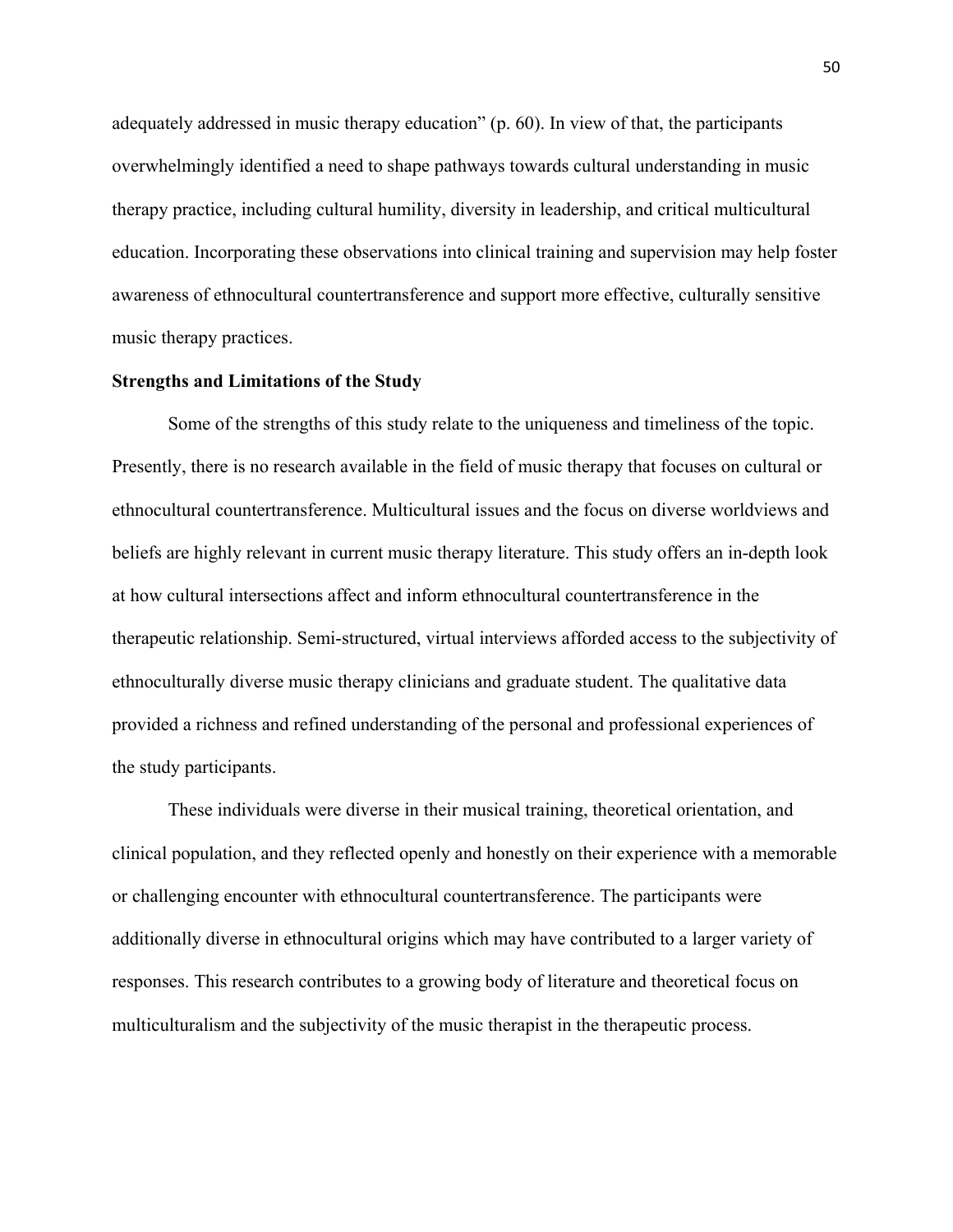There are a couple limitations to this study, including the small sample size, the variety of the population, and the methodology. Due to the small sample size of the study, it is understood that there are innate limits to the generalizability of the results. Further studies of this topic should entail a larger amount of respondents. Also, the study participants were all self-identified females, omitting any representation of those music therapy clinicians who identify outside of the binary. The respondents additionally demonstrated apparent differences in clinical training and experience, which may have inadvertently impacted the study's validity. Lastly, in utilizing interpretative phenomenological analysis (IPA), the fact that the investigator solely analyzed and coded the data presented a plausible weakness in the reliability of the study results. As an ethnoculturally diverse individual, the investigator may have held biases that influenced the data analysis.

### **Suggestions for Future Research**

The present study reflected an underlying pertinence of multicultural issues in music therapy. Given the fact that there is presently no research available on the topic of cultural or ethnocultural countertransference in the field, the study results left many areas to be explored. Diverse music therapeutic dyads could provide a framework for examining some of the relational facets of transference-countertransference dynamics. Here, investigators could separately gather narratives on client and clinician experiences to explore enactments of ethnocultural countertransference and some of the unconscious processes that unfold in that setting. This type of study could utilize transcripts or audio-visual recordings of sessions to help capture the unique, subconscious qualities of countertransferential reactions. Investigators could also recreate the present study using more of a homogenous population in order to minimize any variance that might influence the data, such as ethnic or cultural origins of participants. It would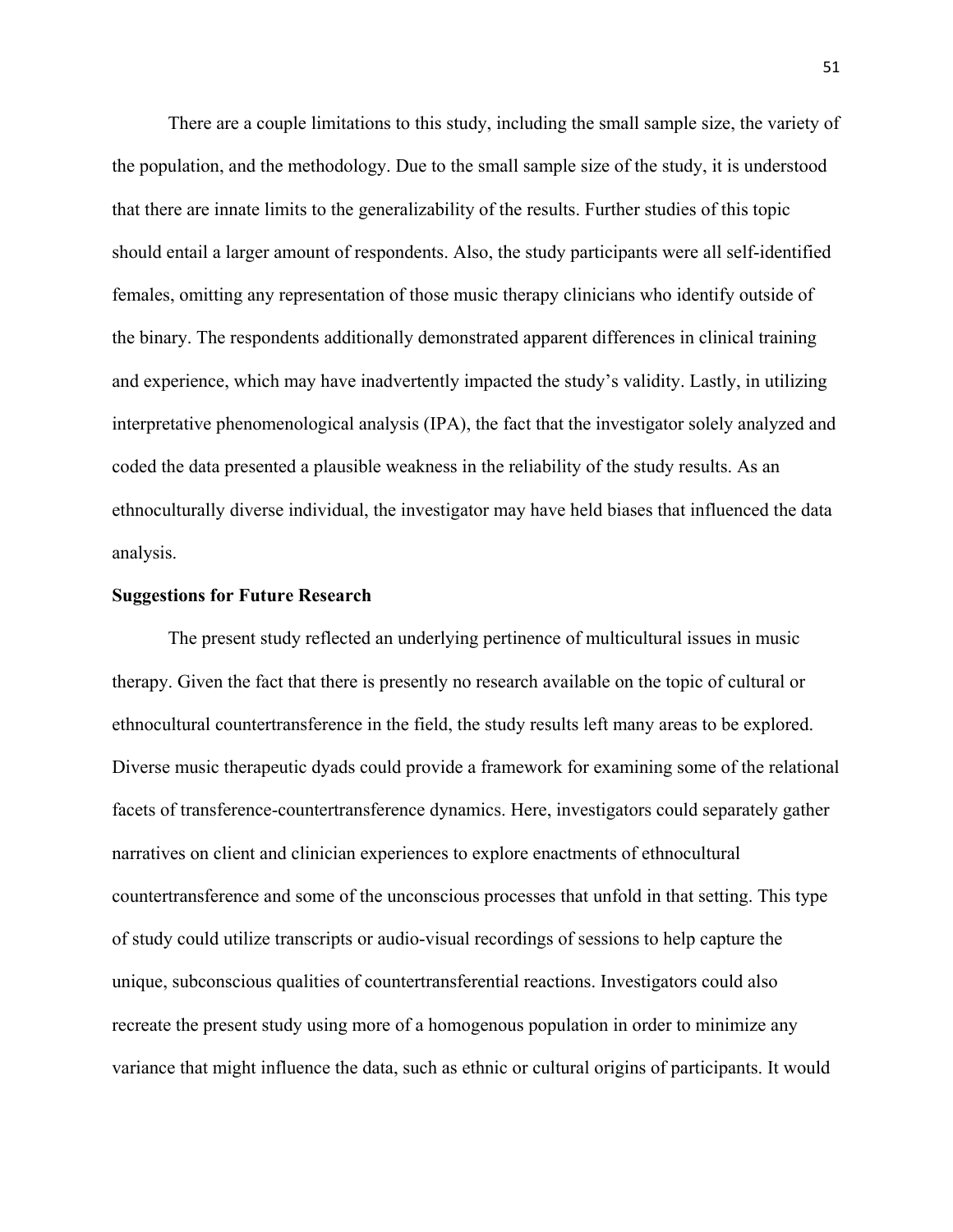additionally be worthwhile to explore themes separately (overidentification, otherness, mistrust), crafting studies that focus on specific conditions that might uncover interesting ethnocultural countertransferential dynamics.

### **Conclusions**

The focus of this study was to investigate countertransference through an ethnocultural lens and highlight the clinician's self-awareness in relation to ethnic or cultural self-parts or parts of others. This idea strongly considered the therapeutic use of self and explored ways in which various cultural intersections or interactions with a client may inform ethnocultural countertransference in the music therapeutic relationship. The study examined the relevance and ethnical significance of cultural diversity and explored the potential for bias or cultural misunderstanding in the therapeutic setting.

Three music therapy clinicians and one music therapy graduate student were invited to reflect on a particularly challenging encounter with ethnocultural countertransference. During virtual interviews, study participants described their experience and shared the extent to which this encounter affected them and their clinical practice. The following two themes were the most endorsed by the participants: the experience of otherness as a form of identification, and cultural humility, diversity, and education as pathways towards awareness. This project provided insight into music therapy education, clinical training, and theoretical understanding of culturally diverse experiences. An awareness of the themes yielded in this study may help support the training and professional development of culturally informed and responsive music therapy clinicians.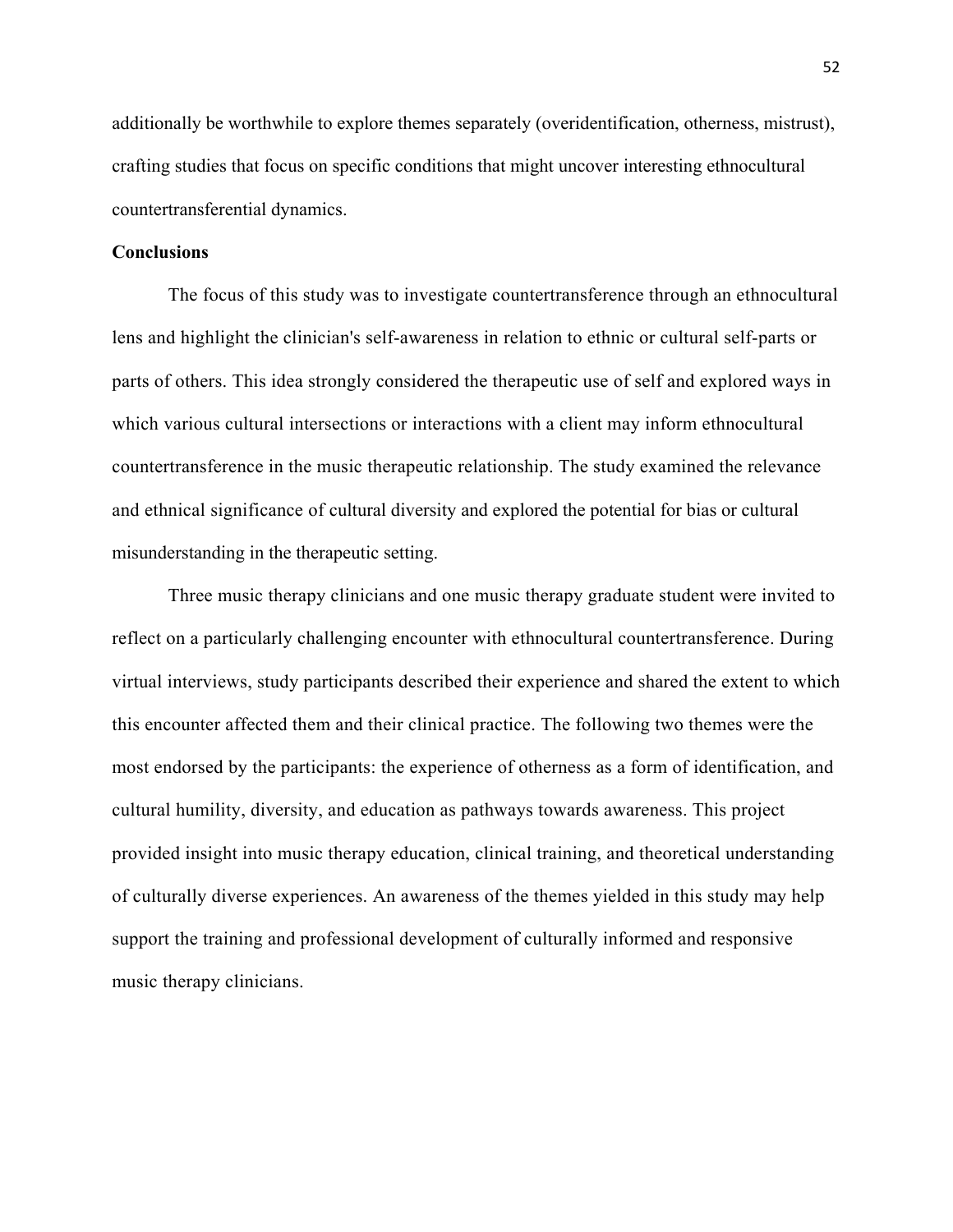#### **References**

- Alvarez, L. (2001, January). Public lives: Census director marvels at the new portrait of America. *The New York Times,* 1A, 7.
- American Music Therapy Association. (2019). *Code of Ethics*. Retrieved from www.musictherapy.org/about/ethics/
- American Music Therapy Association. (2019). *Scope of Practice.* Retrieved from http://www.musictherapy.org/about/scope of music therapy practice/
- American Music Therapy Association. (2019). S*tandards of Clinical Practice.* Retrieved from http://www.musictherapy.org/about/standards/
- American Music Therapy Association. (2016). *Workforce Analysis*. Retrieved from https://www.musictherapy.org/assets/1/7/16WorkforceAnalysis.pdf
- American Psychological Association. (n.d.). Bias. In *APA dictionary of psychology*. Retrieved from<https://dictionary.apa.org/bias>
- Bass, J. (2015). *On being an immigrant psychotherapist: An exploration of the impact of the psychotherapist's experience on transference-countertransference dynamics*. (Publication No. 3664310) [Doctoral dissertation, The Wright Institute Graduate School of Psychology]. ProQuest Dissertations Publishing.
- Beer, L. E. (2015). Crisscrossing cultural divides: Experiences of U.S. trained Asian music therapists. *Qualitative Inquiries in Music Therapy: A Monograph Series, 10*(1), 127–173.
- Belgrave, M. (2021). Exploring aging through a multicultural lens. In M. Belgrave & S. Kim (Eds.), *Music therapy in a multicultural context: A handbook for music therapy students and professionals* (pp. 115-132). Jessica Kingsley Publishers.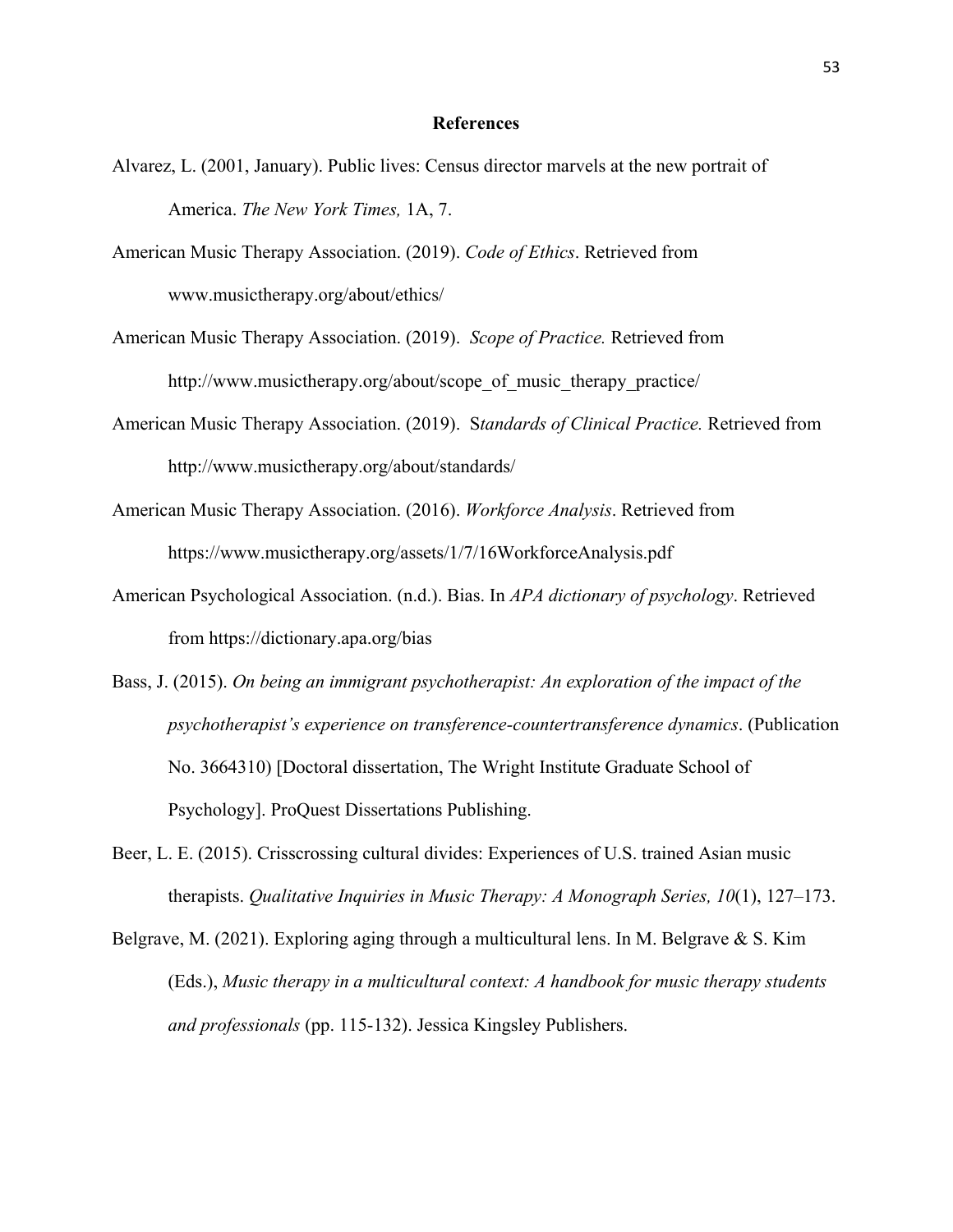- Belgrave, M., & Kim, S. (2021). *Music therapy in a multicultural context: A handbook for music therapy students and professionals*. Jessica Kingsley Publishers.
- Blum, H. P. (1986). Countertransference and the theory of technique: Discussion. *Journal of The American Psychoanalytic Association, 34*(2), 309–328. Retrieved from <http://citeseerx.ist.psu.edu/viewdoc/download?doi=10.1.1.884.6014&rep=rep1&type=pdf>

Borzcon, R. (2004). *Music therapy: A fieldwork primer*. Gilsum, NH: Barcelona Publishers.

- Brooke, S. L., & Myers, C. E. (2015). *Therapists creating a cultural tapestry: Using the creative therapies across cultures*. Charles C Thomas.
- Bruscia, K. E. (1998). An introduction to music psychotherapy. In K. E. Bruscia (Ed.), *The dynamics of music psychotherapy* (pp. 1-16). Gilsum, NH: Barcelona Publishers.
- Ceccarelli, P. R. (2016). Contratransferência cultural e método clínico [Cultural countertransference and clinical method]. *Revista Latinoamericana de Psicopatologia Fundamental, 19*(4), 707–719. Retrieved from https://doi-

org.ezproxy.smwc.edu/10.1590/1415-4714.2016v19n4p707.9

- Comas-Diaz, L., & Jacobsen, F.M. (1991). Ethnocultural transference and countertransference in the therapeutic dyad. *American Journal of Orthopsychiatry, 61*(1), 392-402. Retrieved from https://doi-org.ezproxy.smwc.edu/10.1037/h0079267
- Cowdery, J., Levine, V.L., Gray, J.A., Benary, B., Diamond, J., Stillman, A.K., & Cornelius, S. (2005). Musical and social interactions. In E. Koskoff (Ed.), *Music cultures in the United States: An Introduction* (pp. 103-135). Routledge.

Dileo, C. (2000). *Ethical thinking in music therapy*. Cherry Hill, NJ: Jeffrey Books.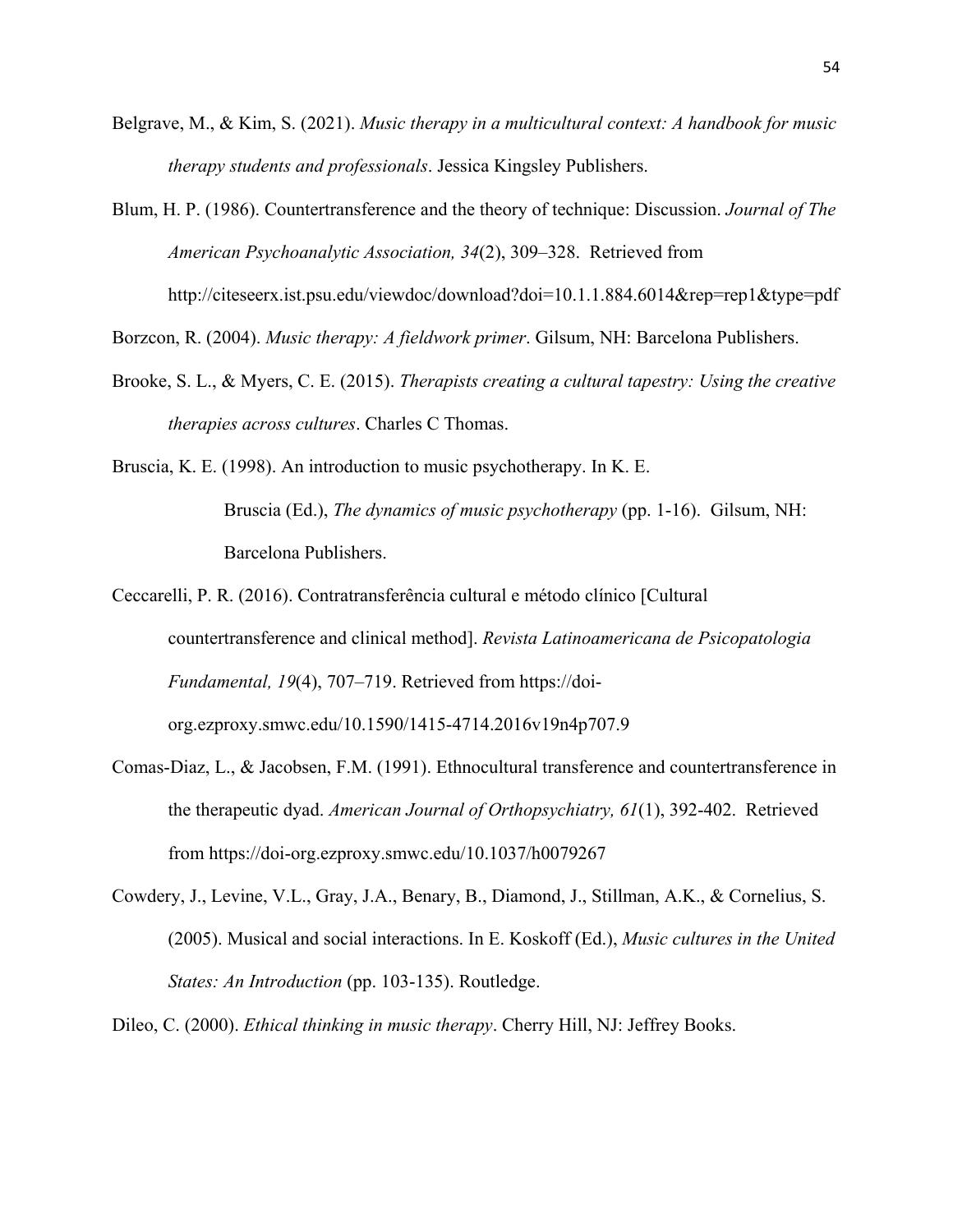- Foster, R. P. (1998). The clinician's cultural countertransference: The psychodynamics of culturally competent practice. *Clinical Social Work Journal, 26*(3), 253–270. Retrieved from<https://doi-org.ezproxy.smwc.edu/10.1023/A:1022867910329>
- Freud, S. (1988). The future prospects of psychoanalytic therapy. In B. Wolstein (Ed.), *Essential papers on countertransference* (pp. 16–24). New York University Press.
- Gelso, C. J., & Hayes, J. A. (2007). *Countertransference and the therapist's inner experience: Perils and possibilities.* Lawrence Erlbaum Associates Publishers.
- Hadley, S., Norris, M. S., (2016). Musical multicultural competency in music therapy: The first step. *Music Therapy Perspectives, 34*(2), 129–137. Retrieved from <https://doi.org/10.1093/mtp/miv045>
- Hadley, S., & Thomas, N., (2018). Cultural humanism in music therapy: Imagining the possibilities. *Music Therapy Perspectives, 36*(2), 168-174. Retrieved from https://doi.org/10.1093/mtp/miy015
- Hahna, N. (2017). Reflecting on bias. In A. Whitehead-Pleaux & X. Tan (Eds.), *Cultural intersections in music therapy: Music, health, and the person* (pp. 23-33). Gilsum, NH: Barcelona.
- Hays, P. A. (2016). *Addressing cultural complexities in practice: Assessment, diagnosis, and therapy* (3rd ed.). Washington, DC: American Psychological Association. Retrieved from https://doi-org.ezproxy.smwc.edu/10.1037/14801-001

Hill, C. E. (2020). Skills for processing the therapeutic relationship. In C. E. Hill (Ed.) *Helping skills: Facilitating exploration, insight, and action* (5th ed., pp. 279–294). Washington, DC: American Psychological Association. Retrieved from https://doiorg.ezproxy.smwc.edu/10.1037/0000147-013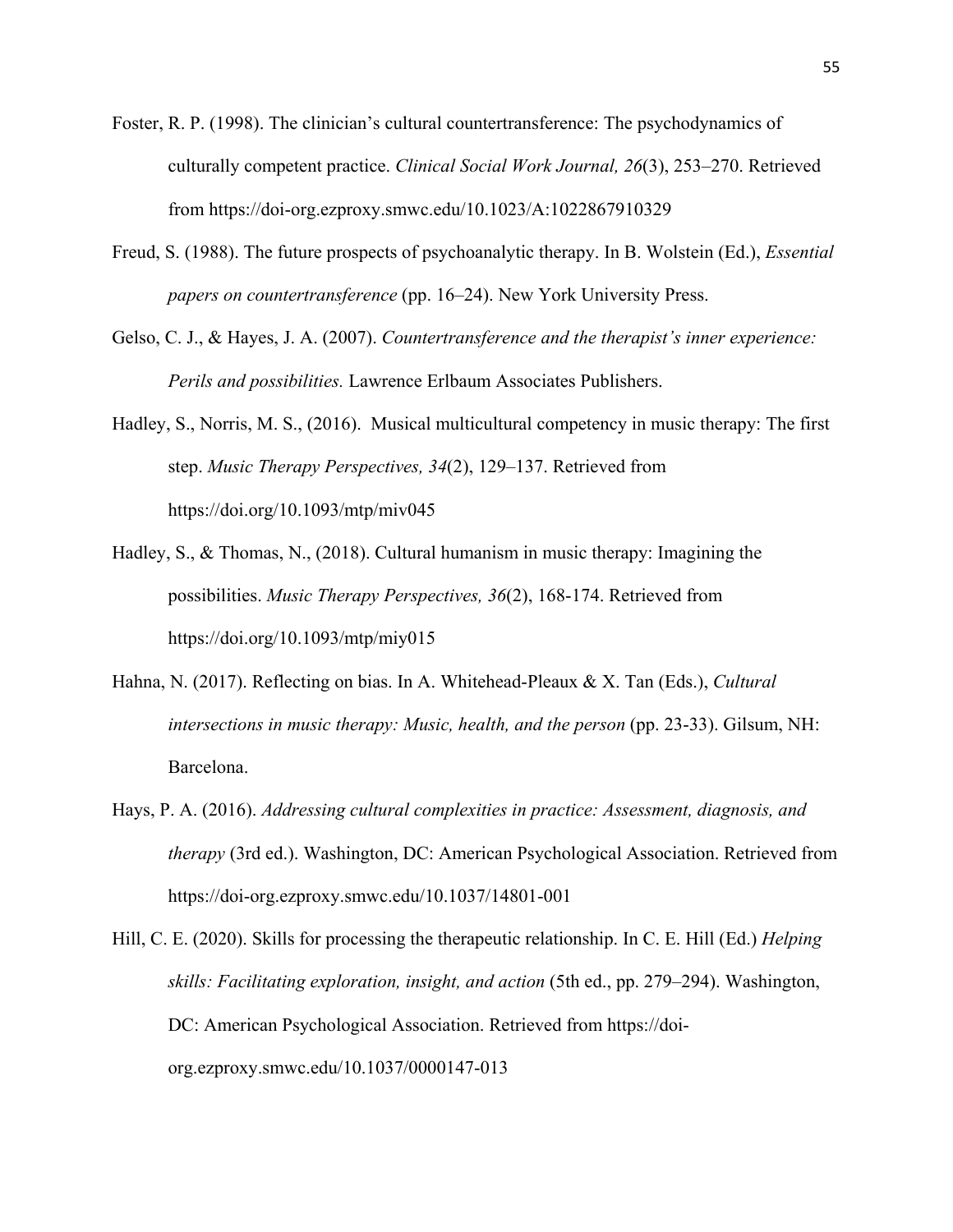Hinman Arthur, M. (2018). A humanistic perspective on intersubjectivity in music psychotherapy. *Music Therapy Perspectives, 36*(2), 161-167. Retrieved from https://doi.org/10.1093/mtp/miy017

- Hook, J. N., Davis, D., Owen, J., & DeBlaere, C. (2017). Cultural humility and the process of psychotherapy. In *Cultural humility: Engaging diverse identities in therapy* (pp. 91–112). Washington, DC: American Psychological Association. Retrieved from https://doiorg.ezproxy.smwc.edu/10.1037/0000037-005
- Hudgins, K. (2015). Spiral healing: A thread of energy and connection across cultures. In S. L. Brooke & C. E. Myers (Eds.), *Therapists creating a cultural tapestry: Using the creative therapies across cultures* (pp. 260-281). Charles C Thomas.
- Kim, S. (2010). *Culturally informed music therapy*. [Unpublished manuscript]. Temple University.
- Kim, S. (2021). Music as an acculturation strategy in culturally informed music therapy. In M. Belgrave & S. Kim (Eds.), *Music therapy in a multicultural context: A handbook for music therapy students and professionals* (pp. 9-42). Jessica Kingsley Publishers.
- Kim, S. & Elefant, C. (2016). Multicultural considerations in music therapy research. In B. L. Wheeler (Ed.), *Music Therapy Research* (3rd ed.). Gilsum, NH: Barcelona Publishers.
- Kim, S. & Whitehead-Pleaux, A. (2015). Music therapy and cultural diversity. In B. L. Wheeler (Ed.), *Music Therapy Handbook*. New York, NY: Guilford Press.

King, K. (2021). Musical and cultural considerations for building rapport in music therapy practice. In M. Belgrave & S. Kim (Eds.), *Music therapy in a multicultural context: A handbook for music therapy students and professionals* (pp. 43-74). Jessica Kingsley Publishers.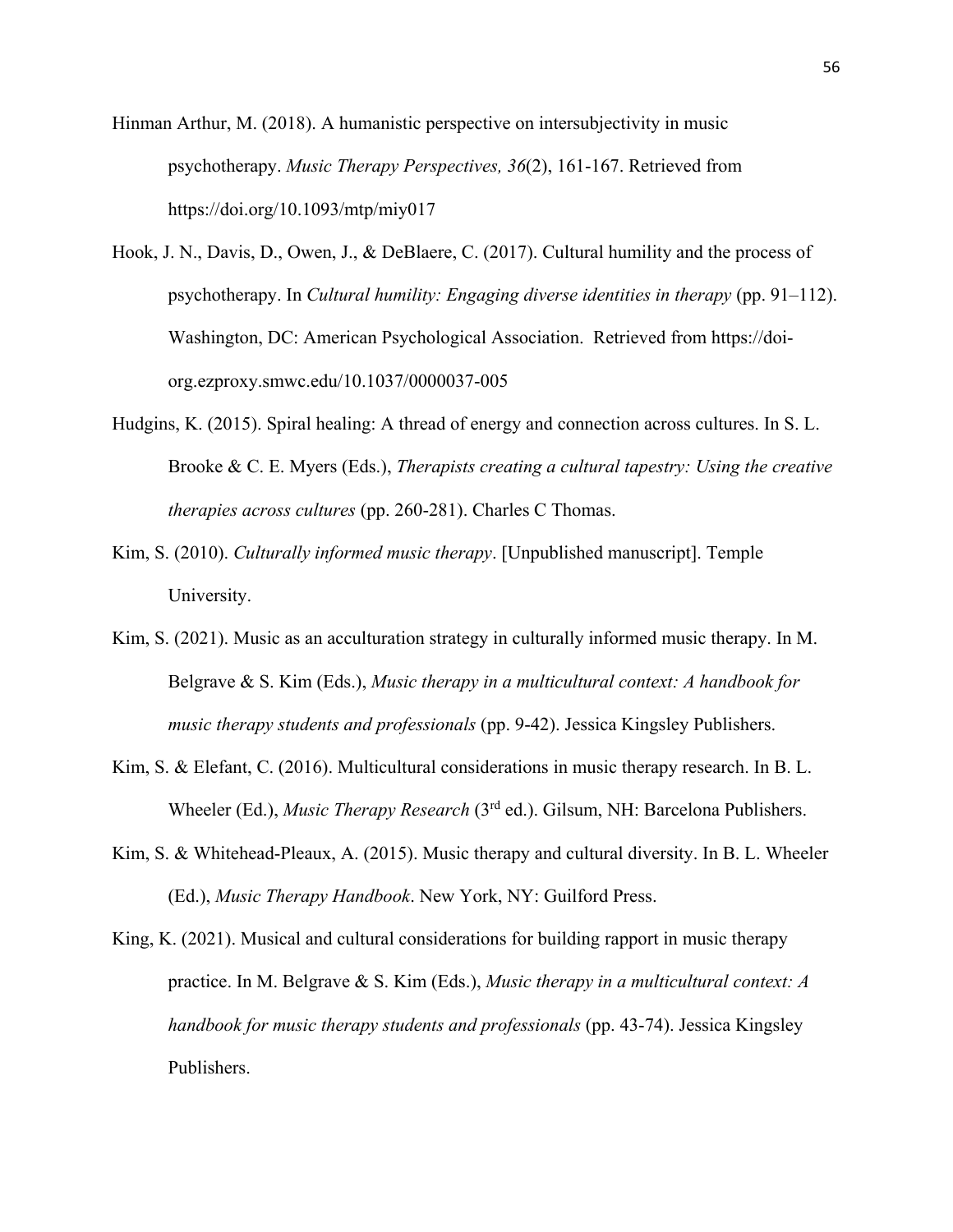Kleiman, S. (2018). *White therapists' enactments and mitigations of cultural countertransference responses in the cross-racial dyad: An interpretative phenomenological analysis*. [Unpublished doctoral dissertation]. University of Toronto.

- Leary, K. (2000). Racial enactments in dynamic treatment. *Psychoanalytic Dialogues, 10*, 639- 653. Retrieved from https://doi:10.1080/10481881009348573
- Leonard, H., (2020). [A problematic conflation of justice and equality: The case](https://academic.oup.com/mtp/article/38/2/102/5871140?searchresult=1) for equity [in music therapy.](https://academic.oup.com/mtp/article/38/2/102/5871140?searchresult=1) *Music Therapy Perspectives, 38*(2), 102-111. Retrieved from https://doi.org/10.1093/mtp/miaa012
- Lowe, F. (2014). *Thinking space: Promoting thinking about race, culture, and diversity in psychotherapy and beyond.* London: Routledge
- Moleiro, C. (2018). Culture & psychopathology: New perspectives on research, practice, and clinical training in a globalized world. *Frontiers in Psychiatry, 9*. Retrieved from https://doi-org.ezproxy.smwc.edu/10.3389/fpsyt.2018.00366
- Moreno, J. (1988). Multicultural music therapy: The world music connection. *Journal of Music Therapy, 25*(1), 17-27. Retrieved from https://doi.org/10.1093/jmt/25.1.17
- Moreno, J., (1995). Ethnomusic therapy: An interdisciplinary approach to music and healing. *The Arts in Psychotherapy, 22*(4), 329-338. Retrieved from https://doi.org/10.1016/0197- 4556(95)00039-8

Morrow, S. L. (2007). Qualitative research in counseling psychology: Conceptual foundations. *The Counseling Psychologist, 35*, 209-235. Retrieved from http:/doi: 10.1177/0011000006286990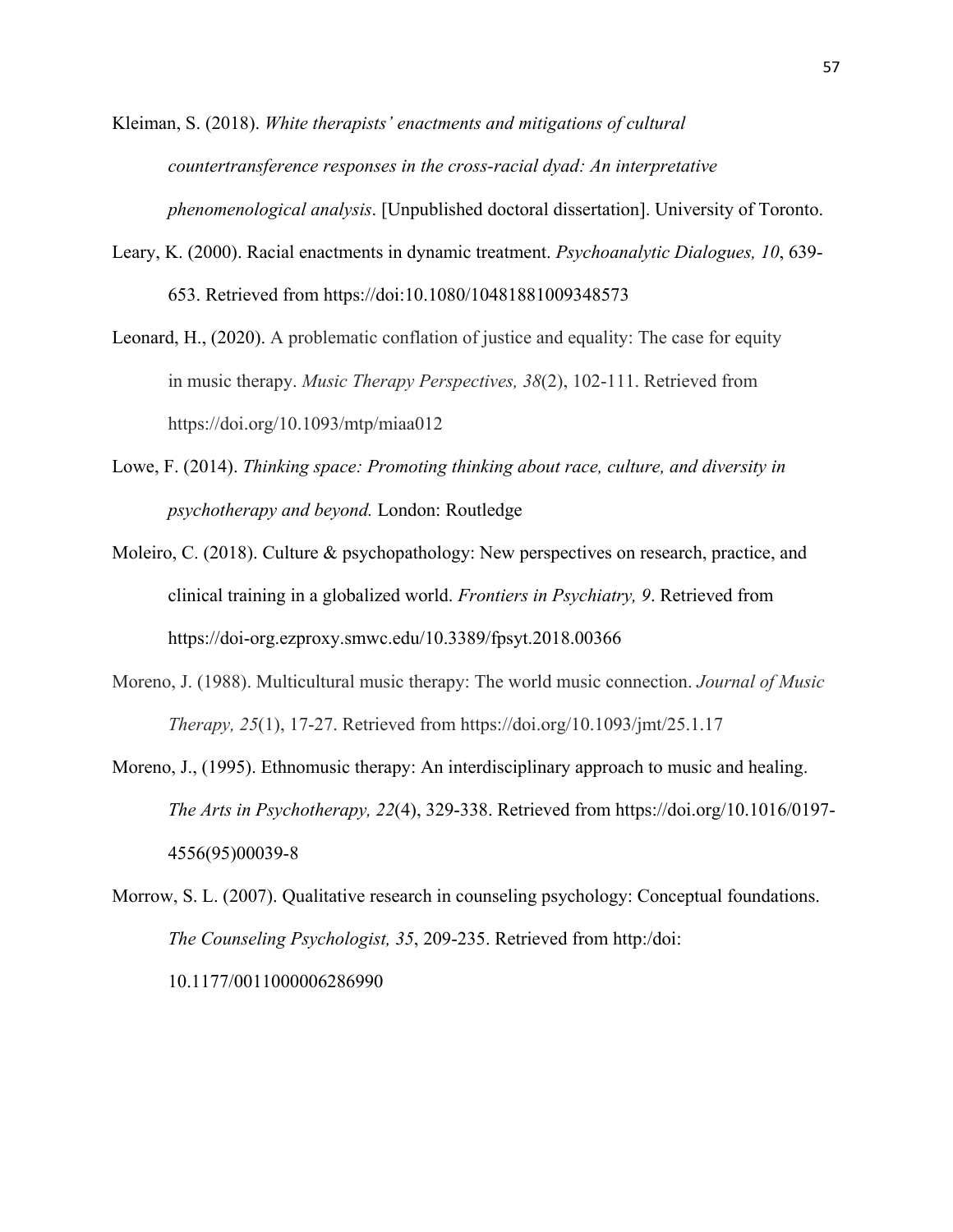Pally, R. (2001). A primary role for nonverbal communication in psychoanalysis. *Psychoanalytic Inquiry, 21*(1), 71-94. Retrieved from https://doi-

org.ezproxy.smwc.edu/10.1080/07351692109348924

Priestley, M. (1975). *Music therapy in action.* London: Constable and Company Limited. Retrieved from http://search.ebscohost.com.ezproxy.smwc.edu/login.aspx?direct=true&db=nlebk&AN=5 03286&site=ehost-live

- Robinson, T. (1993). The intersections of gender, class, race, and culture: On seeing clients whole. *Journal of Multicultural Counseling and Development, 21*(1), 50–58. Retrieved from https://doi-org.ezproxy.smwc.edu/10.1002/j.2161-1912.1993.tb00582.x
- Robinson, B., & Oswanski, L. (2021). LGBTQ+ music therapy. In M. Belgrave & S. Kim (Eds.), *Music therapy in a multicultural context: A handbook for music therapy students and professionals* (pp. 75-114). Jessica Kingsley Publishers.
- Schaeffer, J. A. (2007). *Transference and countertransference in non-analytic therapy: Doubleedged swords*. Retrieved from

<https://www.continuingedcourses.net/active/courses/course076.php>

53636&site=ehost-live

Schaeffer, J. A. (1998). Transference and countertransference interpretations: harmful or helpful in short-term dynamic therapy? *American Journal of Psychotherapy, 52*(1), 1–17. Retrieved from http://search.ebscohost.com.ezproxy.smwc.edu/login.aspx?direct=true&db=mdc&AN=95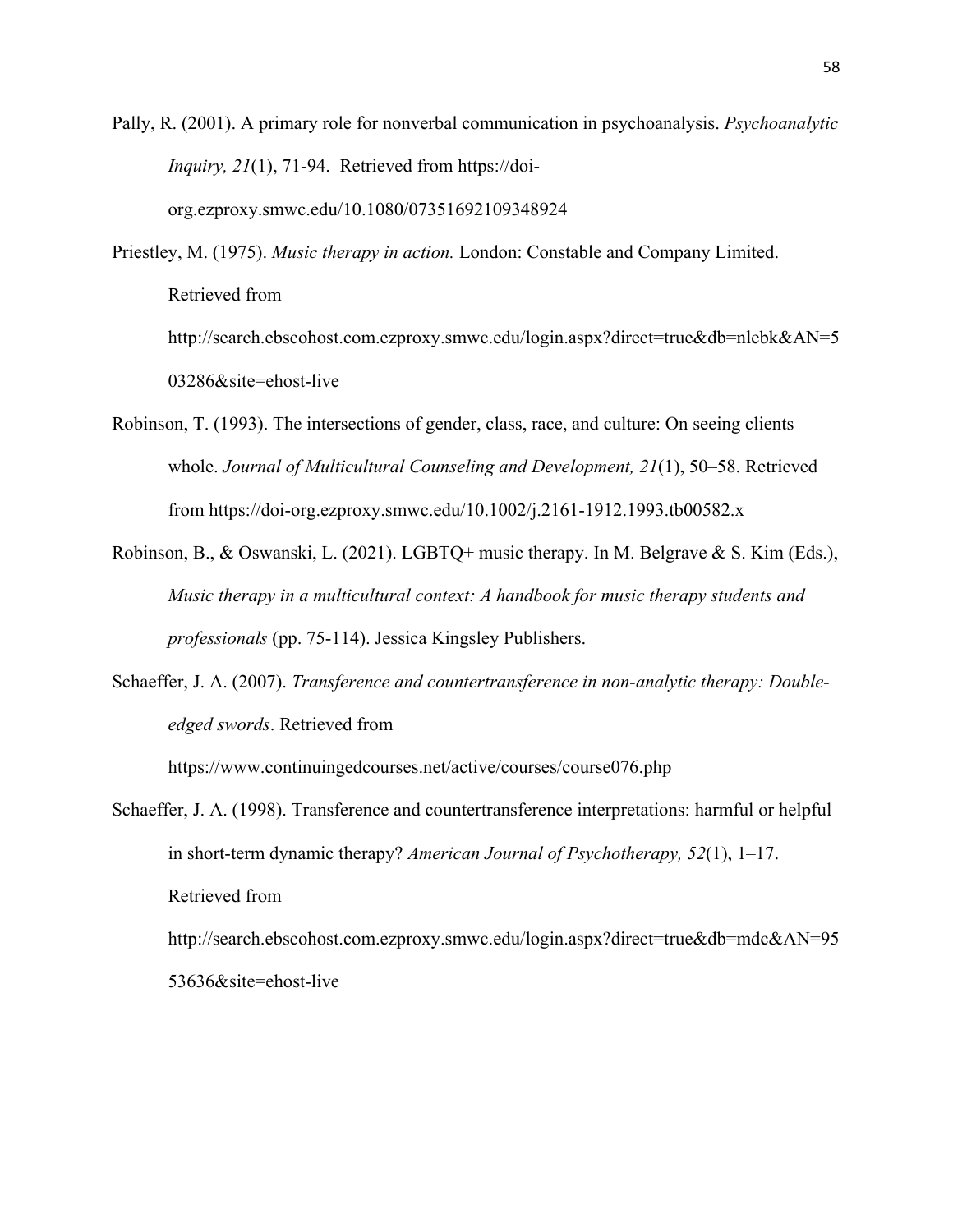Scheiby, B. B. (2005). An intersubjective approach to music therapy: Identification and processing of musical countertransference in a music psychotherapeutic context. *Music Therapy Perspectives, 23*(1), 8-17.

Smith, J.A. & Osborn, M. (2008). Interpretative phenomenological analysis. In J.A. Smith (Ed.), *Qualitative psychology: A practical guide to research methods* (2<sup>nd</sup> ed., pp. 53-80). London: Sage. Retrieved from

https://research.familymed.ubc.ca/files/2012/03/IPA\_Smith\_Osborne21632.pdf

Stige, B. (2002). *Culture centered music therapy*. Gilsum, NH: Barcelona Publishers.

- Stolorow, R.D. (1991). The intersubjective context of intrapsychic experience: A decade of psychoanalytic inquiry*. Psychoanalytic Inquiry*, *11*(1-2), 171-184.
- Swamy, S. (2011). No, she doesn't seem to know anything about cultural differences: Culturally centered music therapy supervision. *Music Therapy Perspectives*, *29*(2). 133– 137, https://doi.org/10.1093/mtp/29.2.133
- Swamy, S. (2017). Music therapy in the South Asian American diaspora. In A. Whitehead-Pleaux & X. Tan (Eds.), *Cultural intersections in music therapy: Music, health, and the person* (pp. 65-89). Dallas, TX: Barcelona Publishers.
- Swamy, S. (2018). Music, myth and motherland: Culturally centered music & imagery with Indian adults. *Qualitative Inquiries in Music Therapy*, 13.
- Turry, A. (1998). Transference and countertransference in Nordoff-Robbins music therapy. In K. Bruscia (Ed.), *The dynamics of music psychotherapy* (pp. 161-212). Gilsum, NH: Barcelona Publishers.
- Whitehead-Pleaux, A., & Tan, X., (2017). *Cultural intersections in music therapy: Music, health, and the person*. Dallas, TX: Barcelona Publishers.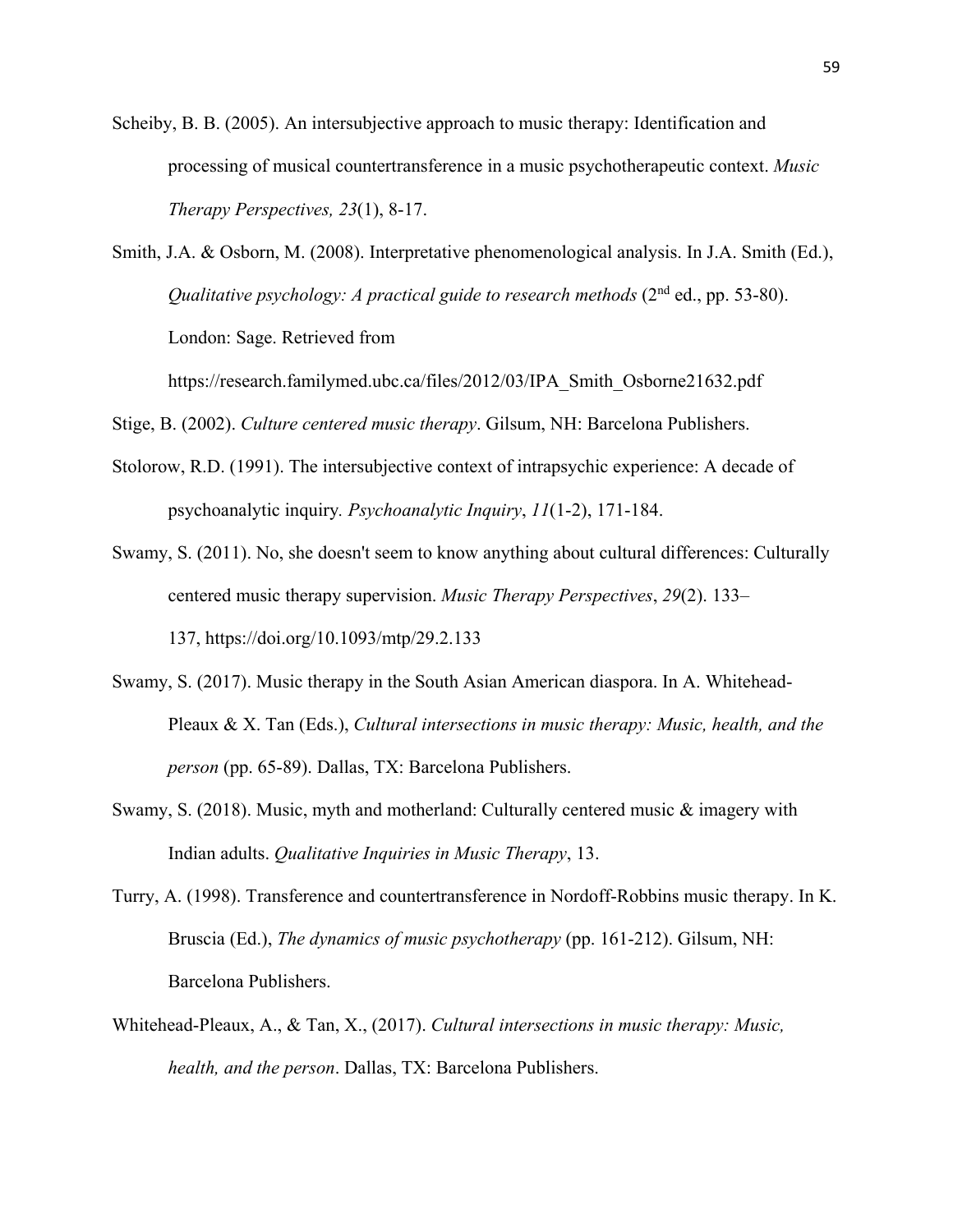Yancy, G., & Hadley, S. (2011). Give 'em just one mic: The therapeutic agency of rap and hiphop. In S. Hadley & G. Yancy (Eds.), *Therapeutic uses of Rap and Hip Hop* (pp. xxiii– xl). New York: Routledge.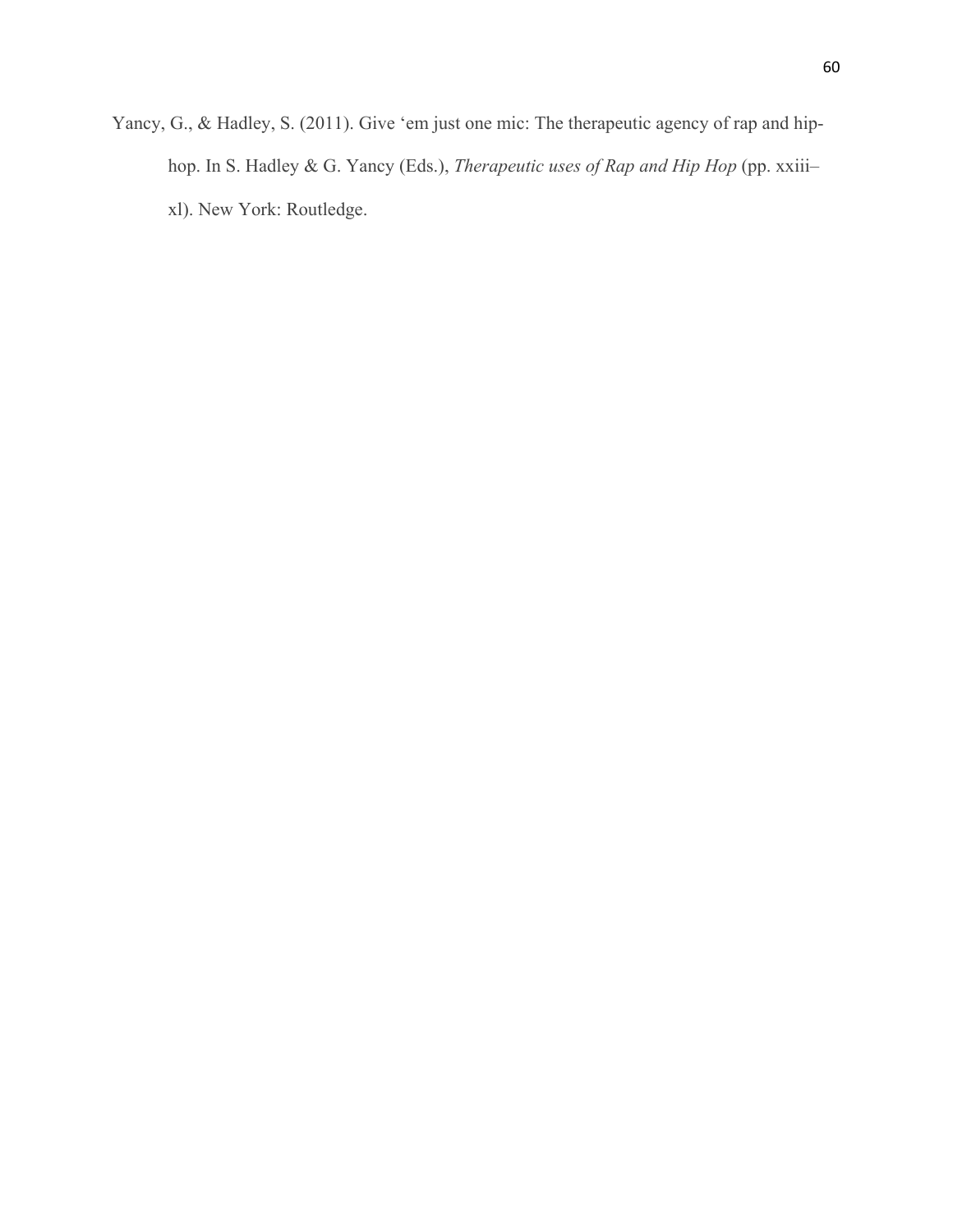# **Appendix A**

# **IRB Letter of Approval**



To: Gray Baldwin, MA, MT-BC Suzanne Osman, MT-BC

From: Lamprini Pantazi, Ph.D., & Chair of the Human Subjects –Institutional Review Board

Date: May 10<sup>th</sup>, 2021

Re: Human Subjects Institutional Review Board Application

Thank you for submitting a Human Subjects proposal entitled **"Cultural Intersections and Ethnocultural Countertransference in the Music Therapeutic Relationship".** The Institutional Review Board (IRB) of Saint Mary-of-the-Woods College has **approved your research.** Unless renewed, this approval will expire on May 9th, 2022.

If any changes need to be made during implementation of this research project, please submit those changes to the IRB for its approval. Also, if any incidents occur, please notify the IRB as soon as possible.

We wish you success with your research.

Institutional Review Board members:

 $4\not$ 

Lamprini Pantazi, Ph.D. Scott Ripple, MD Douglas Sperry, Ph.D. Christine Wilkey, MSW, LCSW Yei-Jin Yeom, Ph.D., RN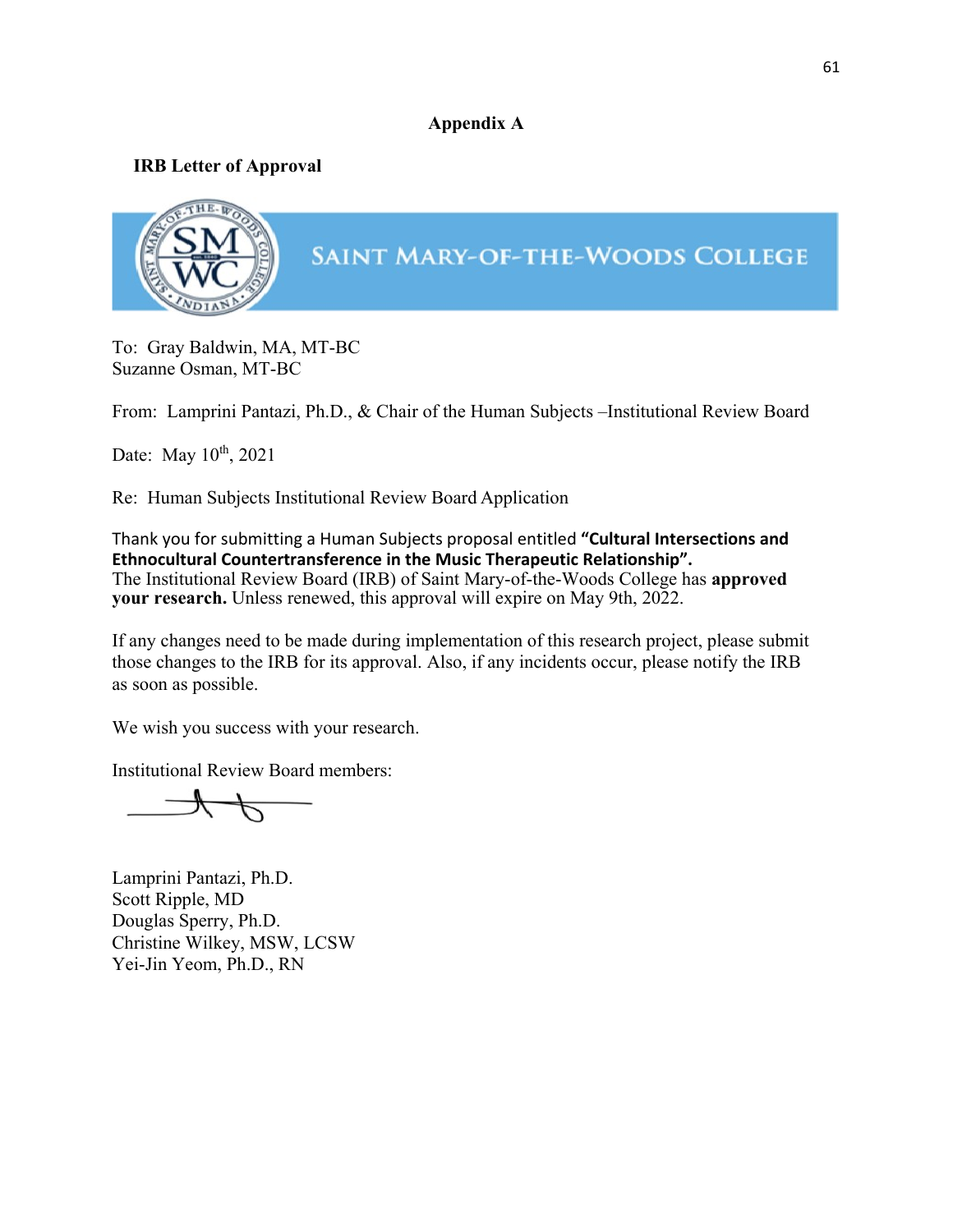# **Appendix B**

# **Recruitment Email**

Hello,

My name is Suzanne Osman. You attended my presentation, *Cultural Intersections and Ethnocultural Countertransference: A Double Edged Sword*, during the 2020 American Music Therapy Association national, virtual conference.

In my presentation, there was a poll question that asked, *how often have you experienced ethnocultural countertransference in your work with ethnoculturally diverse clients?* Your response was either "most of the time" or "about half of the time."

I am writing today to learn of your interest in sharing about your experience with ethnocultural countertransference during a two-hour, in-depth Zoom interview. This would be treated as research for my graduate thesis with Saint Mary of the Woods College.

Please reply to this email within 10 days of receipt, letting me know of your interest in the study. The attached Informed Consent form contains more information about the study. For your convenience, the interview questions are being provided as well.

Thank you so much for your time, I look forward to your response.

Sincerely,

Suzanne Osman, MT-BC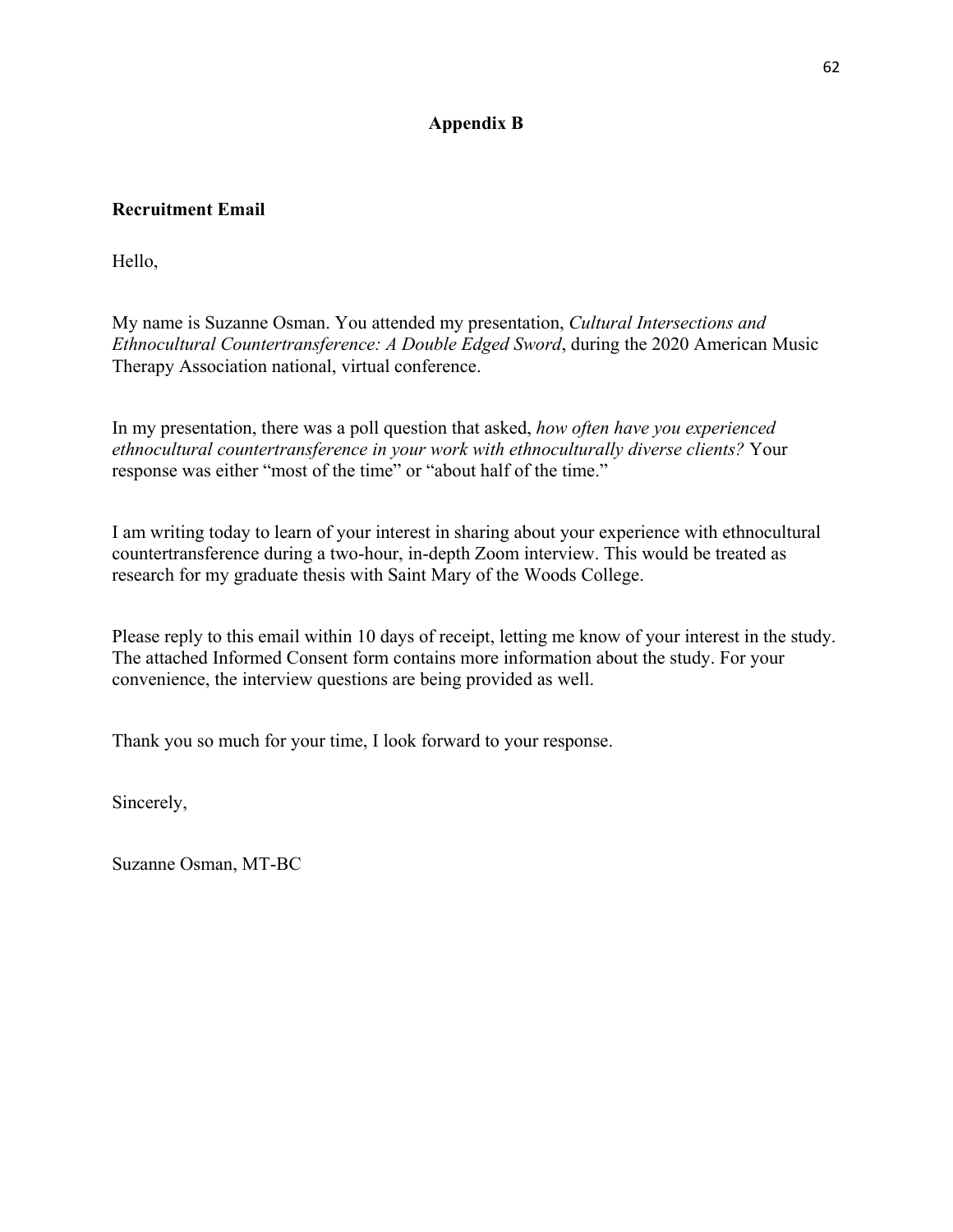# **Appendix C**

# **Interview Questions**

- 1. Can you please describe aspects of your personal cultures? This may include nationality, migration status, racial and/or ethnic origin, language, religion, spirituality, gender identity, age, sexual orientation, socioeconomic status, educational class, functional status, disability, or survivorship.
- 2. How long have you been practicing music therapy and what initially led you to this field?
- 3. Tell me more about your theoretical orientation and the clinical population that you work with.
- 4. In general, how often would you say you encounter or have encountered ethnocultural countertransference in your clinical work? Ethnocultural countertransference is being defined as the therapists' identification with feelings stemming from ethnic/and or cultural self-parts or internal objects of the client.
- 5. Can you please describe a memorable or particularly challenging experience you have had with ethnocultural countertransference?
- 6. Can you elaborate on the structural elements of this experience: the origins, triggers, manifestations, effects, and management?
- 7. How have you been able to utilize any insight gained from this experience to support your work with client(s)?
- 8. Can you tell me more about that process?
- 9. With respect to cultural diversity and inclusion in the field, how can we improve awareness and education on ethnocultural countertransference?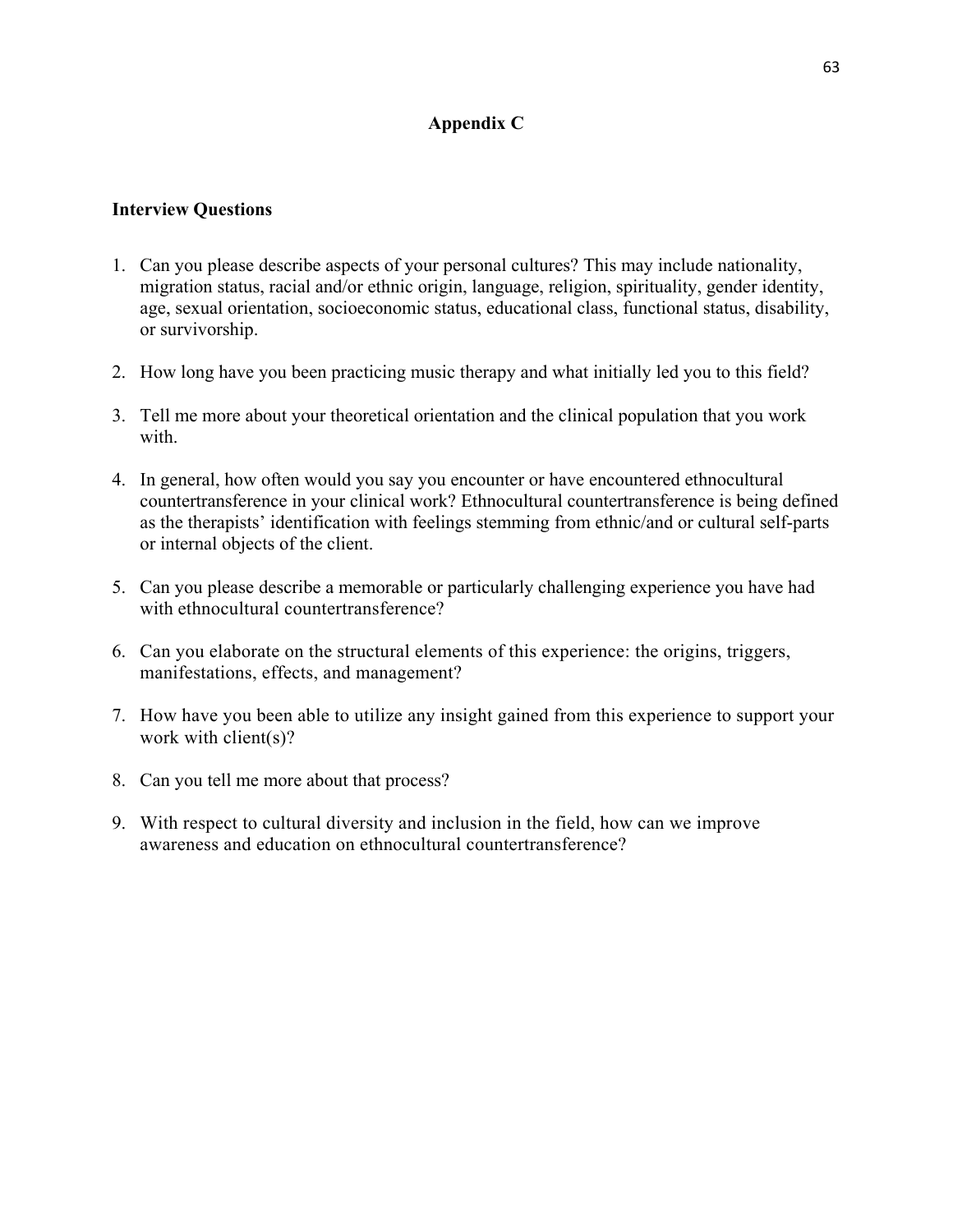# **Appendix D**

# **Informed Consent Form**

# **Saint Mary-of-the-Woods College CONSENT TO PARTICIPATE IN RESEARCH**

**Title of the Research Study**: Cultural Intersections and Ethnocultural Countertransference in the Music Therapeutic Relationship

**Principal Investigator**: Annette Whitehead-Pleaux, MA-MT-BC, Saint Mary of the Woods College

# **Co-investigator**: Suzanne Osman, MT-BC, Saint Mary of the Woods College

You are being asked to participate in a research study about ethnocultural countertransference in the music therapeutic relationship. The focus of this study is to investigate countertransference through the lens of ethnocultural response, and highlight the clinician's self-awareness in correlation to their client. This idea strongly considers the therapeutic use of self and explores how various culturally-based intersections with a client may inform ethnocultural countertransference in the music therapeutic relationship.

Key information for you to consider is provided below. Please carefully consider this key information and read this entire form to obtain more detailed information about this research study. Please feel free to ask questions about any of the information before deciding whether to participate in this research project. Participating in this research project is voluntary.

### Key Information

### **Purpose of the researcher study**

: The purpose of this study is to explore how intersecting with clients on an ethnic or cultural basis may inform ethnocultural countertransference in the music therapeutic relationship. Ultimately, this study aims to promote self-awareness and culturally informed clinical decision-making while discouraging bias and prejudice, particularly when working with ethnoculturally diverse clients.

### **Procedure and Duration**

: The investigator will schedule a Zoom session for an in-depth, recorded, virtual interview with you. You will be asked to answer verbal prompts, and the investigator will record your responses in order to conduct an interpretive analysis of these responses at a later time. There will be one Zoom session scheduled for a two-hour interview.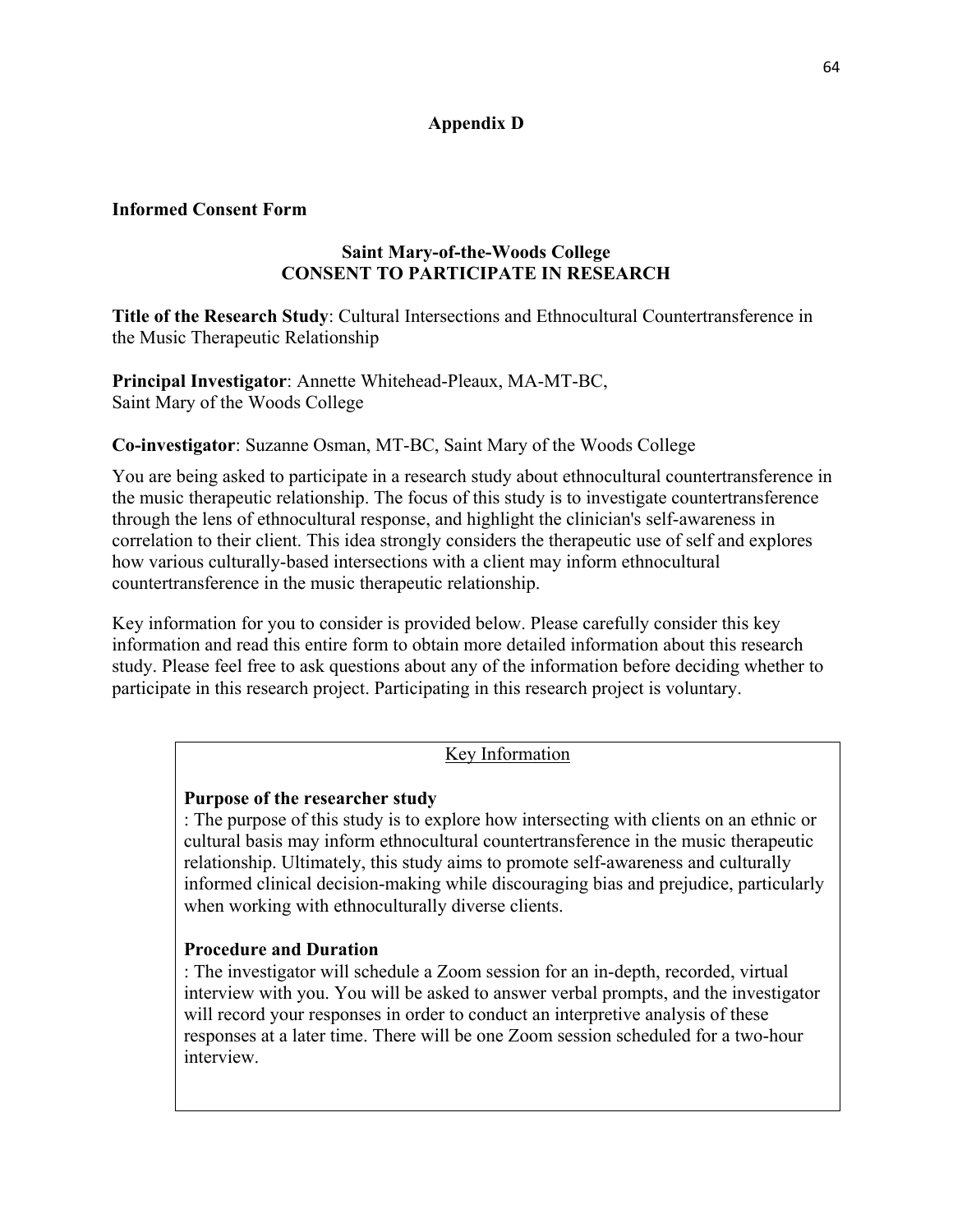### **Risks and discomfort**

: Risks or discomforts from this research study may include discomfort as a result of clinicians being asked to recall a challenging or distressing experience.

# **Potential benefits**

: Music therapy clinicians may benefit from a broadened exploration of countertransference with respect to culture, ethnicity, and the sense of identity. This study may help illustrate how harmonious music therapeutic relationships may be attained through mindfulness and honest self-reflection, particularly when working with ethnoculturally diverse clients. Participation is voluntary.

**Confidentiality**

Any of your information that can directly identify you will be stored separately from the data that will be maintained for a period of three years in a password-protected electronic storage [or in a locked box]. Although measures will be taken to maintain the privacy of participants, it cannot be guaranteed that the participant will **not** be identified by potential readers if the study is published.

# **Compensation/Costs**

There is no compensation or costs associated with this study.

# **Voluntary Participation**

It is entirely voluntary to participate in this research study. You can decline participation in the study by not signing the consent form. You can withdraw from the study at any time without penalty by contacting the co-investigator, Suzanne Osman, MT-BC, at suzanne.osman $@s$ mwc.edu, even if you decide to be part of the study now.

### **Use of Data for Future Study**

Data that does not contain information directly identifying you could be used for future research studies or distributed to another investigator for future research studies without additional informed consent.

If you have questions about this research study, please contact the principal investigator or coinvestigator.

Principal Investigator

Annette Whitehead-Pleaux, MA, MT-BC

1 St Mary of the Woods College, St Mary of the Woods, IN, 47876 Music and Theatre Department Email: [awhitehead-pleaux@smwc.edu](mailto:awhitehead-pleaux@smwc.edu)

Co-investigator Suzanne Osman, MT-BC Email: [suzanne.osman@smwc.edu](mailto:suzanne.osman@smwc.edu)